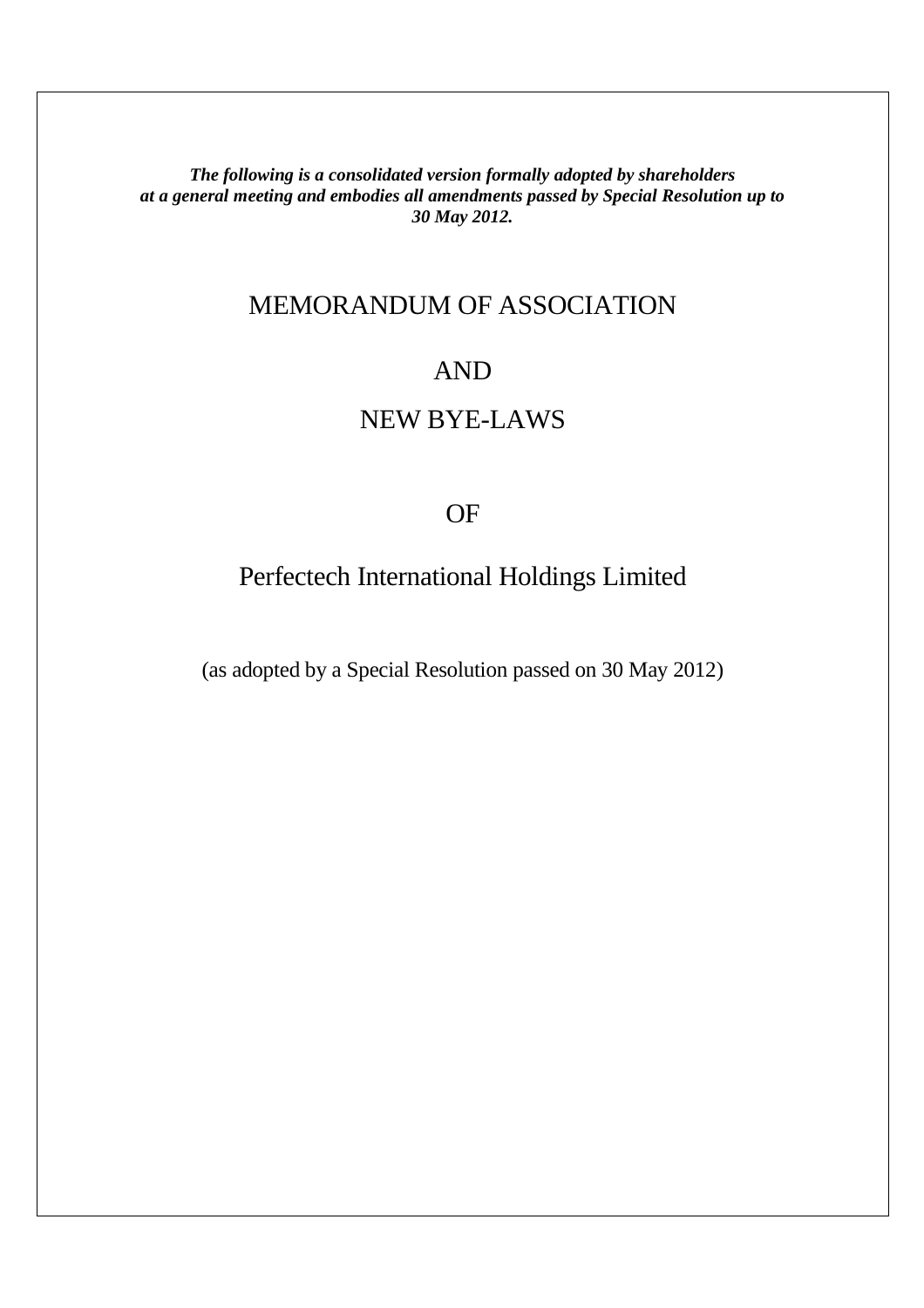#### THE COMPANIES ACT 1981 MEMORANDUM OF ASSOCIATION OF COMPANY LIMITED BY SHARES (Section  $7(1)$  and  $(2)$ ) MEMORANDUM OF ASSOCIATION OF PERFECTECH INTERNATIONAL HOLDINGS LIMITED (hereinafter referred to as "the Company")

- 1. The liability of the members of the Company is limited to the amount (if any) for the time being unpaid on the shares respectively held by them.
- 2. We, the undersigned, namely,

| NAME | <b>ADDRESS</b> | <b>BERMUDIAN</b> | <b>NATIONALITY</b> | NUMBER OF         |
|------|----------------|------------------|--------------------|-------------------|
|      |                | <b>STATUS</b>    |                    | <b>SHARES</b>     |
|      |                | (Yes/No)         |                    | <b>SUBSCRIBED</b> |

#### See Attached

do hereby respectively agree to take such number of shares of the Company as may be allotted to us respectively by the provisional directors of the Company, not exceeding the number of shares for which we have respectively subscribed, and to satisfy such calls as may be made by the directors, provisional directors or promoters of the Company in respect of the shares allotted to us respectively.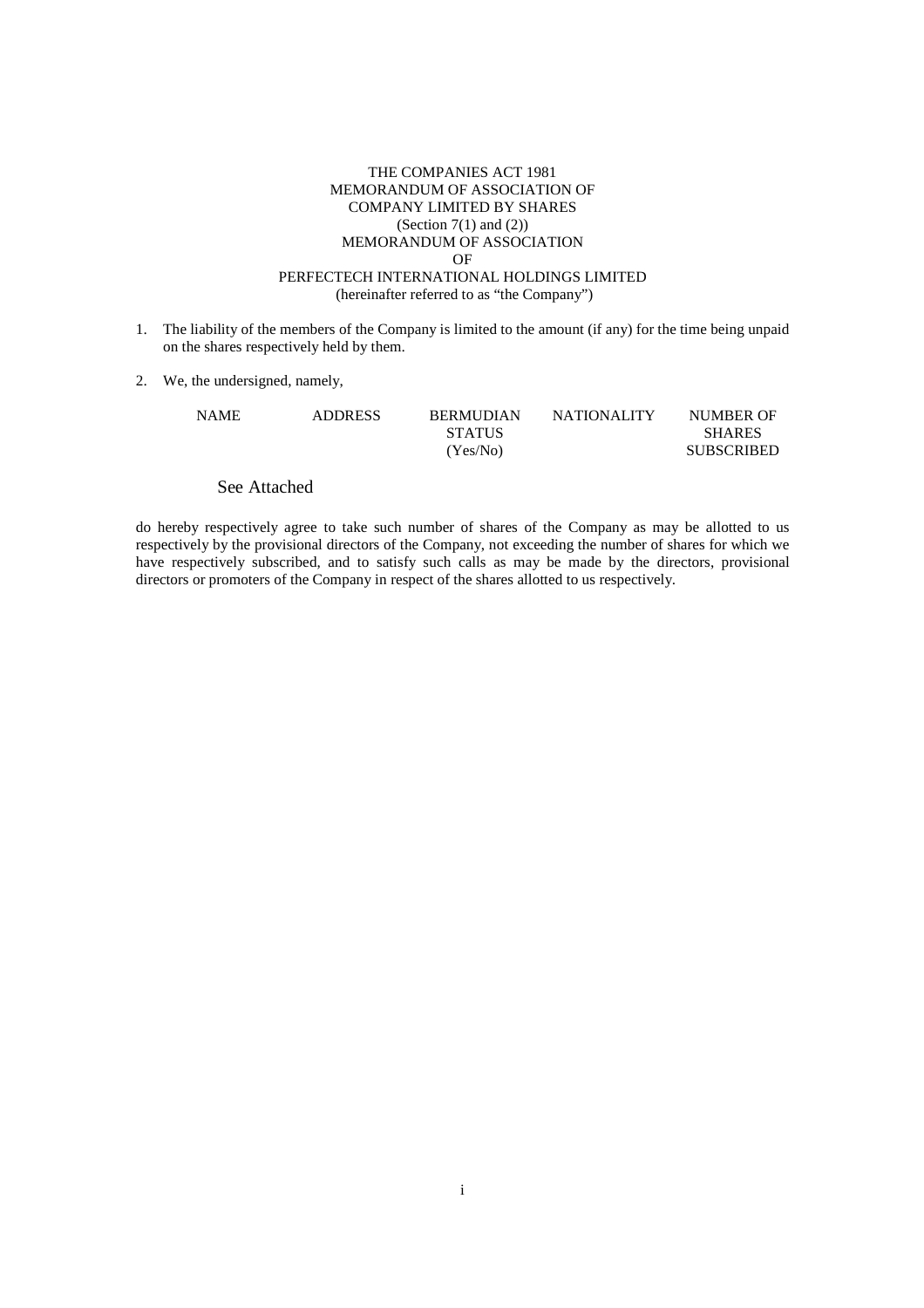| <b>NAME ADDRESS</b>                                                              | <b>BERMUDIAN</b><br><b>STATUS</b><br>(Yes/No) | <b>NATIONALITY</b> | <b>NUMBER OF</b><br><b>SHARES</b><br><b>SUBSCRIBED</b> |
|----------------------------------------------------------------------------------|-----------------------------------------------|--------------------|--------------------------------------------------------|
| Angela S. Berry<br>Cedar House,<br>41 Cedar Avenue<br>Hamilton HM 12,<br>Bermuda | Yes                                           | <b>British</b>     | 1                                                      |
| Ruby L. Rawlins<br>Cedar House.<br>41 Cedar Avenue<br>Hamilton HM 12,<br>Bermuda | Yes                                           | <b>British</b>     | 1                                                      |
| Marcia De Couto<br>Cedar House,<br>41 Cedar Avenue<br>Hamilton HM 12,<br>Bermuda | Yes                                           | <b>British</b>     | $\mathbf{1}$                                           |
| Rosalind<br>Cedar House,<br>41 Cedar Avenue<br>Hamilton HM 12,<br>Bermuda        | Yes                                           | <b>British</b>     | 1                                                      |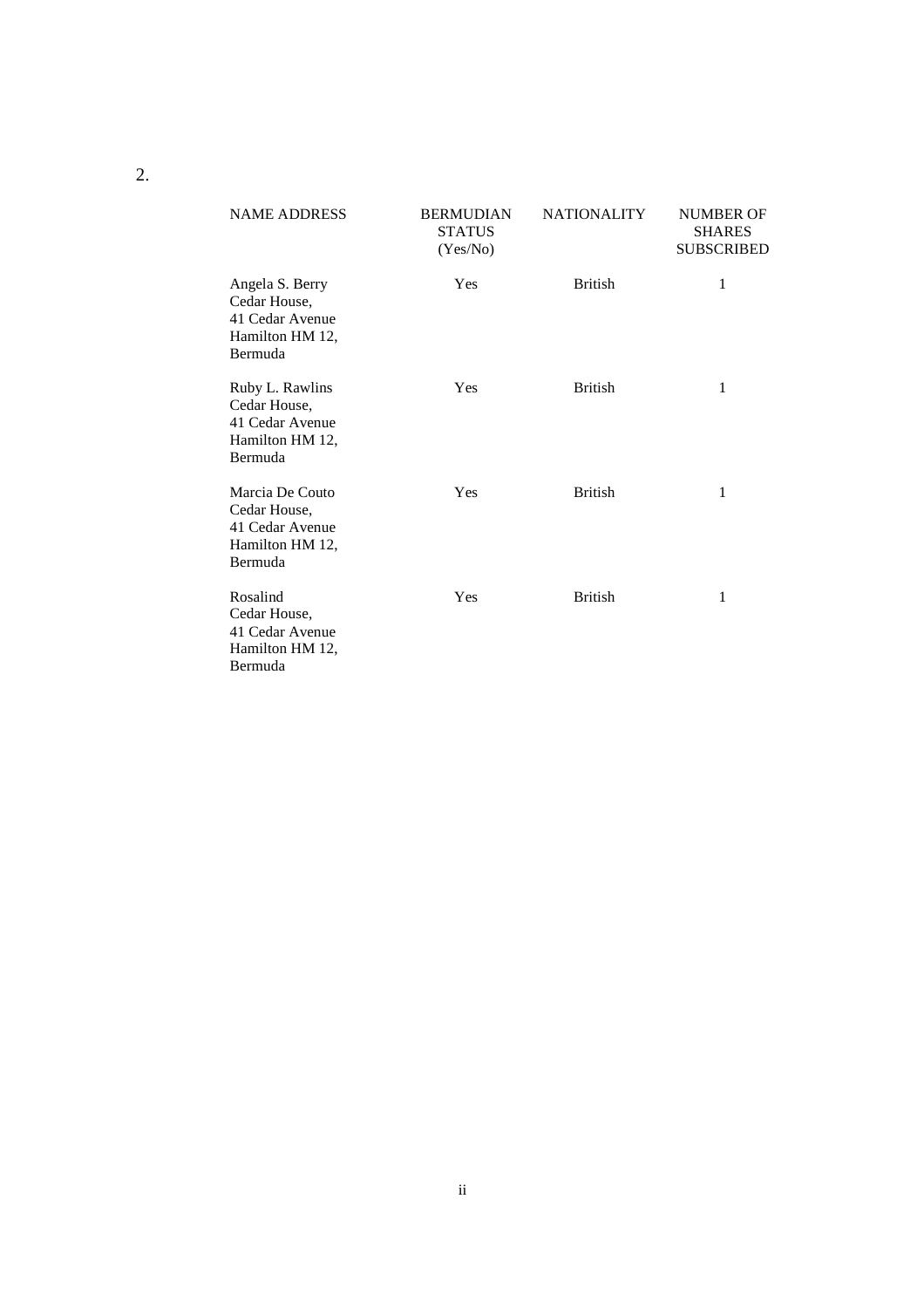- 3. The Company is to be an exempted Company as defined by the Companies Act 1981.
- 4. The Company has power to hold land situated in Bermuda not exceeding in all, including the following parcels-

Not Applicable

- 5. The authorised share capital of the Company is \$70,000,000.00 divided into shares of HK ten cents each. The minimum subscribed share capital of the Company is \$100,000.00 in Hong Kong currency.
- 6. The objects for which the Company is formed and incorporated are-

See Attached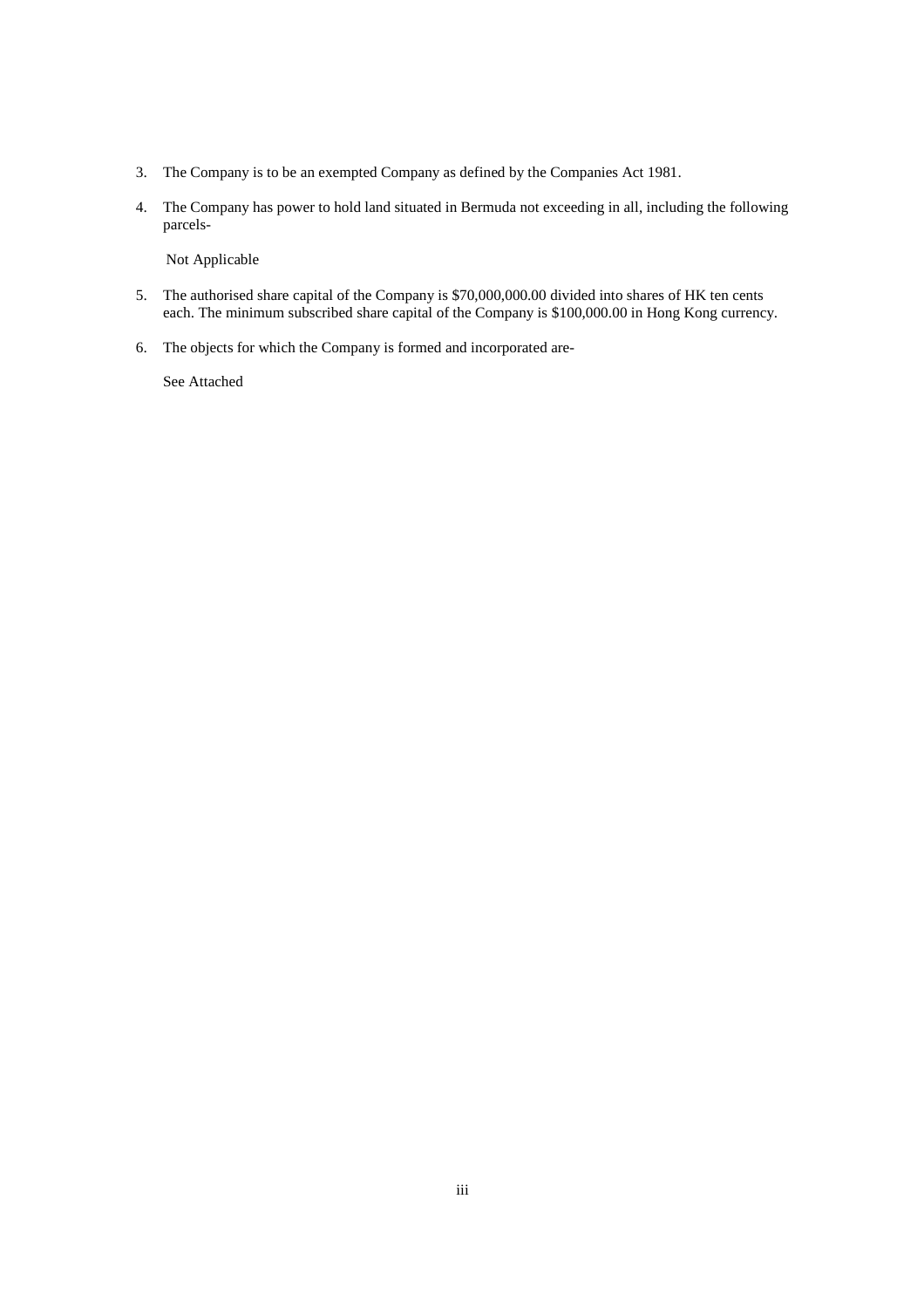- 6.
- (i) To carry on business as a holding company in all its branches and to coordinate the policy and to acquire and hold shares, stocks debenture stock, bonds, mortgages, obligations and securities of any kind issued or guaranteed by any company, corporation or undertaking of whatever nature and wherever constituted or carrying on business, and shares, stock, debenture stock, bonds, obligations and other securities issued or guaranteed by any government, sovereign ruler, commissioners, trust, local authority or other public body, whether in Bermuda or elsewhere, and to vary, transpose, dispose of or otherwise deal with from time to time as may be considered expedient any of the Company's investments for the time being;
- (ii) To acquire any such shares and other securities as are mentioned in the preceding paragraph by subscription, syndicate participation, tender, purchase, exchange or otherwise and to subscribe for the same, either conditionally or otherwise, and to guarantee the subscription thereof and to exercise and enforce all rights and powers conferred by or incident to the ownership thereof;
- (iii) To co-ordinate the administration, policies, management, supervision, control, research, planning, trading and any and all other activities of any company or companies now or hereafter incorporated or acquired which may be or may become a company, wherever incorporated, which is or becomes a holding company or a subsidiary of, or affiliated with, the Company within the meanings respectively assigned to those terms in The Companies Act 1981 or, with the prior written approval of the Minister of Finance, any company or companies now or hereafter incorporated or acquired with which the Company may be or may become associated ;
- (iv) As set forth in paragraphs (b) to (n) and (p) to (u) inclusive of the Second Schedule to The Companies Act 1981.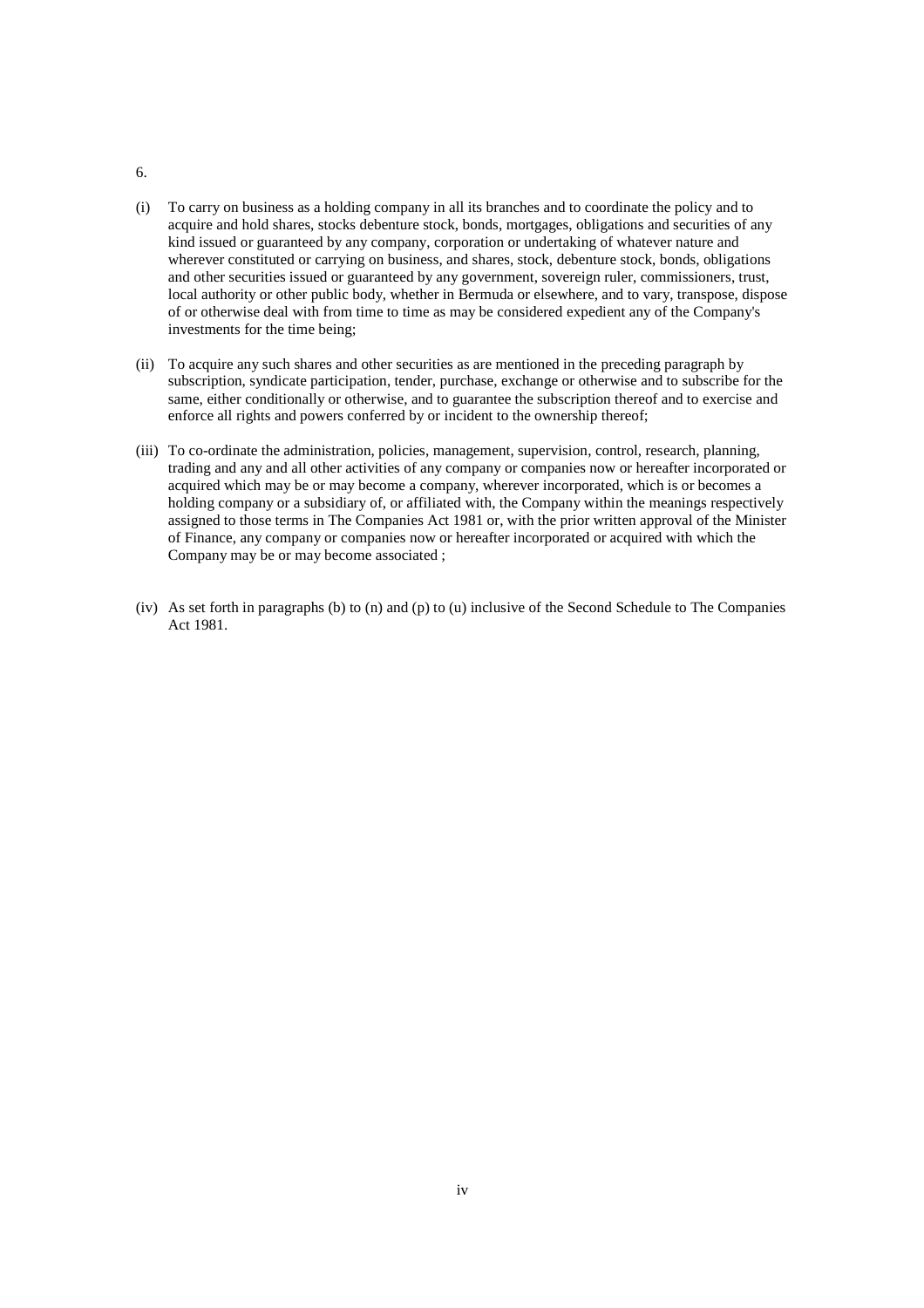7. The Company has the powers set out in the Schedule annexed hereto.

Signed by each subscriber in the presence of at least one witness attesting the signature thereof -

(Signature of Angela S. Berry) (Signature of Witness) (Signature of Ruby L. Rawlins) (Signature of Witness) (Signature of Marcia De Couto) (Signature of Witness) (Signature of Rosalind Johnson) (Signature of Witness) (Subscribers) (Witness)

SUBSCRIBED this 11th day of September, 1992.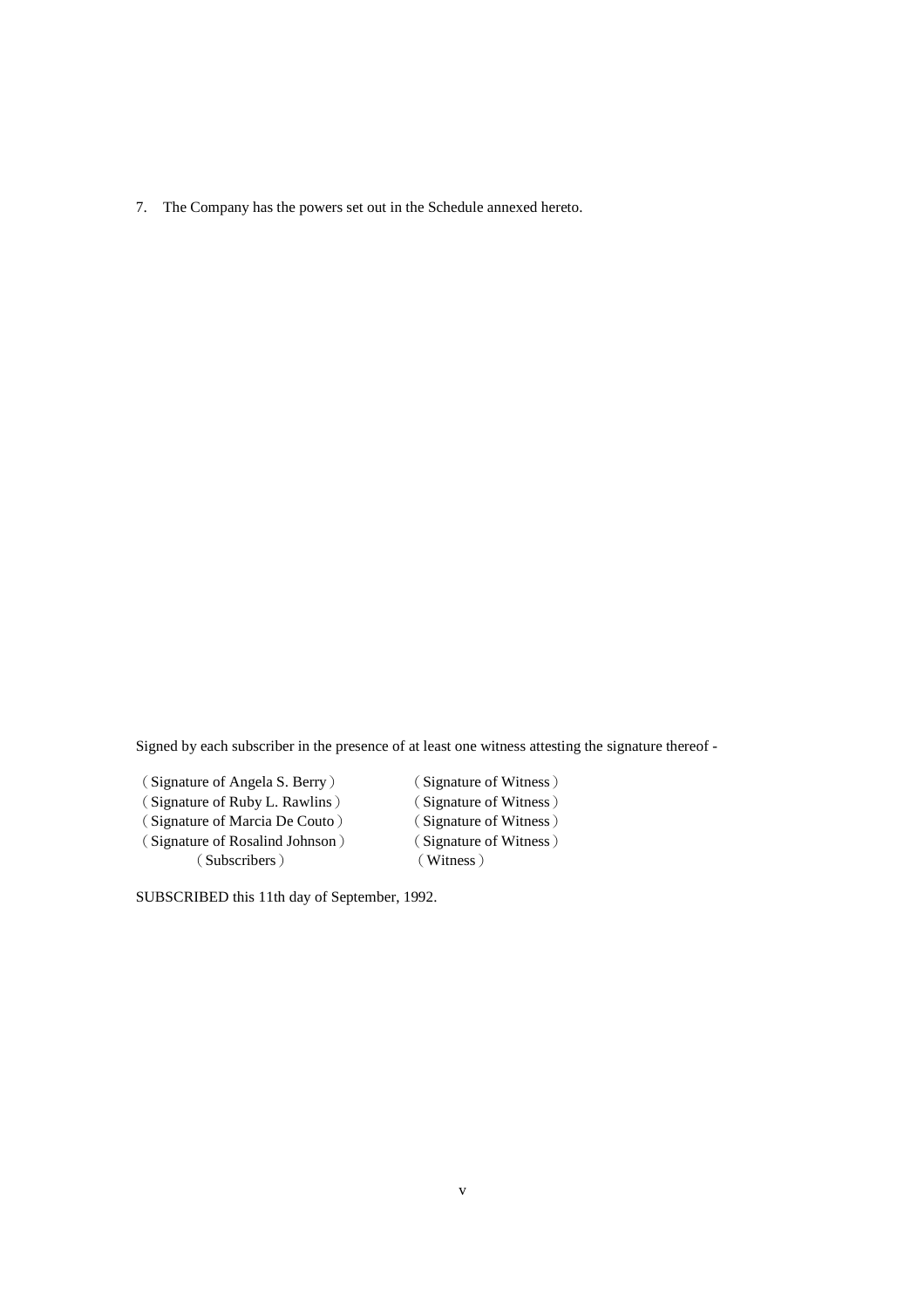#### The Schedule (referred to in Clause 7 of the Memorandum of Association)

- (a) To borrow and raise money in any currency or currencies and to secure or discharge any debt or obligation in any matter and in particular (without prejudice to the generality of the foregoing) by mortgages of or charges upon all or any part of the undertaking, property and assets (present and future) and uncalled capital of the Company or by the creation and issue of securities.
- (b) To enter into any guarantee, contract of indemnity or suretyship and in particular (without prejudice to the generality of the foregoing) to guarantee, support or secure, with or without consideration, whether by personal obligation or by mortgaging or charging all or any part of the undertaking, property and assets (present and future) and uncalled capital of the Company or both such methods or in any other manner, the performance of any obligations or commitments, of, and the repayment or payment of the principal amounts of and any premiums, interest, dividends and other moneys payable on or in respect of any securities or liabilities of, any person including (without prejudice to the generality of the foregoing) any company which is for the time being a subsidiary or a holding company of the Company or another subsidiary or a holding company of the Company or otherwise associated with the Company.
- (c) To accept, draw, make, create, issue, execute, discount, endorse, negotiate bills of exchange, promissory notes, and other instruments and securities, whether negotiable or otherwise.
- (d) To sell, exchange, mortgage, charge, let on rent, share of profit, royalty or otherwise, grant licences, easements, options, servitudes and other rights over, and in any other manner deal with or dispose of, all or any part of the undertaking, property and assets (present and future) of the Company for any consideration and in particular (without prejudice to the generality of the foregoing) for any securities.
- (e) To issue and allot securities of the Company for cash or in payment or part payment for any real or personal property purchased or otherwise acquired by the Company or any services rendered to the Company or as security for any obligation or amount (even if less than the nominal amount of such securities) or for any other purpose.
- (f) To grant pensions, annuities, or other allowances, including allowances on death, to any directors, officers or employees or former directors, officers or employees of the Company or any company which at any time is or was a subsidiary or a holding company or another subsidiary of a holding company of the Company or otherwise associated with the Company or of any predecessor in business of any of them, and to the relations, connections or dependants of any such persons, and to other persons whose service or services have directly or indirectly been of benefit to the Company or whom the Company considers have any moral claim on the Company or to their relations, connections or dependants, and to establish or support any associations, institutions, clubs, schools, building and housing schemes, funds and trusts, and to make payments toward insurance or another arrangements likely to benefit any such persons or otherwise advance the interests of the Company or of its Members, and to subscribe, guarantee or pay money for any purpose likely, directly or indirectly to further the interests of the Company or of its Members of for any national, charitable, benevolent, educational, social, public, general or useful object.
- (g) The Company shall have the power to purchase its own shares in accordance with the provisions of Section 42A of the Companies Act 1981.
- (h) To issue preference shares redeemable at the option of the holder, subject to the provisions of the Companies Act 1981.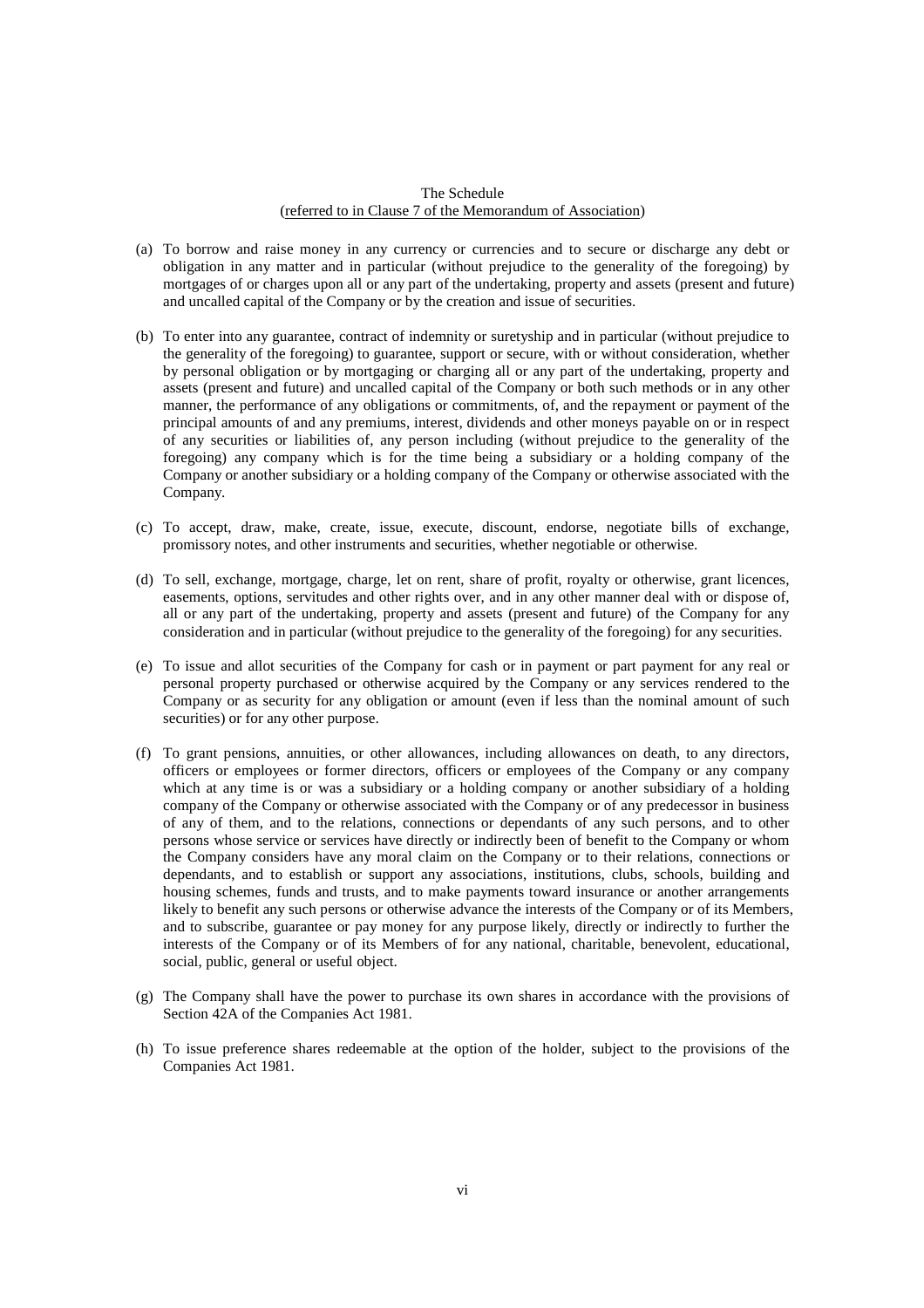#### THE COMPANIES ACT 1981 FIRST SCHEDULE

A company limited by shares may exercise all or any of the following powers subject to any provision of the law or its memorandum –

- 1. to acquire or undertake the whole or any part of the business, property and liabilities of any person carrying on any business that the company is authorized to carry on;
- 2. to apply for register, purchase, lease, acquire, hold, use, control, licence, sell, assign or dispose of patents, patent rights, copyrights, trade marks, formulae, licences, inventions, processes, distinctive marks and similar rights;
- 3. to enter into partnership or into any arrangement for sharing of profits, union of interests, co-operation, joint venture, reciprocal concession or otherwise with any person carrying on or engaged in or about to carry on or engage in any business or transaction that the company is authorized to carry on or engage in or any business or transaction capable of being conducted so as to benefit the company;
- 4. to take or otherwise acquire and hold securities in any other body corporate having objects altogether or in part similar to those of the company or carrying on any business capable of being conducted so as to benefit the company;
- 5. subject to section 96 to lend money to any employee or to any person having dealings with the company or with whom the company proposes to have dealings or to any other body corporate any of whose shares are held by the company:
- 6. to apply for, secure or acquire by grant, legislative enactment, assignment, transfer, purchase or otherwise and to exercise, carry out and enjoy any charter, licence, power authority, franchise, concession, right or privilege, that any government or authority or any body corporate or other public body may be empowered to grant, and pay for, aid in and contribute toward carrying it into effect and to assume any liabilities or obligations incidental thereto;
- 7. to establish and support or aid in the establishment and support of associations, institutions, funds or trusts for the benefit of employees or former employees of the company or its predecessors, or the dependents or connections of such employees or former employees, and grant pensions and allowances, and make payments towards insurance or for any object similar to those set forth in this paragraph, and to subscribe or guarantee money for charitable, benevolent, educational or religious objects or for any exhibition or for any public, general or useful objects;
- 8. to promote any company for the purpose of acquiring or taking over any of the property and liabilities of the company or for any other purpose that may benefit the company;
- 9. to purchase, lease, take in exchange, hire or otherwise acquire any personal property and any rights or privileges that the company considers necessary or convenient for the purposes of its business;
- 10. to construct, maintain, alter, renovate and demolish any buildings or works necessary or convenient for its objects;
- 11. to take land in Bermuda by way of lease or letting agreement for a term not exceeding twenty-one years, being land "bonafide" required for the purposes of the business of the company and with the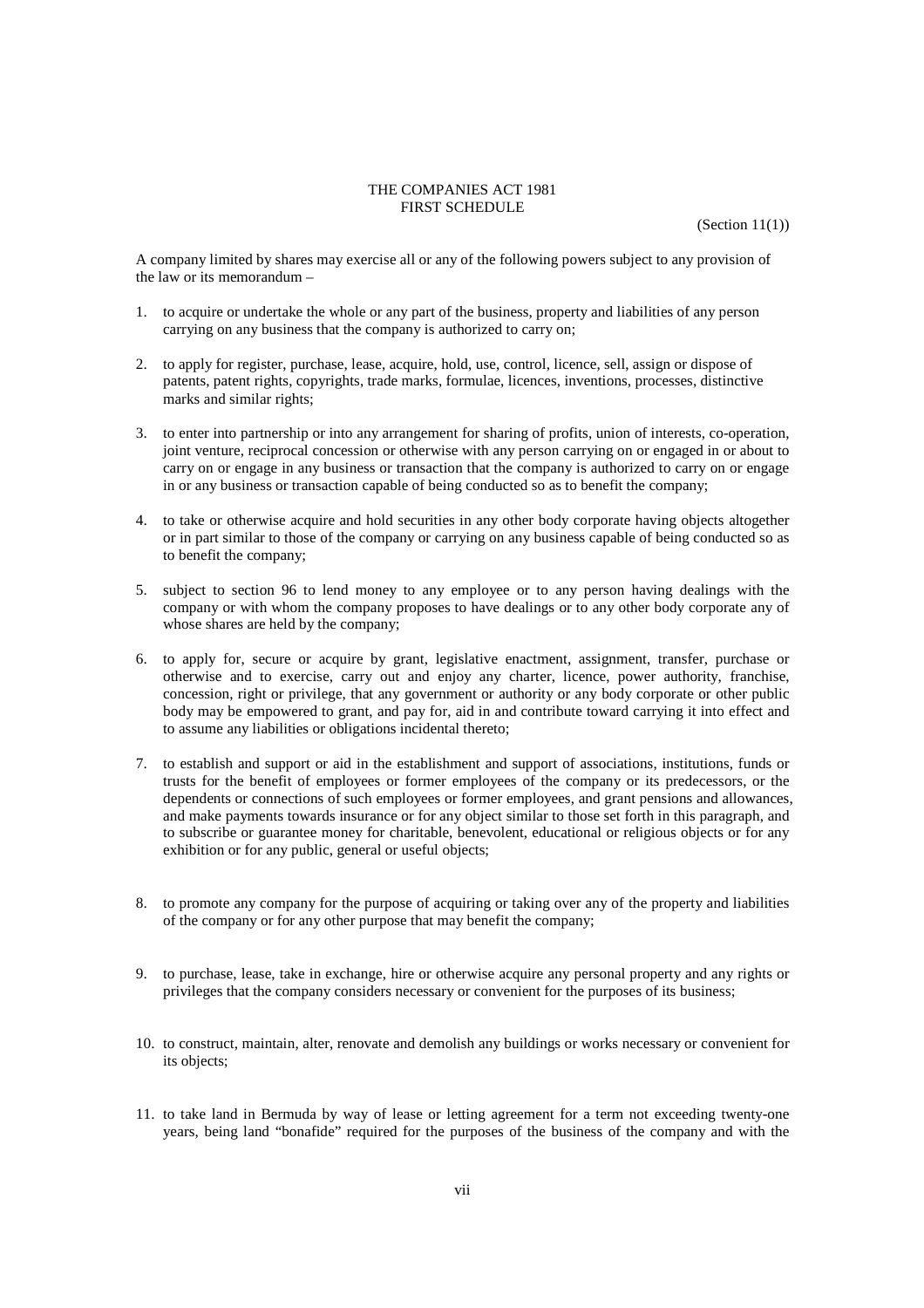consent of the Minister granted in his discretion to take land in Bermuda by way of lease or letting agreement for a similar period in order to provide accommodation or recreational facilities for its officers and employees and when no longer necessary for any of the above purposes to terminate or transfer the lease or letting agreement;

- 12. except to the extent, if any , as may be otherwise expressly provided in its incorporating Act or memorandum and subject to the provisions of this Act every company shall have power to invest the moneys of the Company by way of mortgage of real or personal property of every description in Bermuda or elsewhere and to sell, exchange, vary, or dispose of such mortgage as the company shall from time to time determine;
- 13. to construct, improve, maintain, work, manage, carry out or control any roads, ways, tramways, branches or sidings, bridges, reservoirs, watercourses, wharves, factories, warehouses, electric works, shops, stores and other works and conveniences that may advance the interests of the company and contribute to, subsidize or otherwise assist or take part in the construction, improvement, maintenance, working, management, carrying out or control thereof;
- 14. to raise and assist in raising money for , and aid by way of bonus, loan, promise, endorsement, guarantee or otherwise, any person and guarantee the performance or fulfilment of any contracts or obligations of any person, and in particular guarantee the payment of the principal of and interest on the debt obligations of any such person;
- 15. to borrow or raise or secure the payment of money in such manner as the company may think fit;
- 16. to draw, make, accept, endorse, discount, execute and issue bills of exchange, promissory notes, bills of lading, warrants and other negotiable or transferable instruments;
- 17. when properly authorized to do so, to sell, lease, exchange or otherwise dispose of the undertaking of the company or any part thereof as an entirety or substantially as an entirety for such consideration as the company thinks fit;
- 18. to sell, improve, manage, develop, exchange, lease, dispose of, turn to account or otherwise deal with the property of the company in the ordinary course of its business;
- 19. to adopt such means of making known the products of the company as may seem expedient, and in particular by advertising, by purchase and exhibition of works of art or interest, by publication of books and periodicals and by granting prizes and rewards and making donations;
- 20. to cause the company to be registered and recognized in any foreign jurisdiction, and designate persons therein according to the laws of that foreign jurisdiction or to represent the company and to accept service for and on behalf of the company of any process or suit;
- 21. To allot and issue fully-paid shares of the company in payment or part payment of any property purchased or otherwise acquired by the company or for any past services performed for the company;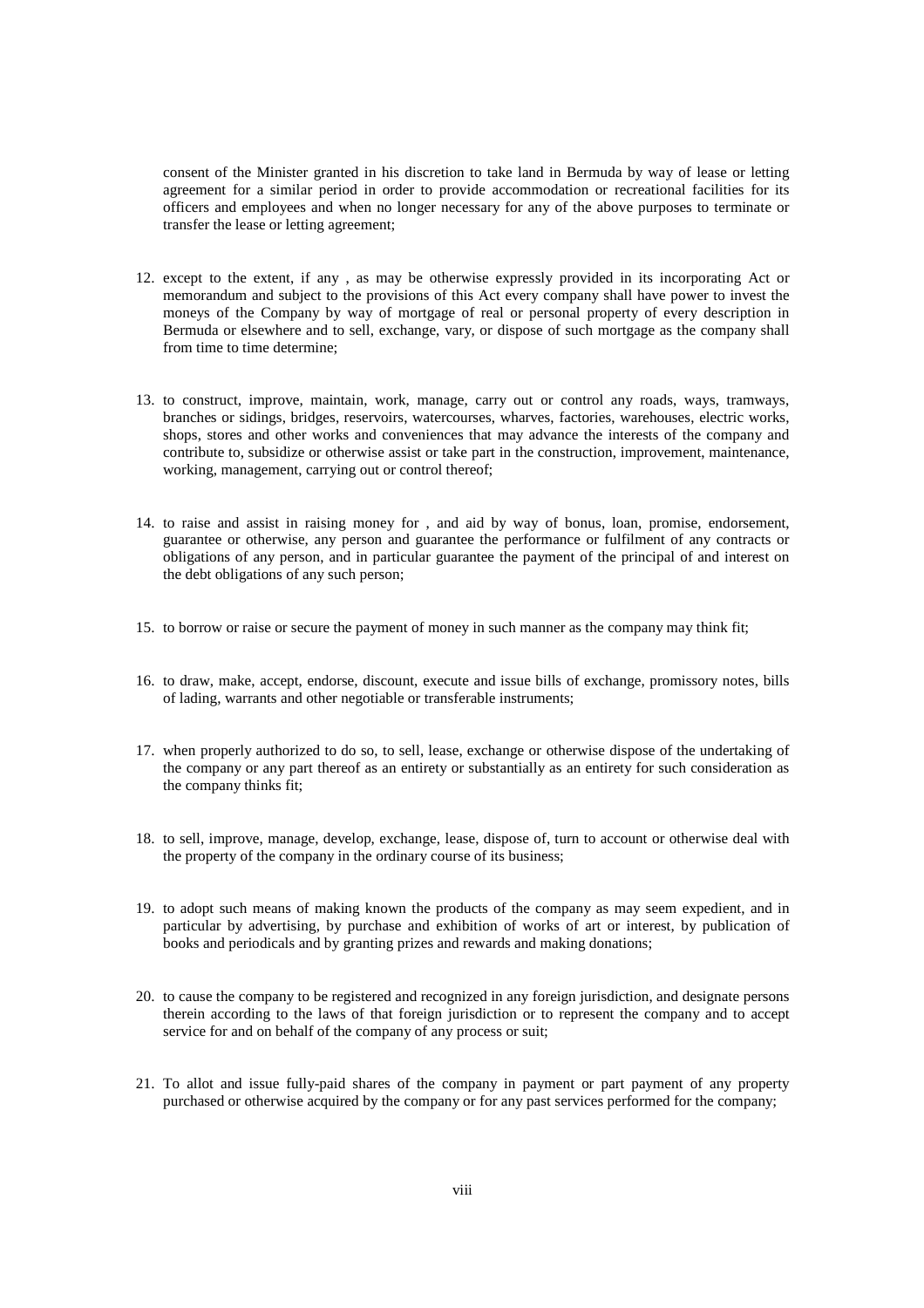- 22. To distribute among the members of the company in cash, kind, specie or otherwise as may be resolved, by way of dividend, bonus or any other manner considered advisable, any property of the company, but not so as to decrease the capital of the company unless the distribution is made for the purpose of enabling the company to be dissolved or the distribution, apart from this paragraph, would be otherwise lawful;
- 23. to establish agencies and branches;
- 24. to take or hold mortgages, hypothecs, liens and charges to secure payment of the purchase price, or of any unpaid balance of the purchase price, of any part of the property of the company of whatsoever kind sold by the company, or for any money due to the company from purchasers and others and to sell or otherwise dispose of any such mortgage, hypothec, lien or charge;
- 25. to pay all costs and expenses of or incidental to the incorporation and organization of the company;
- 26. to invest and deal with the moneys of the company not immediately required for the objects of the company in such manner as may be determined;
- 27. to do any of the things authorized by this subsection and all things authorized by its memorandum as principals, agents, contractors, trustees or otherwise, and either alone or in conjunction with others;
- 28. to do all such other things as are incidental or conducive to the attainment of the objects and the exercise of the powers of the company.

Every company may exercise its powers beyond the boundaries of Bermuda to the extent to which the laws in force where the powers are sought to be exercised permit.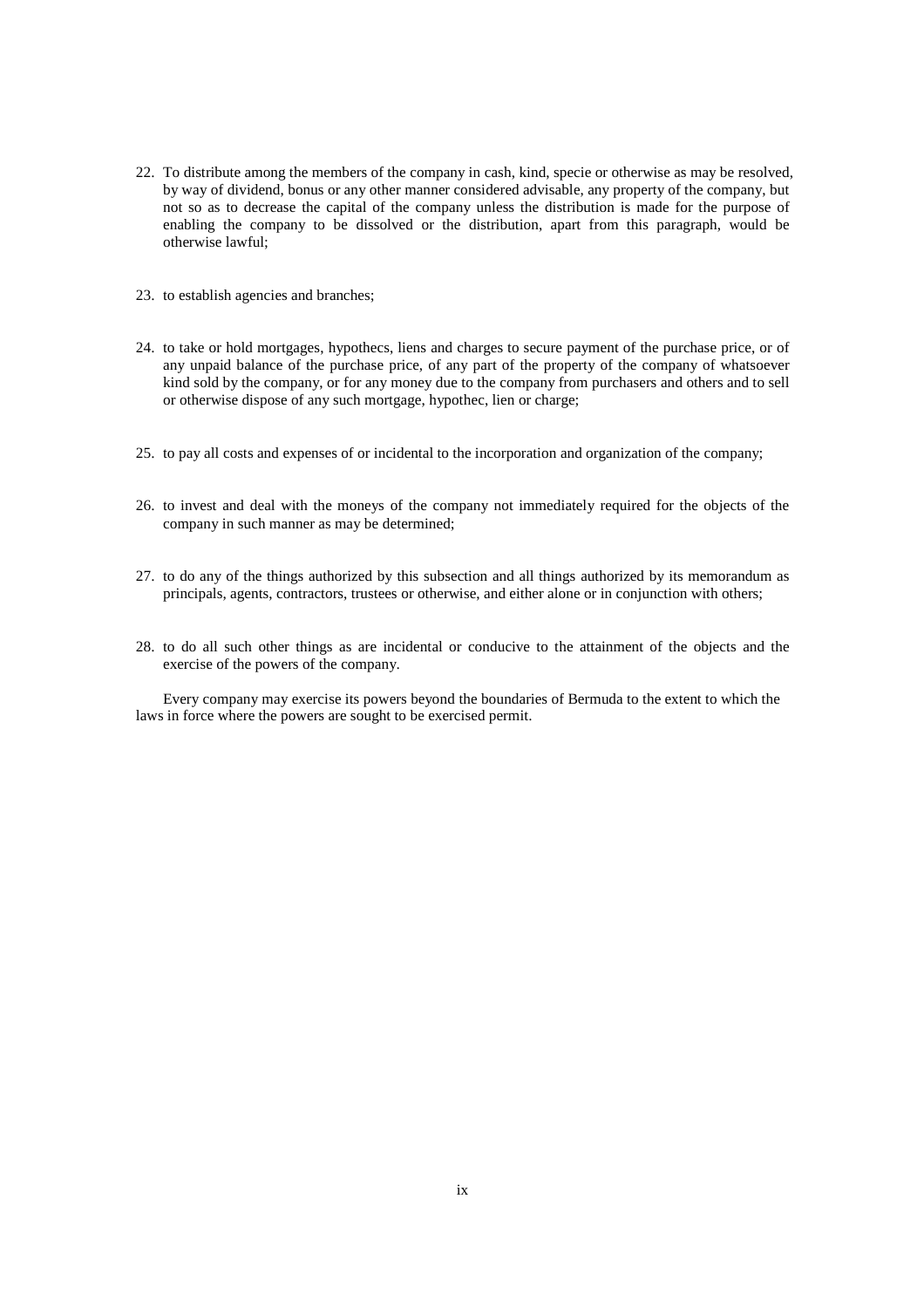#### THE COMPANIES ACT 1981 SECOND SCHEDULE

 $(Section 11(2))$ 

A company may by reference include in its memorandum any of the following objects that is to say the business of –

- (a) insurance and re-insurance of all kinds;
- (b) packaging of goods of all kinds;
- (c) buying, selling and dealing in goods of all kinds;
- (d) designing and manufacturing of goods of all kinds;
- (e) mining and quarrying and exploration for metals, minerals, fossil fuels and precious stones of all kinds and their preparation for sale or use;
- (f) exploring for, the drilling for, the moving, transporting and refining petroleum and hydro carbon products including oil and oil products;
- (g) scientific research including the improvement, discovery and development of processes, inventions, patents and designs and the construction, maintenance and operation of laboratories and research centres;
- (h) land, sea and air undertakings including the land, ship and air carriage of passengers, mails and goods of all kinds;
- (i) ships and aircraft owners, managers, operators, agents, builders and repairers;
- (j) acquiring, owning, selling, chartering, repairing or dealing in ships and aircraft;
- (k) travel agents, freight contractors and forwarding agents;
- (l) dock owners, wharfingers, warehousemen;
- (m) ship chandlers and dealing in rope, canvas oil and ship stores of all kinds;
- (n) all forms of engineering;
- (o) developing, operating, advising or acting as technical consultants to any other enterprise or business;
- (p) farmers, livestock breeders and keepers, graziers, butchers, tanners and processors of and dealers in all kinds of live and dead stock, wool, hides, tallow, grain, vegetables and other produce;
- (q) acquiring by purchase or otherwise and holding as an investment inventions, patents, trade marks, trade names, trade secrets, designs and the like;
- (r) buying, selling, hiring, letting and dealing in conveyances of any sort;
- (s) employing, providing, hiring out and acting as agent for artists, actors, entertainers of all sorts, authors, composers, producers, directors, engineers and experts or specialists of any kind; and
- (t) to acquire by purchase or otherwise hold, sell, dispose of and deal in real property situated outside Bermuda and in personal property of all kinds wheresoever situated;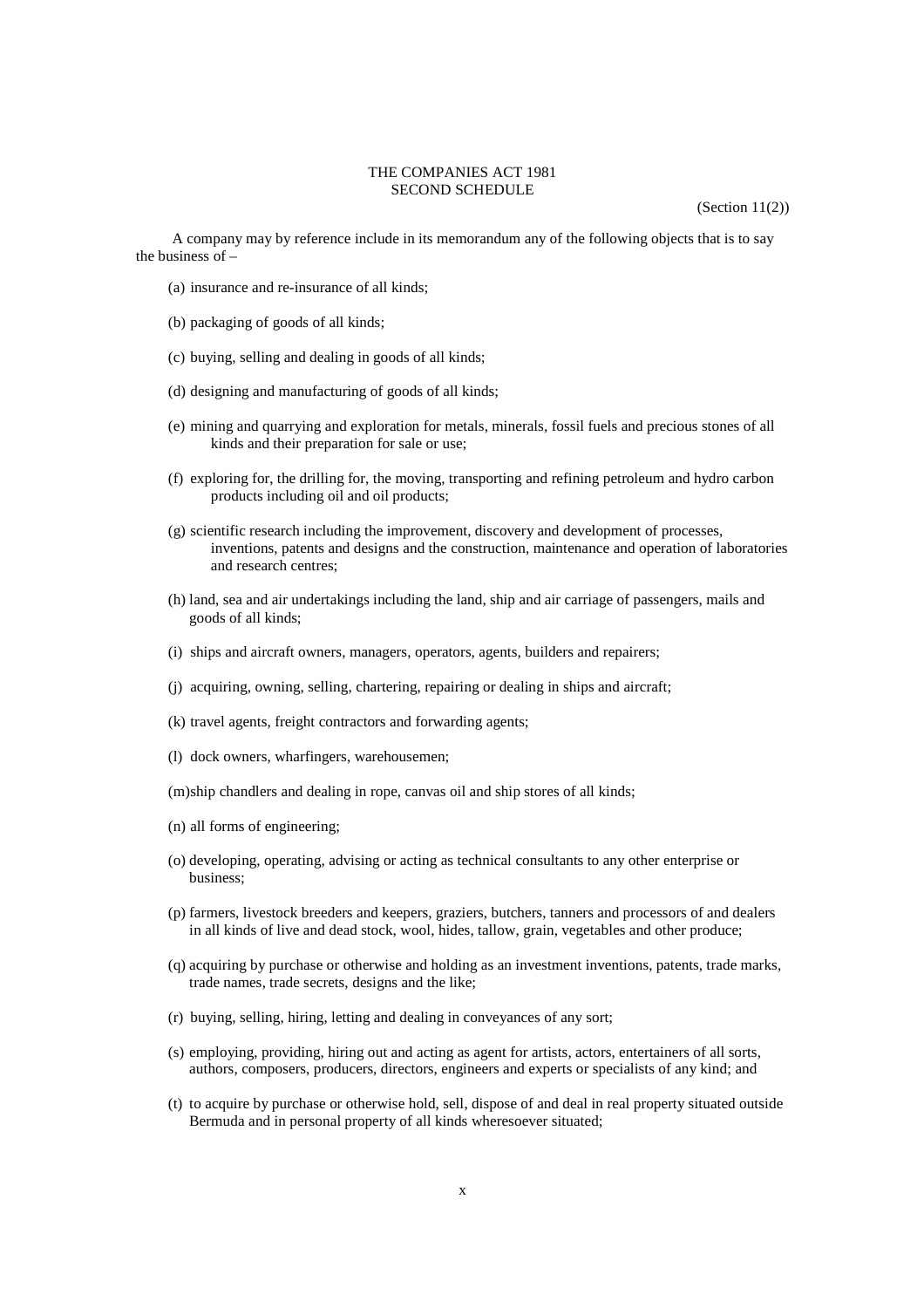(u) to enter into any guarantee, contract of indemnity or suretyship and to assure, support or secure with or without consideration or benefit the performance of any obligations of any person or persons and to guarantee the fidelity of individuals filling or about to fill situations of trust or confidence.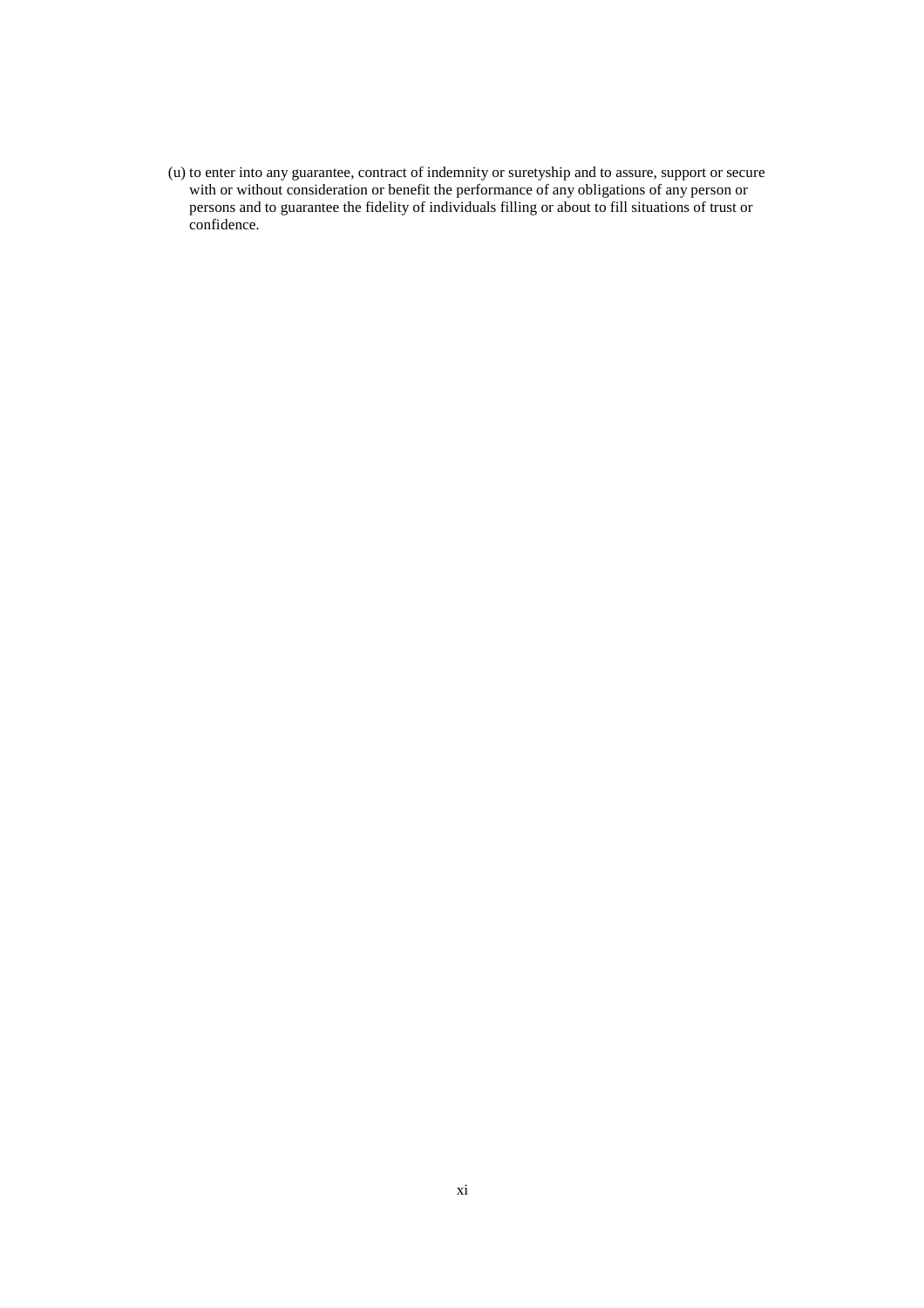# **TABLE OF CONTENTS**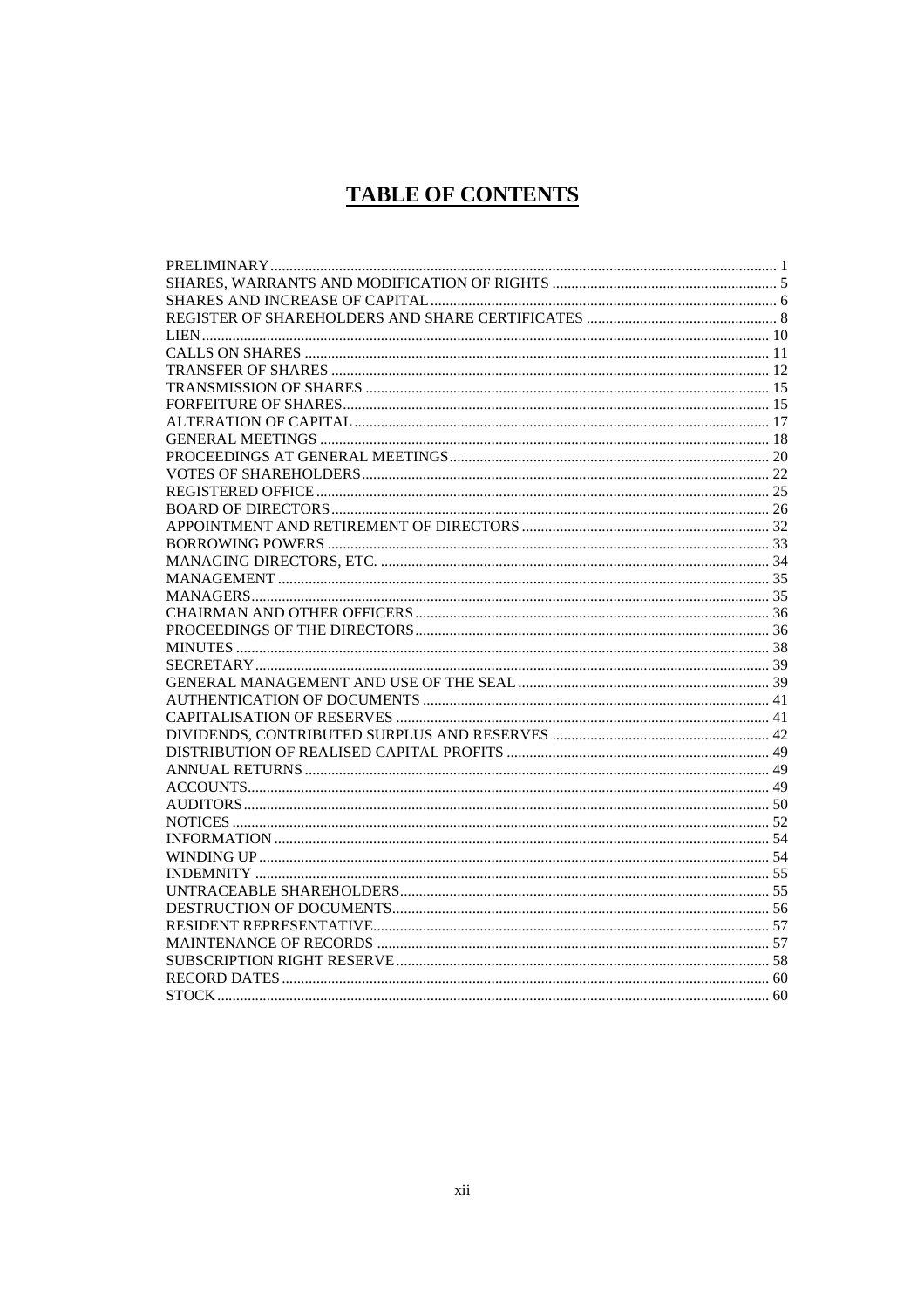# **NEW BYE-LAWS**

## **(as adopted by a Special Resolution passed on 30 May 2012)**

#### **OF**

# **Perfectech International Holdings Limited**

#### **PRELIMINARY**

 1. (A) The marginal notes to these Bye-Laws shall not be deemed to be part of these Bye-Laws and shall not affect their interpretation and, in the interpretation of these Bye-Laws, unless there be something in the subject or context inconsistent therewith: Marginal Notes

 "address" shall have the ordinary meaning given to it and shall include any facsimile number, electronic number or address or website used for the purposes of any communication pursuant to these Bye-Laws;

"appointed newspaper" shall have the meaning as defined in the Companies Act; Definitions

"associate(s)" shall have the meaning attributed to it in the Listing Rules from time to time;

 "Auditors" shall mean the persons for the time being performing the duties of that office;

"Bermuda" shall mean the Islands of Bermuda;

 "the Board" shall mean the board of directors of the Company as constituted from time to time or (as the context may require) the majority of Directors present and voting at a meeting of the Directors at which a quorum is present;

"business day(s)" shall mean any day on which The Stock Exchange of Hong Kong Limited is generally open for the business of dealing in securities. For the avoidance of doubt, where The Stock Exchange of Hong Kong Limited is closed for the business of dealing in securities in Hong Kong on a business day by reason of a Number 8 or higher typhoon signal or black rainstorm warning, such day shall for the purposes of these Bye-laws be counted as a business day;

"these Bye-Laws" or "these presents" shall mean these Bye-Laws in their present form and all supplementary, amended or substituted Bye-Laws for the time being in force;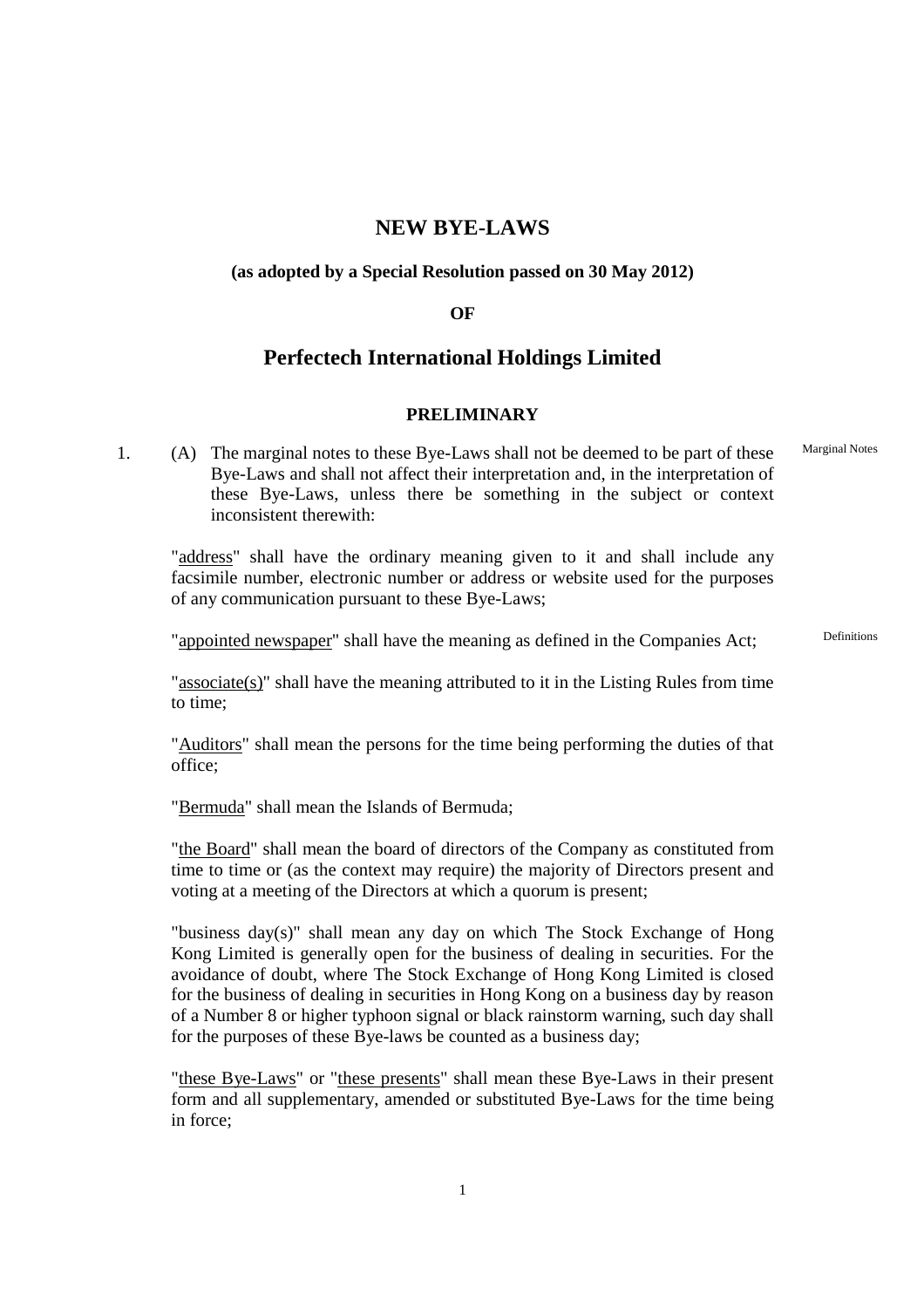"call" shall include any instalment of a call;

"capital" shall mean the share capital from time to time of the Company;

"the Chairman" shall mean the Chairman presiding at any meeting of shareholders or of the Board;

"Clearing House" shall mean a recognised clearing house within the meaning of the Securities and Futures Ordinance (Chapter 571 of the Laws of Hong Kong) or a clearing house or authorised shares depository recognised by the laws of the jurisdiction in which the shares of the Company are listed or quoted on a stock exchange in such jurisdiction;

"the Companies Act" shall mean the Companies Act 1981 of Bermuda as may from time to time be amended;

"the Company" or "this Company" shall mean Perfectech International Holdings Limited incorporated in Bermuda on the 17 September 1992;

"corporate representative" means any person appointed to act in that capacity pursuant to Bye-laws 87(A) or 87(B);

"debenture" and "debenture holder" shall respectively include "debenture stock" and "debenture stockholder";

"Director" means a director of the Company;

"dividend" shall include scrip dividends, distributions in specie or in kind, capital distributions and capitalisation issues, if not inconsistent with the subject or context;

"electronic" shall mean relating to technology having electrical, digital, magnetic, wireless, optical electromagnetic or similar capabilities and such other meanings as given to it in the Electronic Transactions Act 1999 of Bermuda as may be amended from time to time;

"full financial statements" shall mean the financial statements that are required under section 87(1) of the Companies Act as may be amended from time to time;

"Head Office" shall mean such office of the Company as the Directors may from time to time determine to be the principal office of the Company;

"HK\$" shall mean Hong Kong dollars or other lawful currency of Hong Kong;

"holding company" and "subsidiary" shall have the meanings ascribed to them by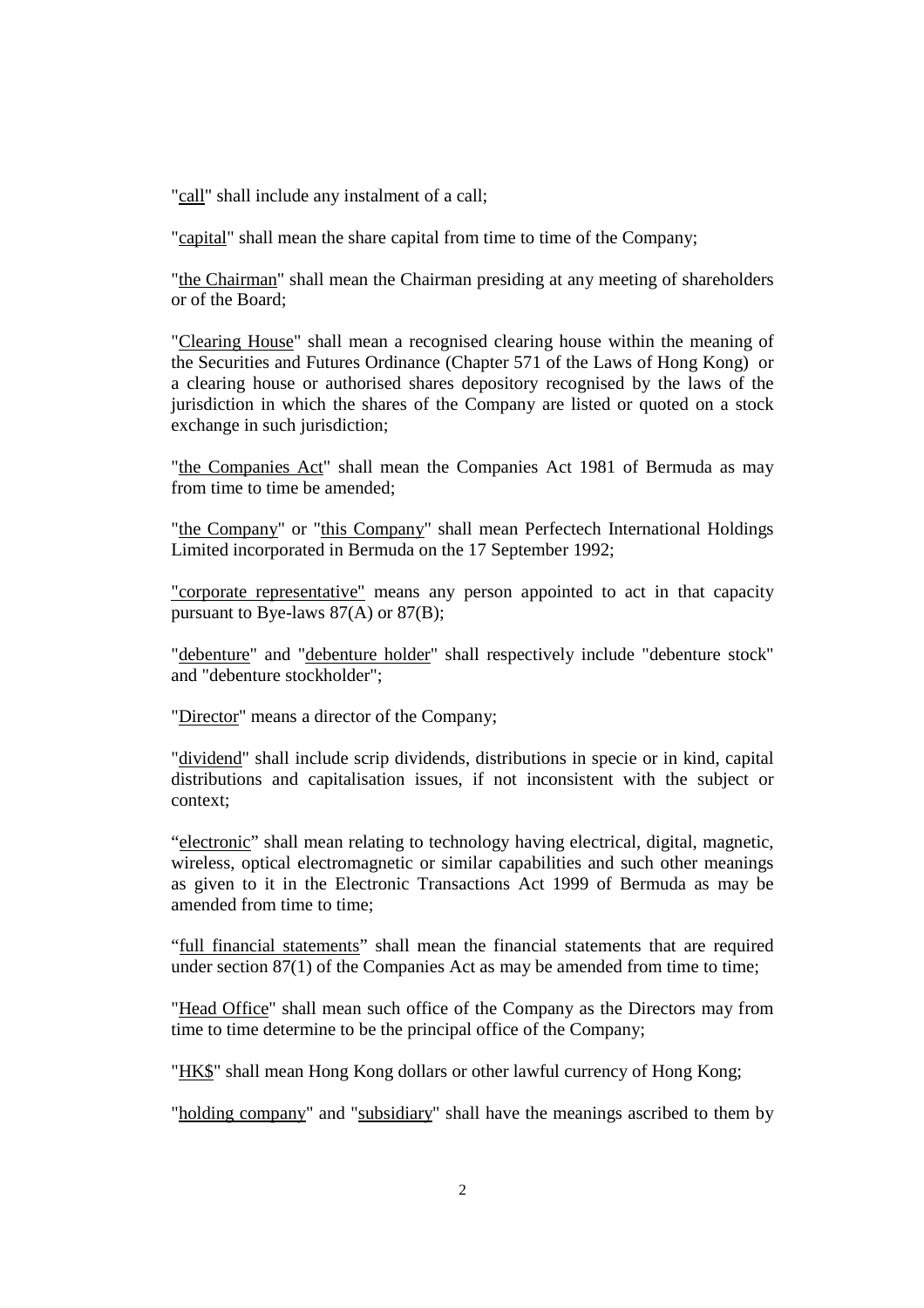the Companies Act;

"Listing Rules" shall mean the Rules Governing the Listing of Securities on The Stock Exchange of Hong Kong Limited (as amended from time to time)";

"month" shall mean a calendar month;

"Newspapers", in relation to the publication in newspapers of any notice, shall mean in English in one leading English language daily newspaper and in Chinese in one leading Chinese language daily newspaper published and circulating generally in the Relevant Territory and specified for this purpose by the stock exchange in the Relevant Territory;

"paid up" in relation to a share, shall mean paid up or credited as paid up;

"the Principal Register" shall mean the register of shareholders of the Company maintained in Bermuda;

"the register" shall mean the Principal Register and any branch register to be kept pursuant to the provisions of the Statutes;

"Registered Office" shall mean the registered office of the Company for the time being;

"Registration Office" shall mean in respect of any class of share capital, such place or places in the Relevant Territory or elsewhere where the Directors from time to time determine to keep a branch register of shareholders in respect of that class of share capital and where (except in cases where the Directors otherwise agree) transfers or other documents of title for such class of share capital are to be lodged for registration and are to be registered;

"Relevant Territory" shall mean Hong Kong or such other territory as the Directors may from time to time decide if the issued ordinary share capital of the Company is listed on a stock exchange in such territory;

"Seal" shall mean any one or more common seals from time to time of the Company for use in Bermuda or in any place outside Bermuda;

"Secretary" shall mean the person or corporation for the time being performing the duties of that office;

"Securities Seal" shall mean a seal for use for sealing certificates for shares or other securities issued by the Company which is a facsimile of the Seal with the addition on its face of the words "Securities Seal";

"share" shall mean share in the capital of the Company;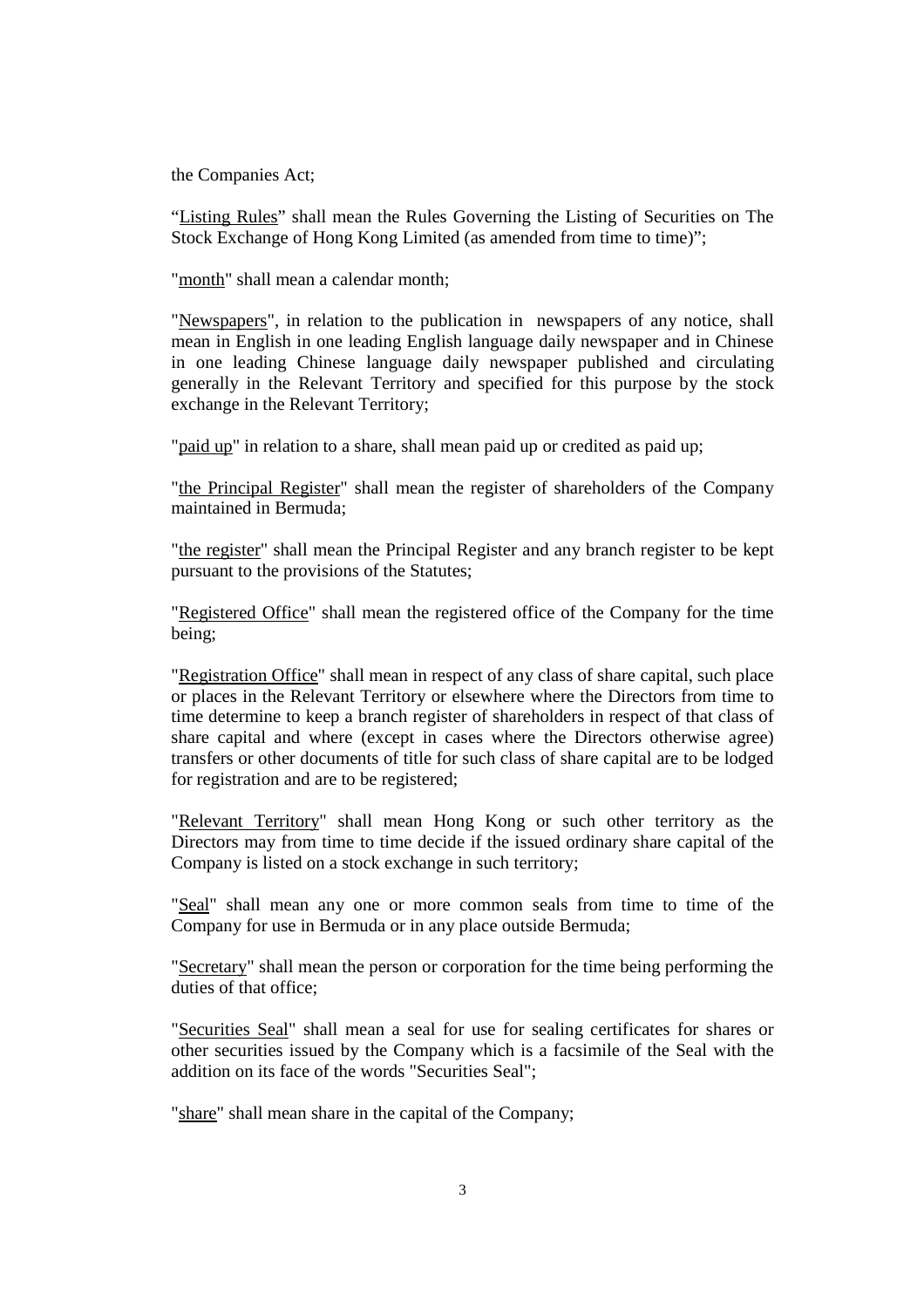"shareholder" shall mean the duly registered holder from time to time of the shares in the capital of the Company;

"Statutes" shall mean the Companies Act, the Electronic Transactions Act 1999 of Bermuda, and every other act (as amended from time to time) for the time being in force of the Legislature of Bermuda applying to or affecting the Company, the Memorandum of Association and/or these presents;

"summarized financial statements" shall have the meaning ascribed to them in the section 87A(3) of the Companies Act as may be amended from time to time;

"Transfer Office" shall mean the place where the Principal Register is situate for the time being; and

"writing" or "printing" shall include writing, printing, lithography, photography, typewriting and every other mode of representing words or figures in a legible and non-transitory form.

 (B) In these Bye-Laws, unless there be something in the subject or context inconsistent herewith:

General

 words denoting the singular shall include the plural and words denoting the plural shall include the singular;

 words importing any gender shall include every gender and words importing persons shall include partnerships, firms, companies and corporations;

subject as aforesaid, any words or expressions defined in the Companies Act (except any statutory modification thereof not in force when these Bye-Laws become binding on the Company) shall, if not inconsistent with the subject and/or context, bear the same meaning in these Bye-Laws, save that "company" shall where the context permits include any company incorporated in Bermuda or elsewhere; and

references to any statute or statutory provision shall be construed as relating to any statutory modification or re-enactment thereof for the time being in force.

 (C) A resolution shall be a Special Resolution when it has been passed by a majority of not less than three-fourths of votes cast by such shareholders as, being entitled so to do, vote in person or by duly authorised corporate representative or, where proxies are allowed, by proxy at a general meeting held in accordance with these presents and of which notice specifying the intention to propose the resolution as a Special Resolution, has been duly given in accordance with Bye-law 63.

Special Resolution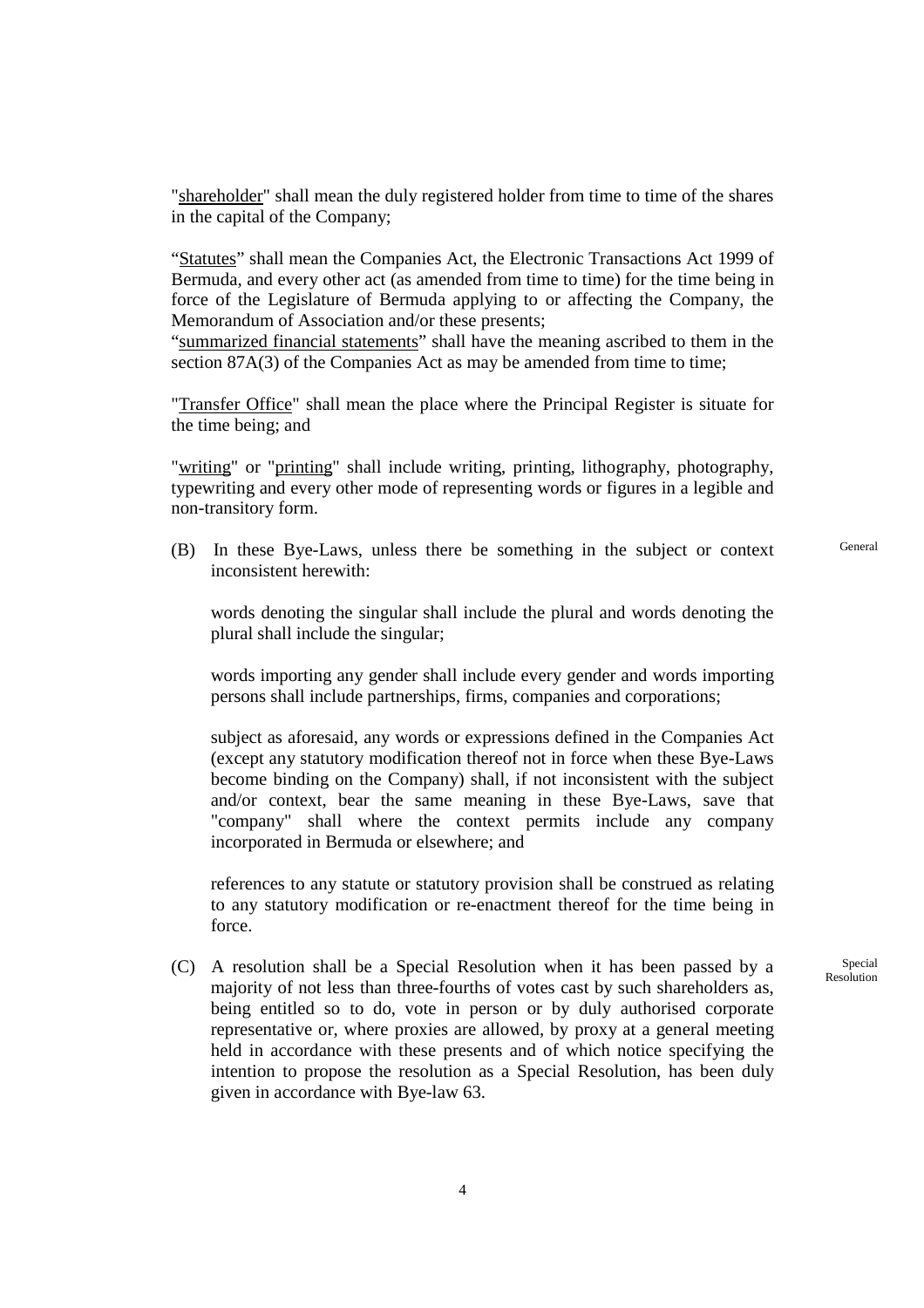- (D) A resolution shall be an Ordinary Resolution when it has been passed by a simple majority of votes cast by such shareholders as, being entitled so to do, vote in person or by duly authorised corporate representative or, where proxies are allowed, by proxy at a general meeting held in accordance with these presents and of which notice has been duly given in accordance with Bye-law 63.
- (E) A Special Resolution shall be effective for any purpose for which an Ordinary Resolution is expressed to be required under any provision of these Bye-Laws or the Statutes.
- 2. Without prejudice to any other requirements of the Statutes, a Special Resolution shall be required to alter the Memorandum of Association, to approve any amendment of these presents or to change the name of the Company.

#### **SHARES, WARRANTS AND MODIFICATION OF RIGHTS**

- 3. Without prejudice to any special rights or restrictions for the time being attaching to any shares or any class of shares, any share may be issued upon such terms and conditions and with such preferred, deferred or other special rights, or such restrictions, whether in regard to dividend, voting, return of capital or otherwise, as the Company may from time to time by Ordinary Resolution determine (or, in the absence of any such determination or so far as the same may not make specific provision, as the Board may determine) and any preference share may, subject to the Companies Act and with the sanction of a Special Resolution, be issued on the terms that it is liable to be redeemed upon the happening of a specified event or upon a given date and either at the option of the Company or, if so authorised by the Memorandum of Association of the Company, at the option of the holder.
- 4. The Board may, subject to the approval by the shareholders in general meeting, issue warrants to subscribe for any class of shares or securities of the Company on such terms as the Board may from time to time determine. Where warrants are issued to bearer, no certificate thereof shall be issued to replace one that has been lost unless the Board is satisfied beyond reasonable doubt that the original certificate thereof has been destroyed and the Company has received an indemnity in such form as the Board shall think fit with regard to the issue of any such replacement certificate.
- 5. (A) For the purposes of Section 47 of the Companies Act, if at any time the capital is divided into different classes of shares, all or any of the special rights attached to any class (unless otherwise provided for by the terms of issue of the shares of that class) may, subject to the provisions of the Companies Act, be varied or abrogated either with the consent in writing of the holders of not less than three-fourths in nominal value of the issued shares of that class or with the sanction of a Special Resolution passed at a separate general meeting of the holders of the shares of that class. To every such separate general meeting the provisions of these Bye-Laws relating to

**Ordinary** Resolution

Special Resolution effective as Ordinary Resolution

When Special Resolution is required

> Issue of shares

Warrants

How rights of shares may be modified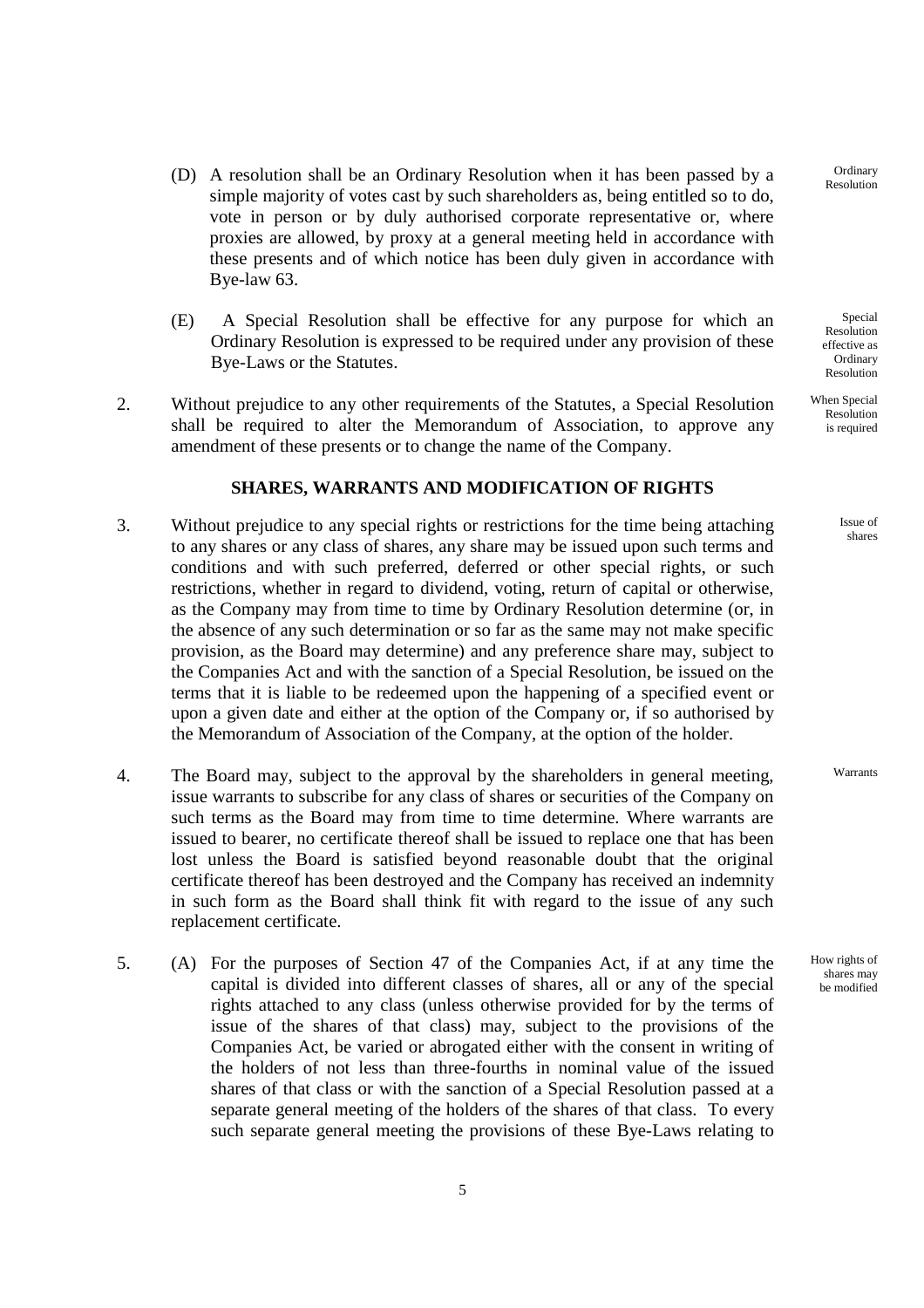general meetings shall mutatis mutandis apply, but so that the necessary quorum shall be not less than two persons holding or representing by proxy one-third in nominal value of the issued shares of that class, and that any holder of shares of the class present in person or by proxy or by a duly authorised corporate representative may demand a poll.

- (B) The provisions of this Bye-Law shall apply to the variation or abrogation of the special rights attached to the shares of any class as if each group of shares of the class differently treated formed a separate class the rights whereof are to be varied or abrogated.
- (C) The special rights conferred upon the holders of any shares or class of shares shall not, unless otherwise expressly provided in the rights attaching to the terms of issue of such shares, be deemed to be altered by the creation or issue of further shares ranking pari passu therewith.

## **SHARES AND INCREASE OF CAPITAL**

- 6. (A) The authorised share capital of the Company at the date on which these Bye-Laws come into effect is HK\$70,000,000 divided into 700,000,000 shares of HK\$0.10 each.
	- (B) Subject to the Statutes, the power contained in the Memorandum of Association for the Company to purchase or otherwise acquire its shares shall be exercisable by the Board upon such terms and subject to such conditions as it thinks fit.
	- (C) Subject, where applicable, to the rules of any relevant stock exchange, the Company may in accordance with an employees' share scheme approved by the shareholders in general meeting provide money on such terms as the Board thinks fit for the acquisition of fully or partly paid shares in the Company or its holding company. For the purposes of this Bye-Law, an employees' share scheme is a scheme for encouraging or facilitating the holding of shares or debentures in the Company by or for the benefit of bona fide employees or former employees (including, notwithstanding Section 96 of the Companies Act, any such bona fide employee or former employee who is or was also a director) of the Company, a subsidiary of the Company or holding company or a subsidiary of the Company's holding company, or the wives, husbands, widows, widowers or children or step-children under the age of twenty-one of such employees or former employees.
	- (D) Subject, where applicable, to the rules of any relevant stock exchange, the Company, a subsidiary of the Company or holding company or a subsidiary of the Company's holding company may make loans to persons (including, notwithstanding Section 96 of the Companies Act, any such bona fide employee or former employee who is or was also a director) employed in

Company to purchase its own shares

Company to finance acquisition of own shares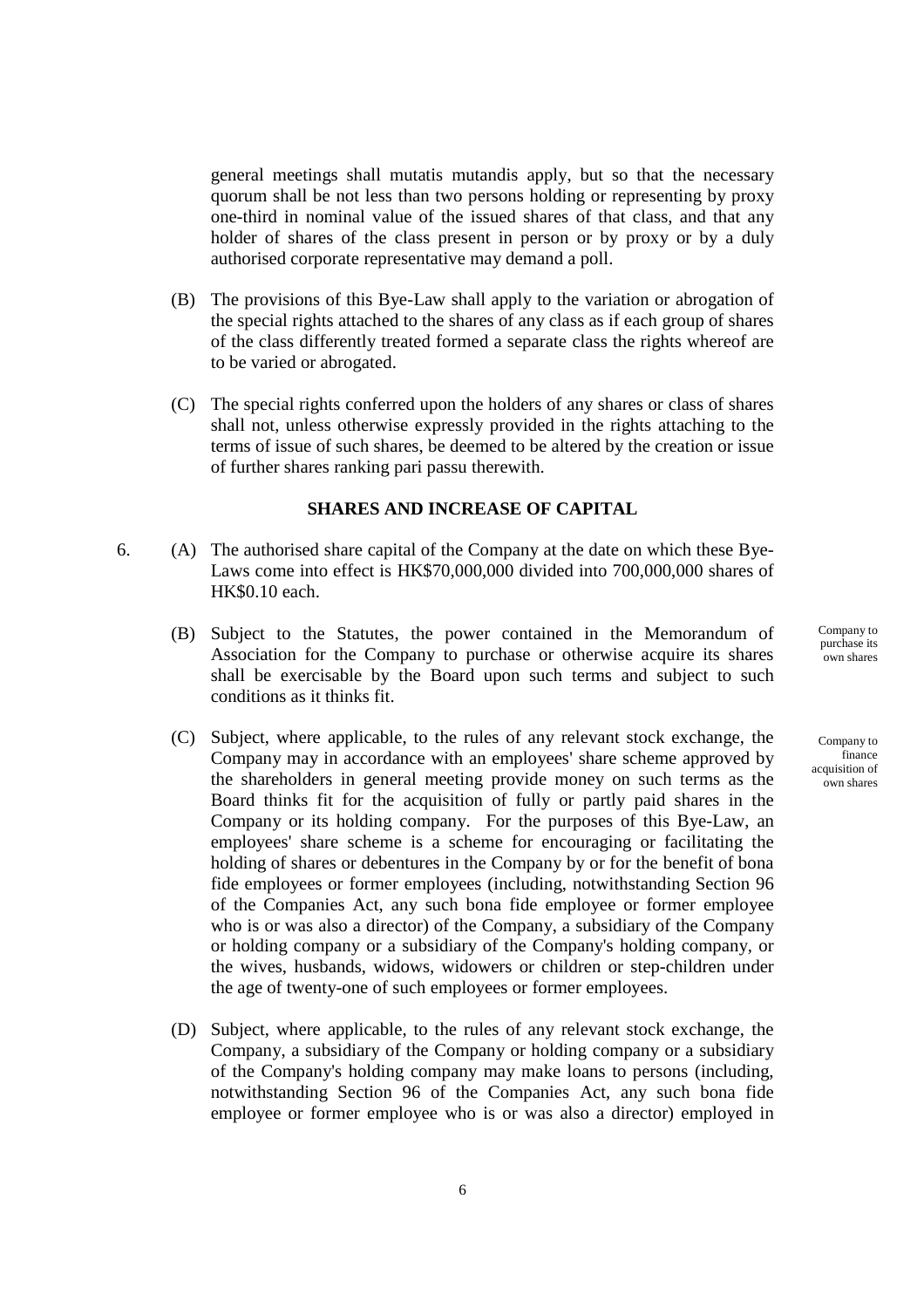good faith by the Company with a view to enabling those persons to acquire fully or partly paid shares in the Company or its holding company to be held by them by way of beneficial ownership.

- (E) The conditions subject to which money and loans are provided under paragraphs (C) and (D) of this Bye-Law may include a provision to the effect that when an employee ceases to be employed by the Company, the shares acquired with such financial assistance shall or may be sold to the Company on such terms as the Board thinks fit.
- 7. The Company in general meeting may from time to time, whether or not all the shares for the time being authorised shall have been issued and whether or not all the shares for the time being issued shall have been fully paid up, by Ordinary Resolution increase its share capital by the creation of new shares, such new capital to be of such amount and to be divided into shares of such class or classes and of such amounts in Hong Kong dollars or United States dollars or such other currency as the shareholders may think fit and as the resolution may prescribe.
- 8. Any new shares shall be issued upon such terms and conditions and with such rights, privileges or restrictions annexed thereto as the general meeting resolving upon the creation thereof shall direct, and if no direction be given, subject to the provisions of the Statutes and of these Bye-Laws, as the Board shall determine; and in particular such shares may be issued with a preferential or qualified right to dividends and in the distribution of assets of the Company and with a special right or without any right of voting.
- 9. The Company may by Ordinary Resolution, before the issue of any new shares, determine that the same, or any of them, shall be offered in the first instance, and either at par or at a premium, to all the existing holders of any class of shares in proportion as nearly as may be to the number of shares of such class held by them respectively, or make any other provisions as to the issue and allotment of such shares, but in default of any such determination or so far as the same shall not extend, such shares may be dealt with as if they formed part of the capital of the Company existing prior to the issue of the same.
- 10. Except so far as otherwise provided by the conditions of issue or by these Bye-Laws, any capital raised by the creation of new shares shall be treated as if it formed part of the original capital of the Company and such shares shall be subject to the provisions contained in these Bye-Laws with reference to the payment of calls and instalments, transfer and transmission, forfeiture, lien, cancellation, surrender, voting and otherwise.
- 11. All unissued shares shall be at the disposal of the Board and it may offer, allot (with or without conferring a right of renunciation), grant options over or otherwise dispose of them to such persons, at such times, for such consideration and generally on such terms as it in its absolute discretion thinks fit, but so that no

Power to increase capital

On what conditions new shares may be issued

When to be offered to existing shareholders

New shares to form part of original capital

> Shares at the disposal of the Board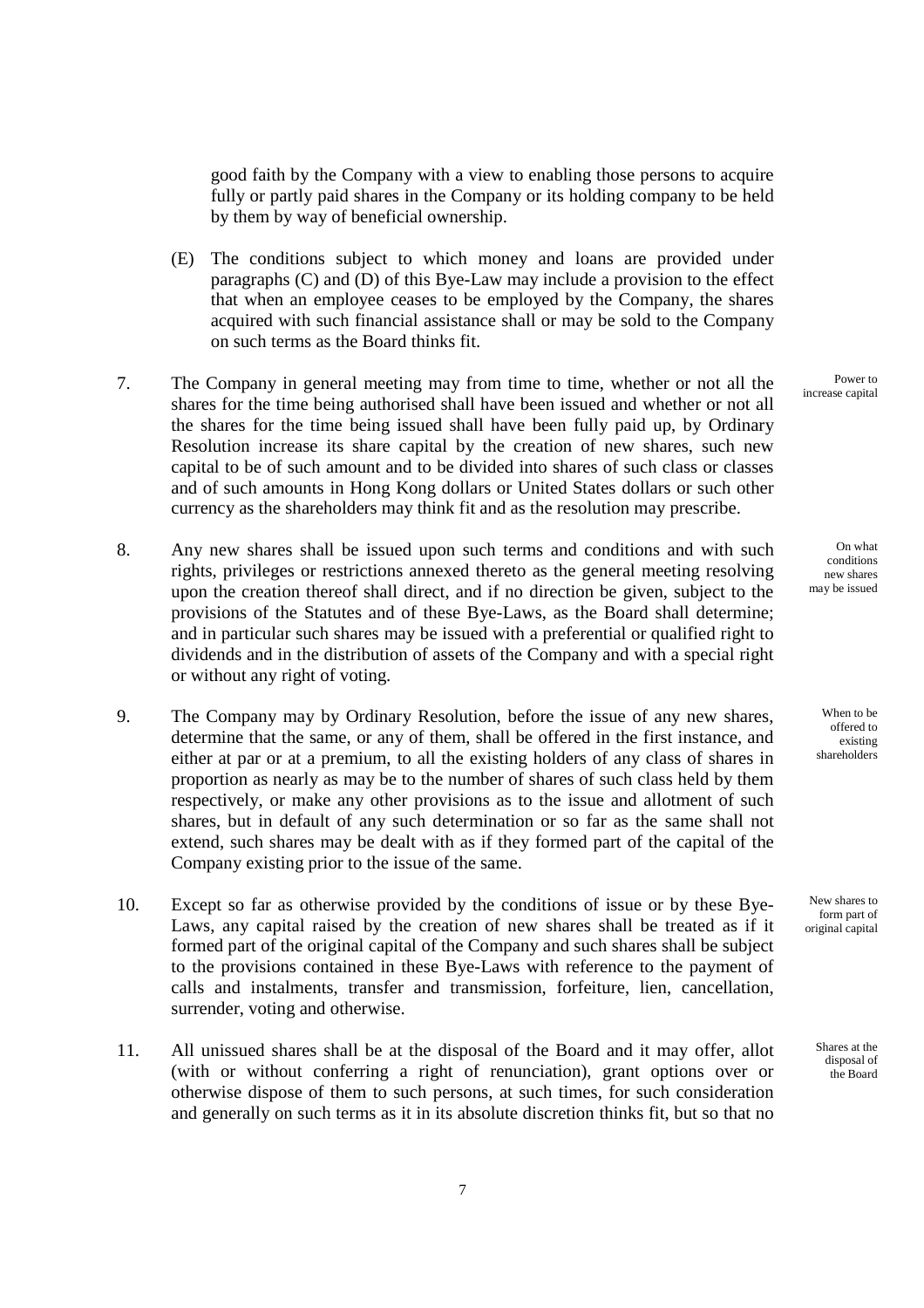shares shall be issued at a discount. The Directors shall, as regards any offer or allotment of shares, comply with the provisions of the Companies Act, if and so far as such provisions may be applicable thereto. Neither the Company nor the Board shall be obliged, when making or granting any allotment of, offer of, option over or disposal of shares, to make, or make available, any such offer, option or shares to shareholders or others with registered addresses in any particular territory or territories being a territory or territories where, in the absence of a registration statement or other special formalities, this would or might, in the opinion of the Board, be unlawful or impracticable. Shareholders affected as a result of the foregoing sentence shall not be, or be deemed to be, a separate class of shareholders for any purpose whatsoever.

- 12. The Company may at any time pay a commission to any person for subscribing or agreeing to subscribe (whether absolutely or conditionally) for any shares in the Company or procuring or agreeing to procure subscriptions (whether absolute or conditional) for any shares in the Company, but so that the conditions and requirements of the Companies Act shall be observed and complied with, and in each case the commission shall not exceed ten per cent. of the price at which the shares are issued.
- 13. Except as otherwise expressly provided by these Bye-Laws or as required by law or as ordered by a court of competent jurisdiction, no person shall be recognised by the Company as holding any share upon any trust and, except as aforesaid, the Company shall not be bound by or be compelled in any way to recognise (even when having notice thereof) any equitable, contingent, future or partial interest in any share or any interest in any fractional part of a share or any other right or claim to or in respect of any shares except an absolute right to the entirety thereof of the registered holder.

#### **REGISTER OF SHAREHOLDERS AND SHARE CERTIFICATES**

- 14. (A) The Board shall cause to be kept a register of the shareholders and there shall be entered therein the particulars required under the Companies Act.
	- (B) Subject to the provisions of the Companies Act, if the Board considers it necessary or appropriate, the Company may establish and maintain a local or branch register at such location outside Bermuda as the Board thinks fit and, while the issued share capital of the Company is, with the consent of the Board, listed on any stock exchange in the Relevant Territory, the Company shall keep a branch register in the Relevant Territory.
- 15. Every person whose name is entered as a shareholder in the register shall be entitled without payment to receive within two months after allotment or lodgment of a transfer (or within such other period as the conditions of issue shall provide or, such shorter period as such stock exchange may from time to time prescribe)

Company may pay commission

Company not to recognise trusts in respect of shares

Share register

Local or branch register

> Share certificates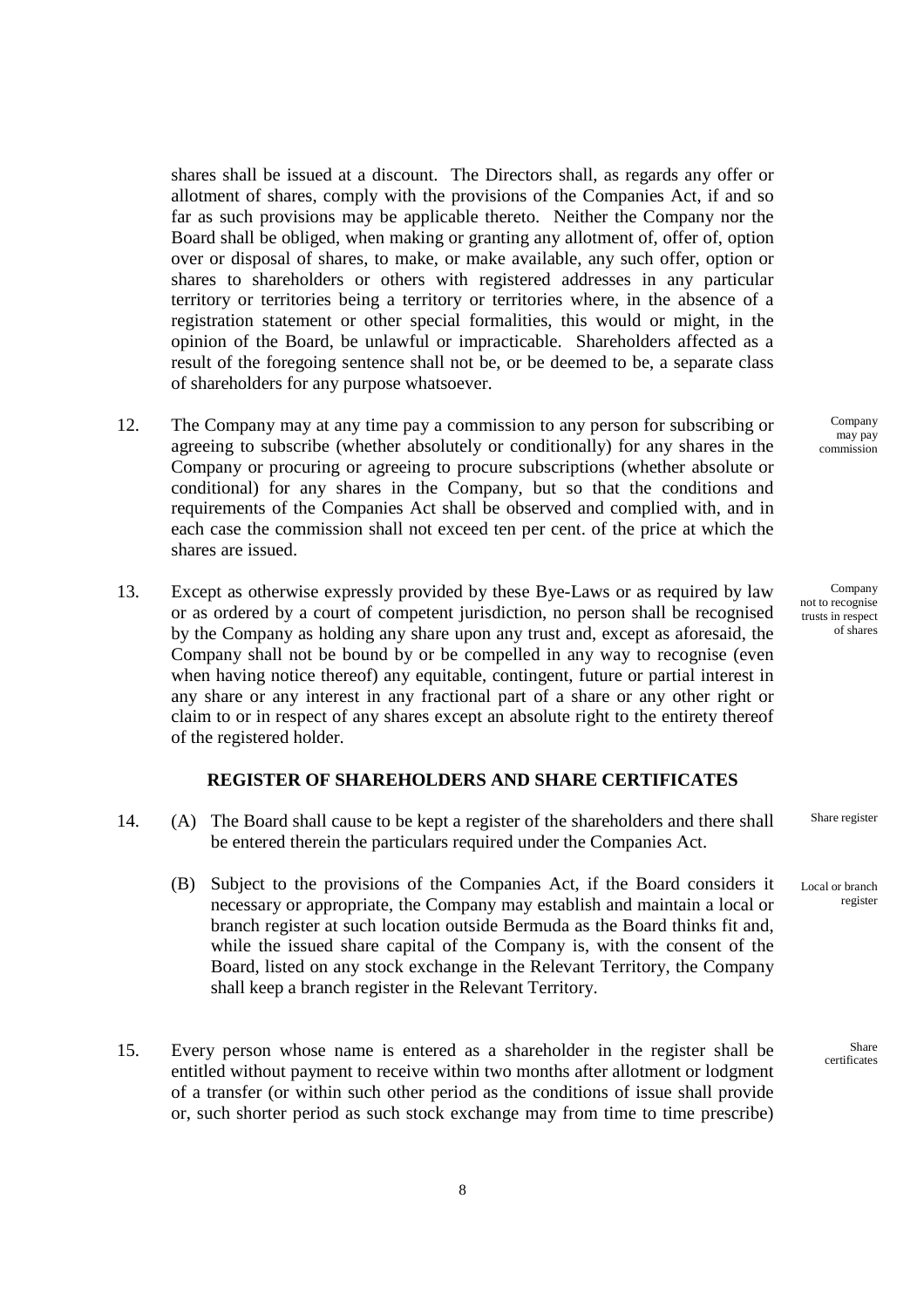one certificate for all his shares, or, if he shall so request, in a case where the allotment or transfer is of a number of shares in excess of the number for the time being forming a stock exchange board lot for the purposes of the stock exchange on which the shares are listed, upon payment, in the case of a transfer, of such sum (not exceeding in the case of any share capital listed on a stock exchange in the Relevant Territory, HK\$2.50 or such greater sum as such stock exchange may from time to time permit, and in the case of any other shares, such sum in such currency as the Board may from time to time determine to be reasonable in the territory in which the relevant register is situate, or otherwise such other sum as the Company may by Ordinary Resolution determine) for every certificate after the first as the Board may from time to time determine, such number of certificates for shares in stock exchange board lots or multiples thereof as he shall request and one for the balance (if any) of the shares in question, provided that in respect of a share or shares held jointly by several persons the Company shall not be bound to issue a certificate or certificates to each such person, and the issue and delivery of a certificate or certificates to one of the joint holders shall be sufficient delivery to all such holders.

- 16. Every certificate for shares, warrants or debentures or representing any other form of securities of the Company shall be issued under the Seal of the Company, which for this purpose may be a Securities Seal.
- 17. Every share certificate hereafter issued shall specify the number and class of shares in respect of which it is issued and the amount paid thereon and may otherwise be in such form as the Board may from time to time prescribe. A share certificate shall relate to only one class of shares.
- 18. (A) The Company shall not be bound to register more than four persons as joint holders of any share.
	- (B) If any share shall stand in the names of two or more persons, the person first named in the register shall be deemed the sole holder thereof as regards service of notice and, subject to the provisions of these Bye-Laws, all or any other matter connected with the Company, except the transfer of the shares.
- 19. If a share certificate is defaced, lost or destroyed, it may be replaced on payment of such fee, if any, (not exceeding, in the case of any share capital listed on a stock exchange in the Relevant Territory, HK\$2.50 or such greater sum as such stock exchange may from time to time permit, and, in the case of any other capital, such sum in such currency as the Board may from time to time determine to be reasonable in the territory in which the relevant register is situate, or otherwise such sum as the Company may by Ordinary Resolution determine) as the Board shall from time to time determine and on such terms and conditions, if any, as to publication of notices, evidence and indemnity as the Board thinks fit and in the case of wearing out or defacement, after delivery up of the old certificate. In the case of destruction or loss, the person to whom such replacement certificate is

Share certificates to be sealed

Share certificate to specify number and class of shares

Joint holders

Replacement of share certificates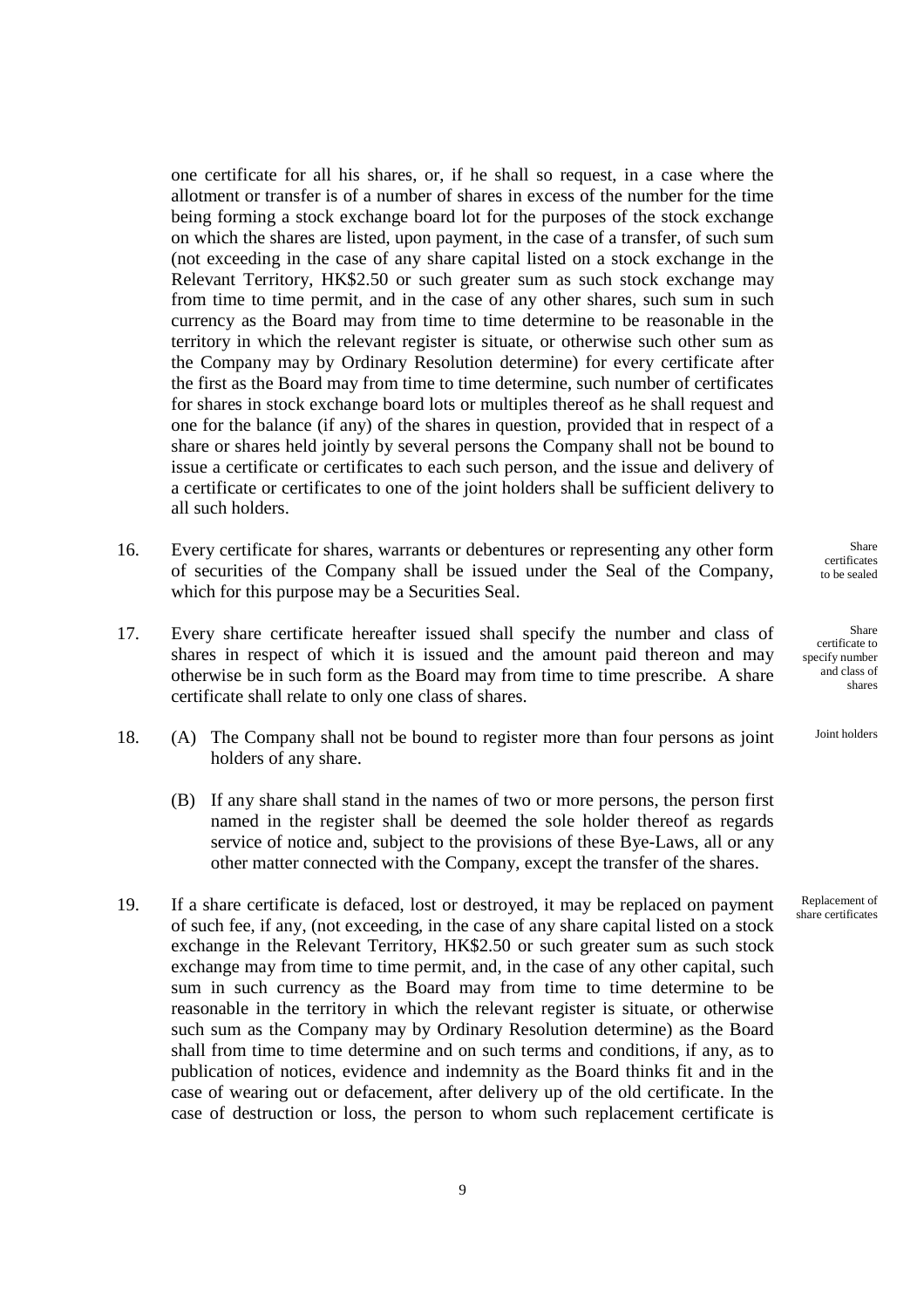given shall also bear and pay to the Company any exceptional costs and the reasonable out-of-pocket expenses incidental to the investigation by the Company of the evidence of such destruction or loss and of such indemnity.

#### **LIEN**

- 20. The Company shall have a first and paramount lien and charge on every share (not being a fully paid up share) for all moneys, whether presently payable or not, called or payable at a fixed time in respect of such share. The Company shall also have a first and paramount lien and charge on all shares (other than fully paid up shares) standing registered in the name of a shareholder, whether singly or jointly with any other person or persons, for all the debts and liabilities of such shareholders or his estate to the Company and whether the same shall have been incurred before or after notice to the Company of any equitable or other interest of any person other than such shareholder, and whether the period for the payment or discharge of the same shall have actually arrived or not, and notwithstanding that the same are joint debts or liabilities of such shareholder or his estate and any other person, whether a shareholder of the Company or not. The Company's lien (if any) on a share shall extend to all dividends and bonuses declared in respect thereof. The Board may at any time either generally or in any particular case waive any lien that has arisen, or declare any share to be exempt wholly or partially from the provisions of this Bye-Law.
- 21. The Company may sell, in such manner as the Board thinks fit, any shares on which the Company has a lien, but no sale shall be made unless some sum in respect of which the lien exists is presently payable or the liability or engagement in respect of which such lien exists is liable to be presently fulfilled or discharged, nor until the expiration of fourteen days after a notice in writing, stating and demanding payment of the sum presently payable or specifying the liability or engagement and demanding fulfilment or discharge thereof and giving notice of intention to sell in default, shall have been given to the registered holder for the time being of the shares or the person entitled to the shares by reason of such holder's death, bankruptcy or winding-up.
- 22. The net proceeds of such sale after the payment of the costs of such sale shall be applied in or towards payment or satisfaction of the debt or liability or engagement in respect whereof the lien exists, so far as the same is presently payable, and any residue shall (subject to a like lien for debts or liabilities not presently payable as existed upon the shares prior to the sale) be paid to the person entitled to the shares at the time of the sale. For the purpose of giving effect to any such sale, the Board may authorise some person to transfer the shares sold to the purchaser thereof and may enter the purchaser's name in the register as holder of the shares, and the purchaser shall not be bound to see to the application of the purchase money, nor shall his title to the shares be affected by any irregularity or invalidity in the proceedings in relating to the sale.

Company's lien

Sale of shares subject to lien

> Application of proceeds of sale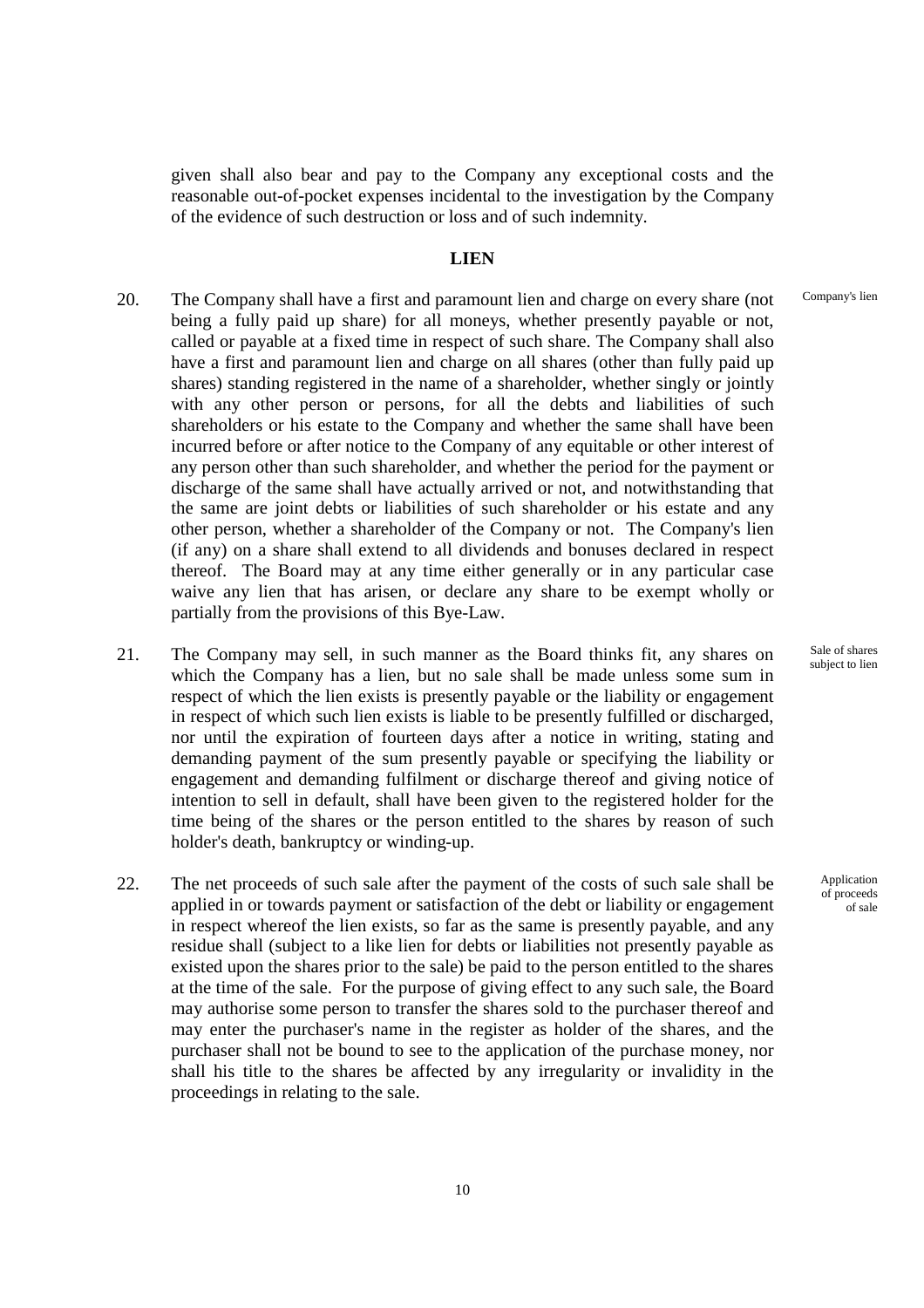# **CALLS ON SHARES**

| Calls/<br>instalments                           | The Board may from time to time make such calls as it may think fit upon the<br>shareholders in respect of any moneys unpaid on the shares held by them<br>respectively (whether on account of the nominal value of shares or by way of<br>premium) and not by the conditions of issue or allotment thereof made payable at<br>a fixed time. A call may be made payable either in one sum or by instalments.                                             | 23. |
|-------------------------------------------------|----------------------------------------------------------------------------------------------------------------------------------------------------------------------------------------------------------------------------------------------------------------------------------------------------------------------------------------------------------------------------------------------------------------------------------------------------------|-----|
| Notice of call                                  | Fourteen days' notice at least of any call shall be given specifying the time and<br>place of payment and to whom such call shall be paid.                                                                                                                                                                                                                                                                                                               | 24. |
| Copy of notice<br>to be sent to<br>shareholders | A copy of the notice referred to in Bye-Law 24 shall be sent to shareholders in the<br>manner in which notices may be sent to shareholders by the Company as herein<br>provided.                                                                                                                                                                                                                                                                         | 25. |
| Notice of call<br>may be given                  | In addition to the giving of notice in accordance with Bye-Law 25, notice of the<br>person appointed to receive payment of every call and of the times and places<br>appointed for payment may be given to the shareholders by notice to be published<br>at least once in the Newspapers.                                                                                                                                                                | 26. |
| Time and place<br>for payment<br>of call        | Every shareholder upon whom a call is made shall pay the amount of every call so<br>made on him to the person and at the time or times and place or places as the<br>Board shall appoint.                                                                                                                                                                                                                                                                | 27. |
| When call<br>deemed to have<br>been made        | A call shall be deemed to have been made at the time when the resolution of the<br>Board authorising such call was passed.                                                                                                                                                                                                                                                                                                                               | 28. |
| Liability of<br>joint holders                   | The joint holders of a share shall be severally as well as jointly liable for the<br>payment of all calls and instalments due in respect of such share or other moneys<br>due in respect thereof.                                                                                                                                                                                                                                                        | 29. |
| Board may<br>extend time<br>fixed for call      | The Board may from time to time at its discretion extend the time fixed for any<br>call, and may extend such time as regards all or any of the shareholders whom due<br>to residence outside the Relevant Territory or other cause the Board may deem<br>entitled to any such extension but no shareholder shall be entitled to any such<br>extension except as a matter of grace and favour.                                                            | 30. |
| Interest on<br>unpaid calls                     | If the sum payable in respect of any call or instalments is not paid on or before the<br>day appointed for payment thereof, the person or persons from whom the sum is<br>due shall pay interest on the same at such rate not exceeding twenty per cent. per<br>annum as the Board shall fix from the day appointed for the payment thereof to the<br>time of the actual payment, but the Board may waive payment of such interest<br>wholly or in part. | 31. |

32. No shareholder shall be entitled to receive any dividend or bonus or to be present Suspension of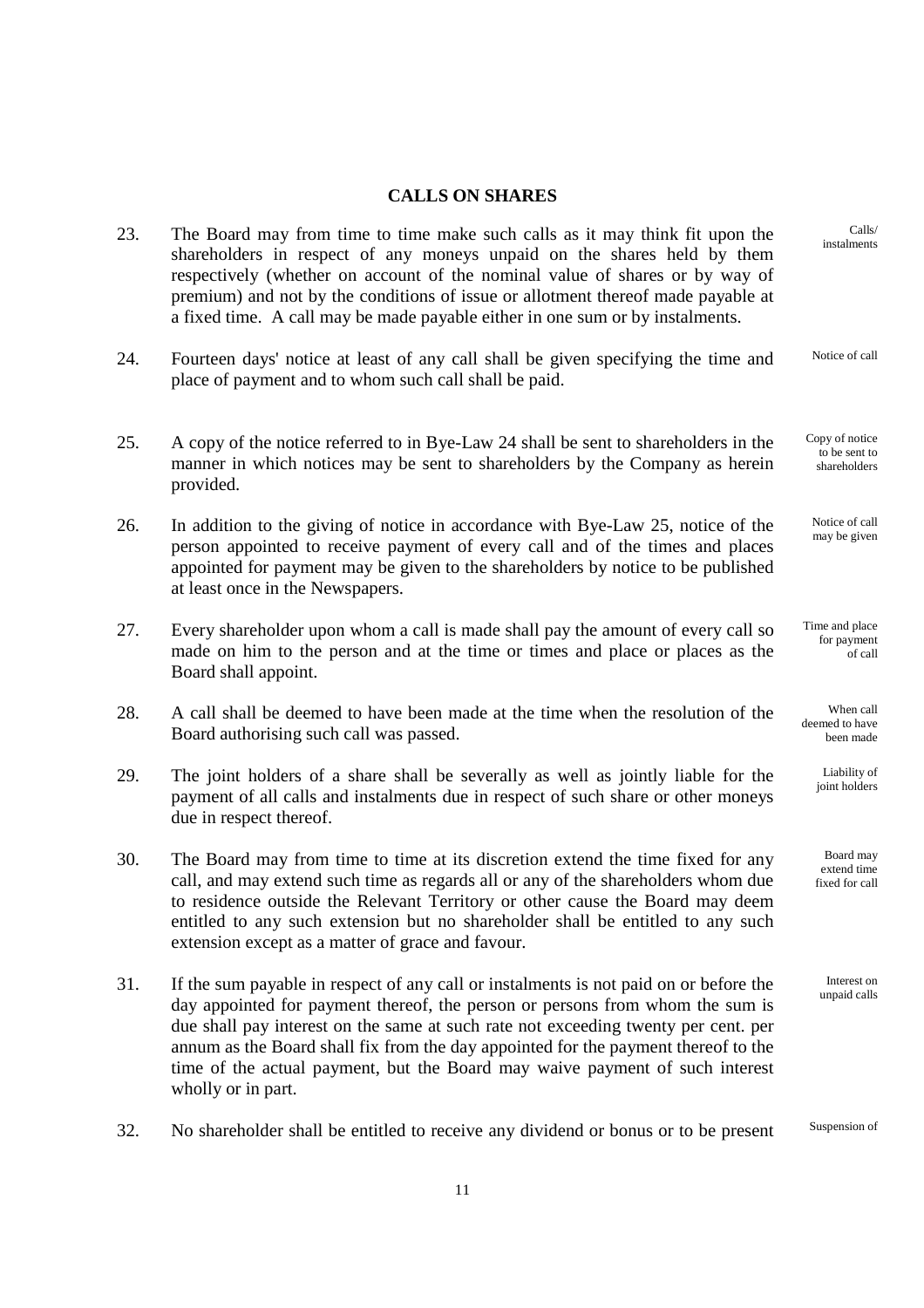and vote (save as proxy for another shareholder) at any general meeting, either personally, or (save as proxy for another shareholder) by proxy or by a duly authorised corporate representative, or be reckoned in a quorum, or to exercise any other privilege as a shareholder until all calls or instalments due from him to the Company, whether alone or jointly with any other person, together with interest and expenses (if any) shall have been paid.

- 33. On the trial or hearing of any action or other proceedings for the recovery of any money due for any call, it shall be sufficient to prove that the name of the shareholder sued is entered in the register as the holder, or one of the holders, of the shares in respect of which such debt accrued; that the resolution of the Board making the call has been duly recorded in the minute book of the Board; and that notice of such call was duly given to the shareholder sued, in pursuance of these Bye-Laws; and it shall not be necessary to prove the appointment of the Board who made such call, nor any other matters whatsoever, but the proof of the matters aforesaid shall be conclusive evidence of the debt.
- 34. Any sum which by the terms of allotment of a share is made payable upon allotment or at any fixed date, whether on account of the nominal value of the share and/or by way of premium, shall for all purposes of these Bye-Laws be deemed to be a call duly made, notified, and payable on the date fixed for payment, and in case of non-payment all the relevant provisions of these Bye-Laws as to payment of interest and expenses, forfeiture and the like, shall apply as if such sums had become payable by virtue of a call duly made and notified. The Board may on the issue of shares differentiate between the allottees or holders as to the amount of calls to be paid and the time of payment.
- 35. The Board may, if it thinks fit, receive from any shareholder willing to advance the same, and either in money or money's worth, all or any part of the money uncalled and unpaid or instalments payable upon any shares held by him, and in respect of all or any of the moneys so advanced the Company may pay interest at such rate (if any) not exceeding twenty per cent. per annum as the Board may decide but a payment in advance of a call shall not entitle the shareholder to receive any dividend or to exercise any other rights or privileges as a shareholder in respect of the share or the due portion of the shares upon which payment has been advanced by such shareholder before it is called up. The Board may at any time repay the amount so advanced upon giving to such shareholder not less than one month's notice in writing of their intention in that behalf, unless before the expiration of such notice the amount so advanced shall have been called up on the shares in respect of which it was advanced.

## **TRANSFER OF SHARES**

 36. Subject to the Companies Act, all transfers of shares may be effected by transfer in writing in the usual or common form or in such other form as the Board may accept and may be under hand or by means of mechanically imprinted signatures privileges while call unpaid

> Evidence in action for call

Sums payable on allotment deemed a call

Shares may be issued subject to different conditions as to calls, etc.

Payment of calls in advance

> Form of transfer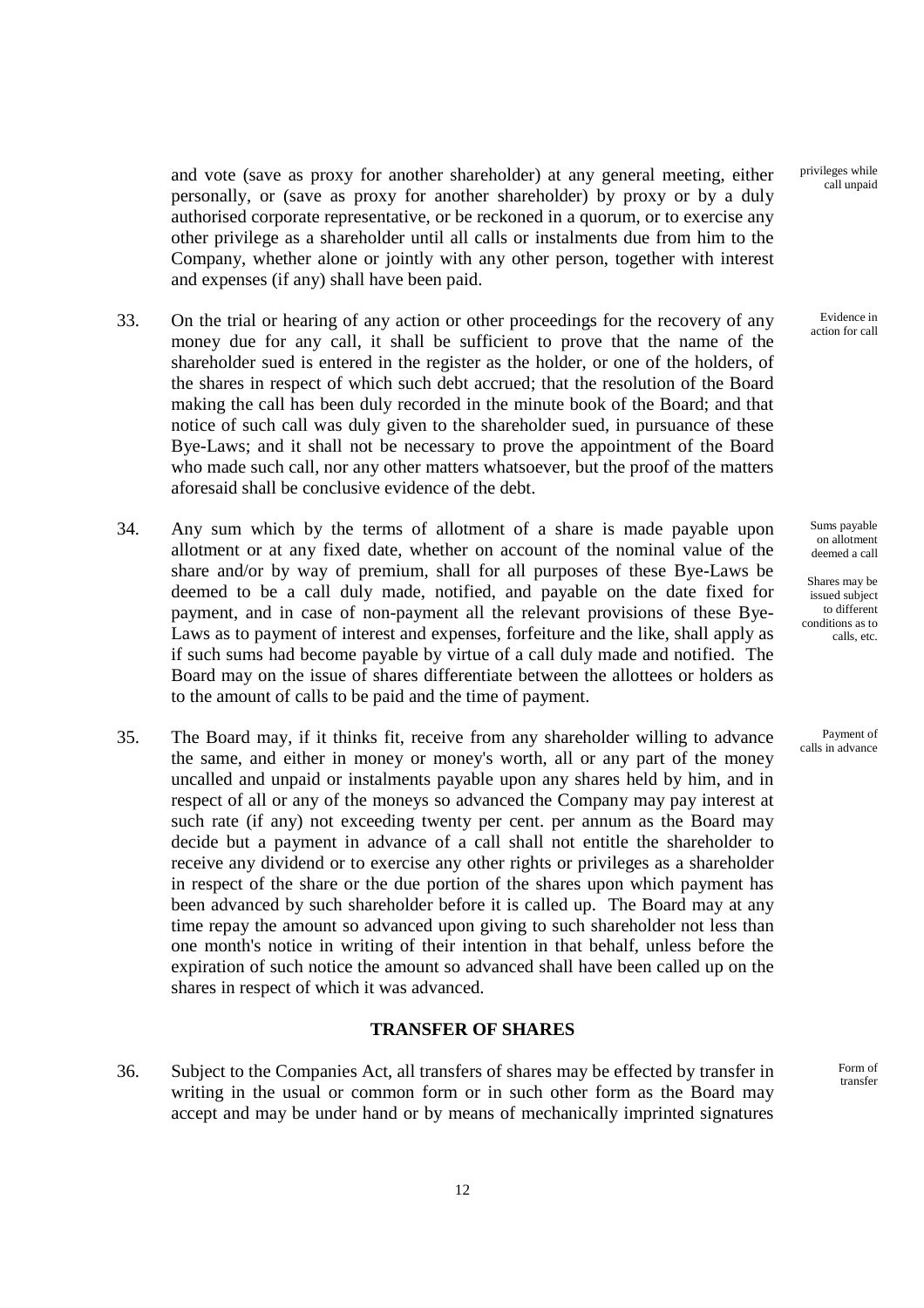or such other manner as the Board may from time to time approve.

- 37. The instrument of transfer of any share shall be executed by or on behalf of the transferor and by or on behalf of the transferee provided that the Board may dispense with the execution of the instrument of transfer by the transferee in any case in which it thinks fit, in its absolute discretion, to do so. The transferor shall be deemed to remain the holder of the share until the name of the transferee is entered in the register in respect thereof. Nothing in these Bye-Laws shall preclude the Board from recognising a renunciation of the allotment or provisional allotment of any share by the allottee in favour of some other person.
- 38. (A) The Board may, in its absolute discretion, at any time and from time to time transfer any share upon the Principal Register to any branch register or any share on any branch register to the Principal Register or any other branch register.
	- (B) Unless the Board otherwise agrees (which agreement may be on such terms and subject to such conditions as the Board in its absolute discretion may from time to time stipulate, and which agreement it shall, without giving any reason therefor, be entitled in its absolute discretion to give or withhold) no shares on the Principal Register shall be transferred to any branch register nor shall shares on any branch register be transferred to the Principal Register or any other branch register and all transfers and other documents of title shall be lodged for registration, and registered, in the case of any shares on a branch register, at the relevant Registration Office, and, in the case of any shares on the Principal Register, at the Transfer Office. Unless the Board otherwise agrees, all transfers and other documents of title shall be lodged for registration with, and registered at, the relevant Registration Office.
	- (C) Notwithstanding anything contained in this Bye-Law, the Company shall as soon as practicable and on a regular basis record in the Principal Register all transfers of shares effected on any branch register and shall at all times maintain the Principal Register in all respects in accordance with the Companies Act.
- 39. The Board may, in its absolute discretion, and without assigning any reason, refuse to register a transfer of any share (not being a fully paid up share) to a person of whom it does not approve or any share issued under any share option scheme for employees upon which a restriction on transfer imposed thereby still subsists, and it may also refuse to register a transfer of any share (whether fully paid up or not) to more than four joint holders or a transfer of any shares (not being a fully paid up share) on which the Company has a lien.
- 40. The Board may also decline to recognise any instrument of transfer unless:-

Execution of transfer

Shares registered on principal register, branch register, etc.

> Board may refuse to register a transfer

as to transfer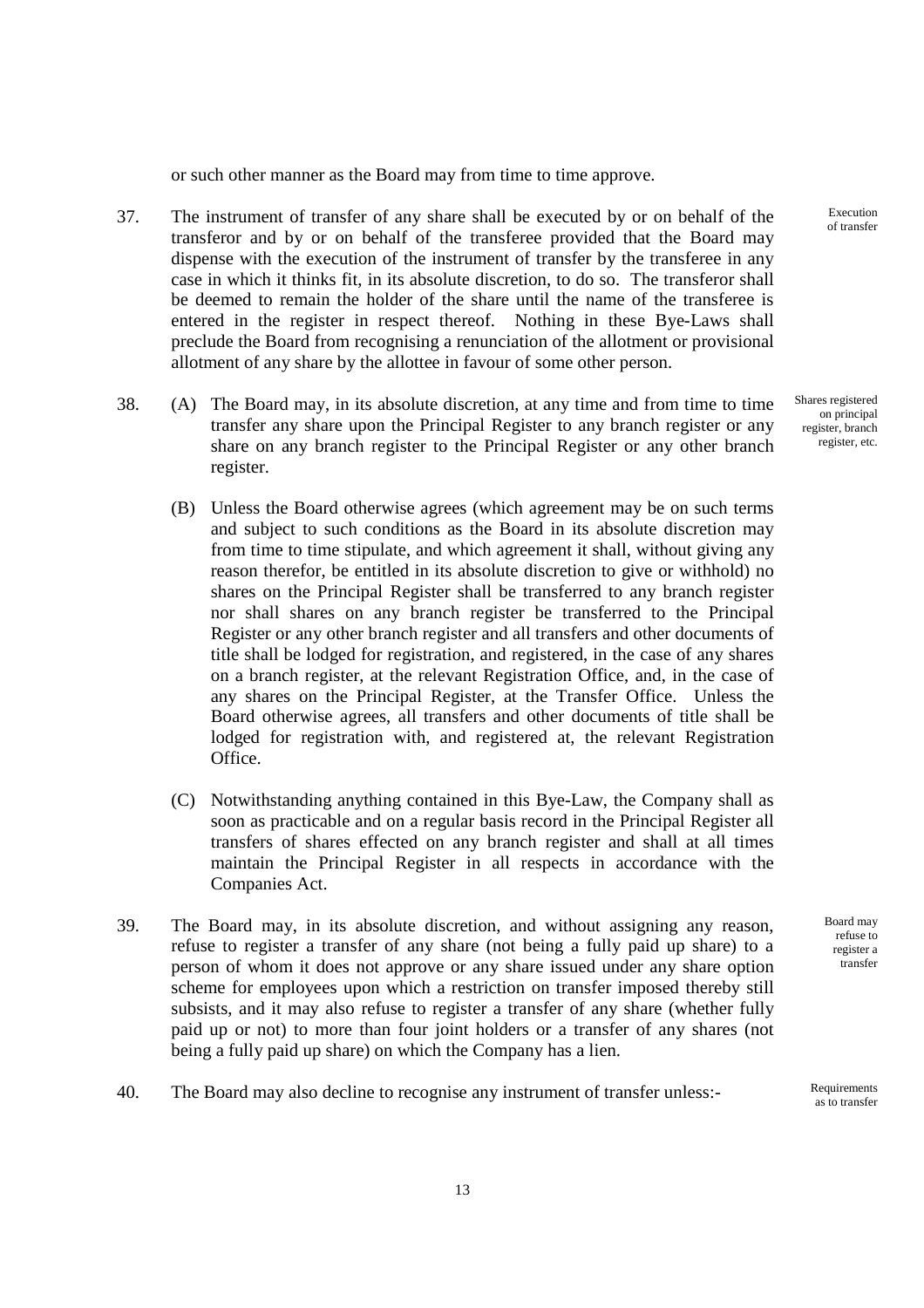- i) such sum, if any, (not exceeding, in the case of any share capital listed on a stock exchange in the Relevant Territory, HK\$2.50 or such greater sum as such stock exchange may from time to time permit, and, in the case of any other capital, such sum in such currency as the Board may from time to time determine to be reasonable in the territory in which the relevant register is situate, or otherwise such sum as the Company may by Ordinary Resolution determine) as the Board shall from time to time determine is paid to the Company in respect thereof has been paid;
- ii) the instrument of transfer is lodged at the relevant Registration Office or, as the case may be, the Transfer Office accompanied by the certificate of the shares to which it relates, and such other evidence as the Board may reasonably require to show the right of the transferor to make the transfer (and, if the instrument of transfer is executed by some other person on his behalf, the authority of that person so to do);
- iii) the instrument of transfer is in respect of only one class of share;
- iv) the shares concerned are free of any lien in favour of the Company;
- v) if applicable, the instrument of transfer is properly stamped; and
- vi) where applicable, the permission of the Bermuda Monetary Authority with respect thereto has been obtained.
- 41. No transfer of any shares (not being a fully paid up share) shall be made to an infant or to a person of unsound mind or under other legal disability.
- 42. If the Board shall refuse to register a transfer of any share, it shall, within two months after the date on which the transfer was lodged with the Company, send to each of the transferor and the transferee notice of such refusal. Notice of refusal
- 43. Upon every transfer of shares the certificate held by the transferor shall be given up to be cancelled, and shall forthwith be cancelled accordingly, and a new certificate shall be issued without charge to the transferee in respect of the shares transferred to him, and if any of the shares included in the certificate so given up shall be retained by the transferor a new certificate in respect thereof shall be issued to him without charge. The Company shall also retain the instrument of transfer.
- 44. The registration of transfers may be suspended and the register closed on giving notice by advertisement in an appointed newspaper and in the Newspapers at such times and for such periods as the Board may from time to time determine and either generally or in respect of any class of shares. The register shall not be closed for more than thirty days in any year.

When transfer books and register may be closed

No transfer to an infant

Certificate to be given up on transfer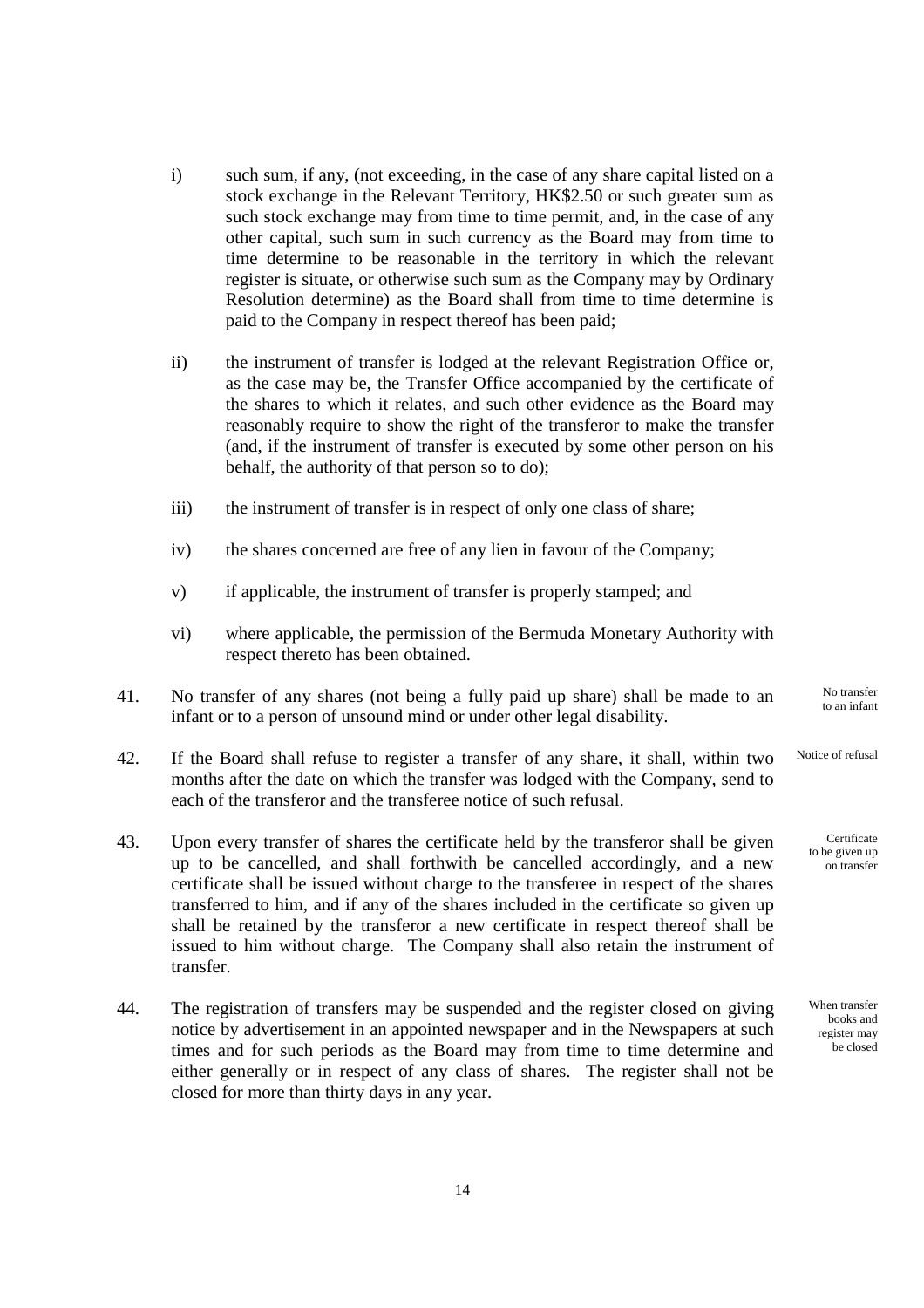## **TRANSMISSION OF SHARES**

- 45. In the case of the death of a shareholder, the survivor or survivors where the deceased was a joint holder, and the legal personal representatives of the deceased where he was a sole or only surviving holder, shall be the only persons recognised by the Company as having any title to his interest in the shares; but nothing herein contained shall release the estate of a deceased holder (whether sole or joint) from any liability in respect of any share solely or jointly held by him.
- 46. Any person becoming entitled to a share in consequence of the death or bankruptcy or winding-up of a shareholder may, upon such evidence as to his title being produced as may from time to time be required by the Board, and subject as hereinafter provided, elect either to be registered himself as holder of the share or to have some person nominated by him registered as the transferee thereof.
- 47. If the person becoming entitled to a share pursuant to Bye-Law 46 shall elect to be registered himself, as the holder of such share he shall deliver or send to the Company a notice in writing signed by him at (unless the Board otherwise agrees) the Registration Office, stating that he so elects. If he shall elect to have his nominee registered, he shall testify his election by executing a transfer of such shares to his nominee. All the limitations, restrictions and provisions of these presents relating to the right to transfer and the registration of transfers of shares shall be applicable to any such notice or transfer as aforesaid as if the death, bankruptcy or winding-up of the shareholder had not occurred and the notice or transfer were a transfer executed by such shareholder.
- 48. A person becoming entitled to a share by reason of the death, bankruptcy or winding-up of the holder shall be entitled to the same dividends and other advantages to which he would be entitled if he were the registered holder of the share. However, the Board may, if it thinks fit, withhold the payment of any dividend payable or other advantages in respect of such share until such person shall become the registered holder of the share or shall have effectually transferred such share, but, subject to the requirements of Bye-Law 77 being met, such a person may vote at general meetings of the Company.

#### **FORFEITURE OF SHARES**

- 49. If a shareholder fails to pay any call or instalment of a call on the day appointed for payment thereof, the Board may, at any time thereafter during such time as any part of the call or instalment remains unpaid, without prejudice to the provisions of Bye-Law 32, serve a notice on him requiring payment of so much of the call or instalment as is unpaid, together with any interest which may have accrued and which may thereafter accrue up to the date of actual payment.
- 50. The notice shall name a further day (not earlier than the expiration of fourteen days from the date of the notice) on or before which the payment required by the

Deaths of registered holder or of joint holder of shares

Registration of personal representatives and trustees in bankruptcy

Notice of election to be registered and registration of nominee

> Retention of dividends, etc. until transfer or transmission of shares of a deceased or bankrupt shareholder

If call or instalment not paid notice may be given

> Content of notice of call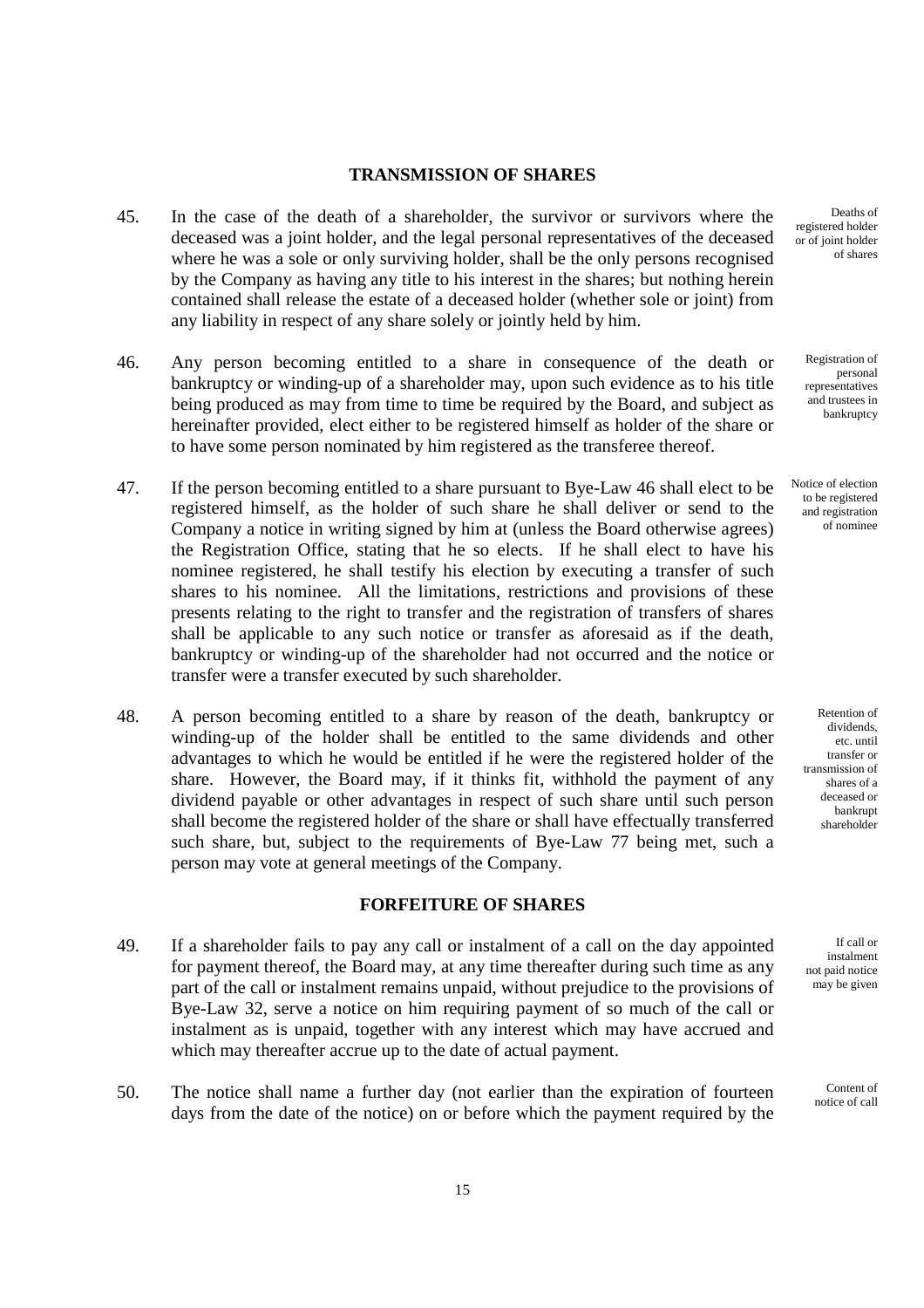notice is to be made, and it shall also name the place where payment is to be made, such place being either the Registered Office or a Registration Office. The notice shall also state that, in the event of non-payment at or before the time appointed, the shares in respect of which the call was made will be liable to be forfeited.

- 51. If the requirements of any such notice as aforesaid are not complied with, any share in respect of which the notice has been given may at any time thereafter, before the payment required by the notice has been made, be forfeited by a resolution of the Board to that effect. Such forfeiture shall include all dividends and bonuses declared in respect of the forfeited share and not actually paid before the forfeiture. The Directors may accept the surrender of any shares liable to be forfeited hereunder and in such cases references in these Bye-Laws to forfeiture shall include surrender.
- 52. Any share so forfeited shall be deemed to be the property of the Company, and may be sold or otherwise disposed of on such terms and in such manner as the Board thinks fit and at any time before a sale or disposition the forfeiture may be cancelled on such terms as the Board thinks fit.
- 53. A person whose shares have been forfeited shall cease to be a shareholder in respect of the forfeited shares, but shall, notwithstanding, remain liable to pay to the Company all moneys which, at the date of forfeiture, were payable by him to the Company in respect of the forfeited shares, together with (if the Board shall in its discretion so require) interest thereon from the date of forfeiture until the date of actual payment at such rate not exceeding twenty per cent. per annum as the Board may prescribe, and the Board may enforce the payment thereof if it thinks fit, and without any deduction or allowance for the value of the shares at the date of forfeiture, but his liability shall cease if and when the Company shall have received payment in full of all such moneys in respect of the shares. For the purposes of this Bye-Law any sum which by the terms of issue of a share, is payable thereon at a fixed time which is subsequent to the date of forfeiture, whether on account of the nominal value of the share or by way of premium, shall notwithstanding that such time has not yet arrived be deemed to be payable at the date of forfeiture, and the same shall become due and payable immediately upon the forfeiture, but interest thereon shall only be payable in respect of any period between the said fixed time and the date of actual payment.
- 54. A statutory declaration in writing that the declarant is a Director or the Secretary of the Company, and that a share in the Company has been duly forfeited or surrendered on a date stated in the declaration, shall be conclusive evidence of the facts therein stated as against all persons claiming to be entitled to the share. The Company may receive the consideration, if any, given for the share on any sale or disposition thereof and may execute a transfer of the share in favour of the person to whom the share is sold or disposed of and he shall thereupon be registered as the holder of the share, and shall not be bound to see to the application of the purchase money, if any, nor shall his title to the share be affected by any

If notice not complied with shares may be forfeited

Forfeited shares to become property of Company

Arrears to be paid notwithstanding forfeiture

Evidence of forfeiture and transfer of forfeited share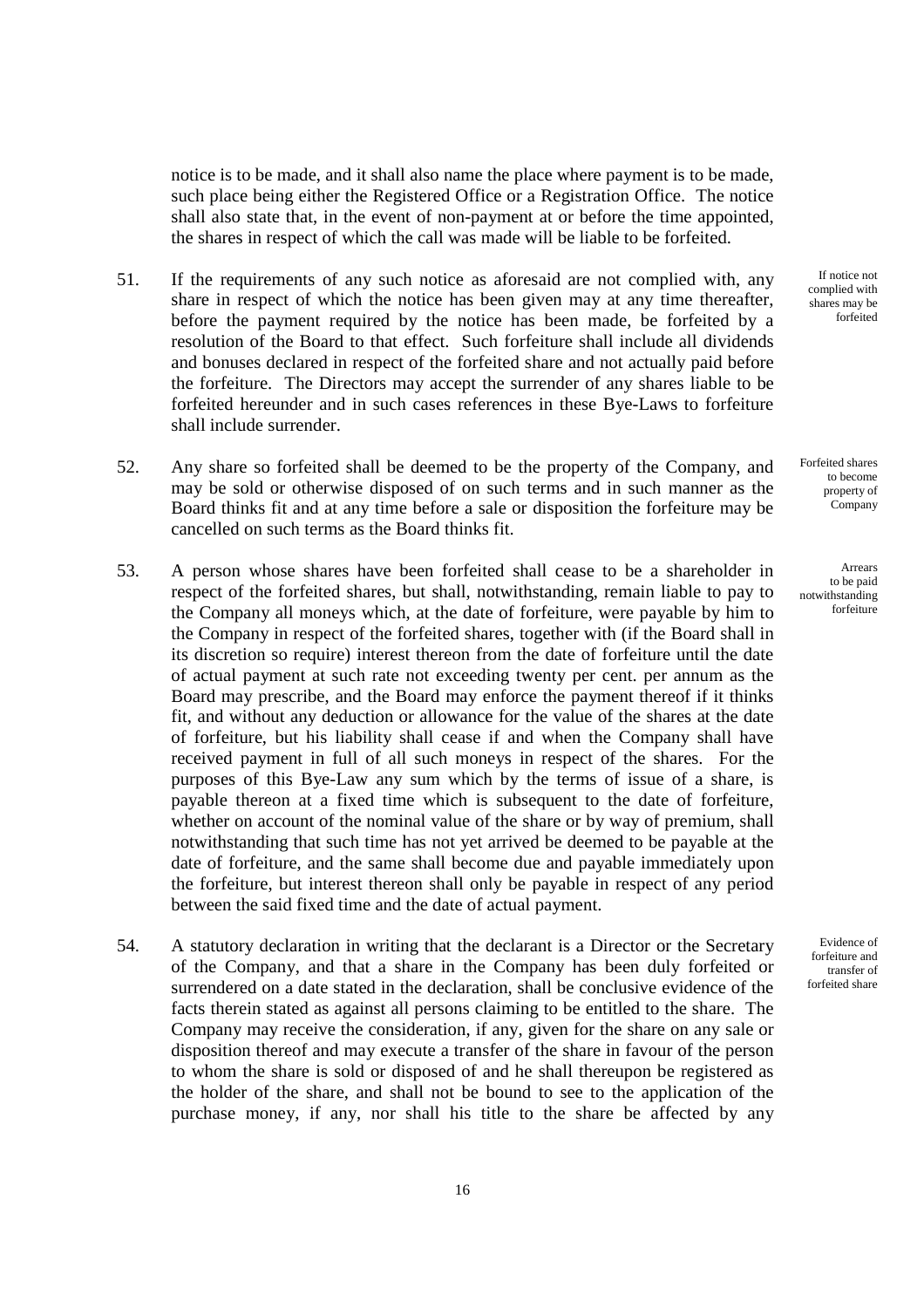irregularity or invalidity in the proceedings in reference to the forfeiture, sale or disposal of the share.

- 55. When any share shall have been forfeited, notice of the forfeiture shall be given to the shareholder in whose name it stood immediately prior to the forfeiture, and an entry of the forfeiture, with the date thereof, shall forthwith be made in the register, but no forfeiture shall be in any manner invalidated by any omission or neglect to give such notice or make any such entry.
- 56. Notwithstanding any such forfeiture as aforesaid the Board may at any time, before any shares so forfeited shall have been sold, re-allotted or otherwise disposed of, cancel the forfeiture on such terms as the Board thinks fit or permit the shares so forfeited to be bought back or redeemed upon the terms of payment of all calls and interest due upon and expenses incurred in respect of the shares, and upon such further terms (if any) as it thinks fit.
- 57. The forfeiture of a share shall not prejudice the right of the Company to any call already made or instalment payment thereon.
- 58. (A) The provisions of these Bye-Laws as to forfeiture shall apply in the case of non-payment of any sum which, by terms of issue of a share, becomes payable at a fixed time, whether on account of the nominal value of the share or by way of premium, as if the same had been payable by virtue of a call duly made and notified.
	- (B) In the event of a forfeiture of shares the shareholder shall be bound to deliver and shall forthwith deliver to the Company the certificate or certificates held by him for the shares so forfeited and in any event the certificates representing shares so forfeited shall be void and of no further effect.

## **ALTERATION OF CAPITAL**

- 59. (A) The Company may from time to time by Ordinary Resolution:
	- i) increase its capital as provided by Bye-Law 7;
	- ii) consolidate or divide all or any of its share capital into shares of larger amount than its existing shares; and on any consolidation of fully paid shares into shares of larger amount, the Board may settle any difficulty which may arise as it thinks expedient and in particular (but without prejudice to the generality of the foregoing) may as between the holders of shares to be consolidated determine which particular shares are to be consolidated into a consolidated share, and if it shall happen that any person shall become entitled to fractions of a consolidated share or shares, such fractions may be sold by some person appointed

Notice after forfeiture

Power to redeem forfeited shares

Forfeiture not to prejudice Company's right to call or instalment payment

> Forfeiture for non-payment of any sum due on shares

Increase in capital, consolidation and division of capital and sub-division, cancellation of shares and re-denomination etc.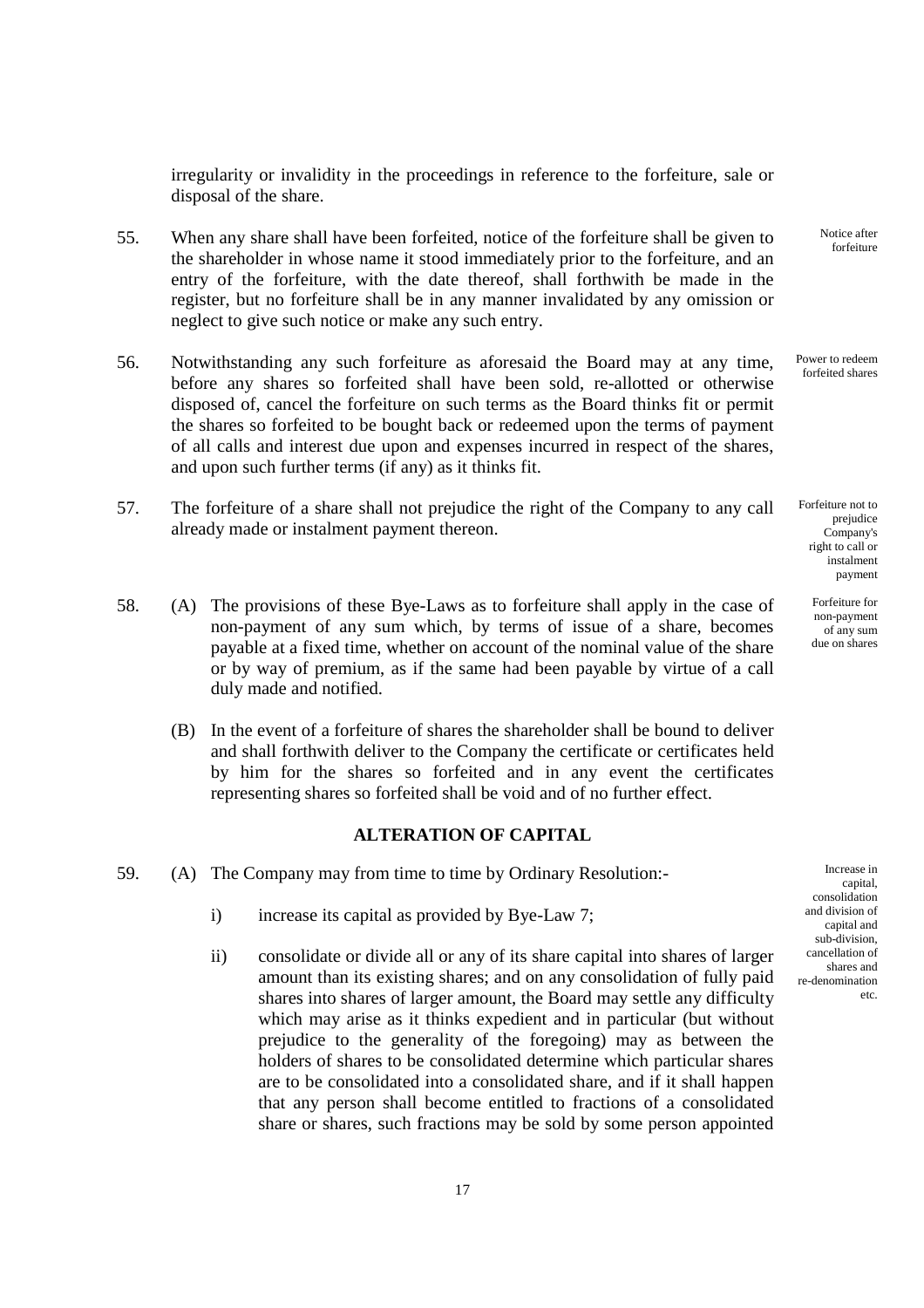by the Board for that purpose and the person so appointed may transfer the shares so sold to the purchaser thereof and the validity of such transfer shall not be questioned, and so that the net proceeds of such sale (after deduction of the expenses of such sale) may either be distributed among the persons who would otherwise be entitled to a fraction or fractions of a consolidated share or shares rateably in accordance with their rights and interest or may be paid to the Company for the Company's benefit;

- iii) divide its shares into several classes and attach thereto respectively any preferential, deferred, qualified or special rights, privileges or conditions;
- iv) sub-divide its shares or any of them into shares of smaller amount than is fixed by the Memorandum of Association, subject nevertheless to the provisions of the Companies Act, and so that the resolution whereby any share is sub-divided may determine that, as between the holders of the shares resulting from such sub-division, one or more of the shares may have any such preferred or other special rights over, or may have such deferred rights or be subject to any such restrictions as compared with the others as the Company has power to attach to unissued or new shares;
- v) cancel any shares which at the date of the passing of the resolution have not been taken or agreed to be taken by any person, and diminish the amount of its share capital by the amount of the shares so cancelled;
- vi) make provision for the issue and allotment of shares which do not carry any voting rights; and
- vii) change the currency denomination of its share capital.
- (B) The Company may by Special Resolution reduce its share capital, any capital redemption reserve fund or any share premium account or other undistributable reserve in any manner authorised and subject to any conditions prescribed by law.

#### **GENERAL MEETINGS**

 60. (A) The Company shall in each year hold a general meeting as its annual general meeting in addition to any other meeting in that year and shall specify the meeting as such in the notice calling it; and not more than fifteen months shall elapse between the date of one annual general meeting of the Company and that of the next. The annual general meeting shall be held in the Relevant Territory or elsewhere as may be determined by the Board and at such time and place as the Board shall appoint. A meeting of the

Reduction of capital

When annual general meeting to be held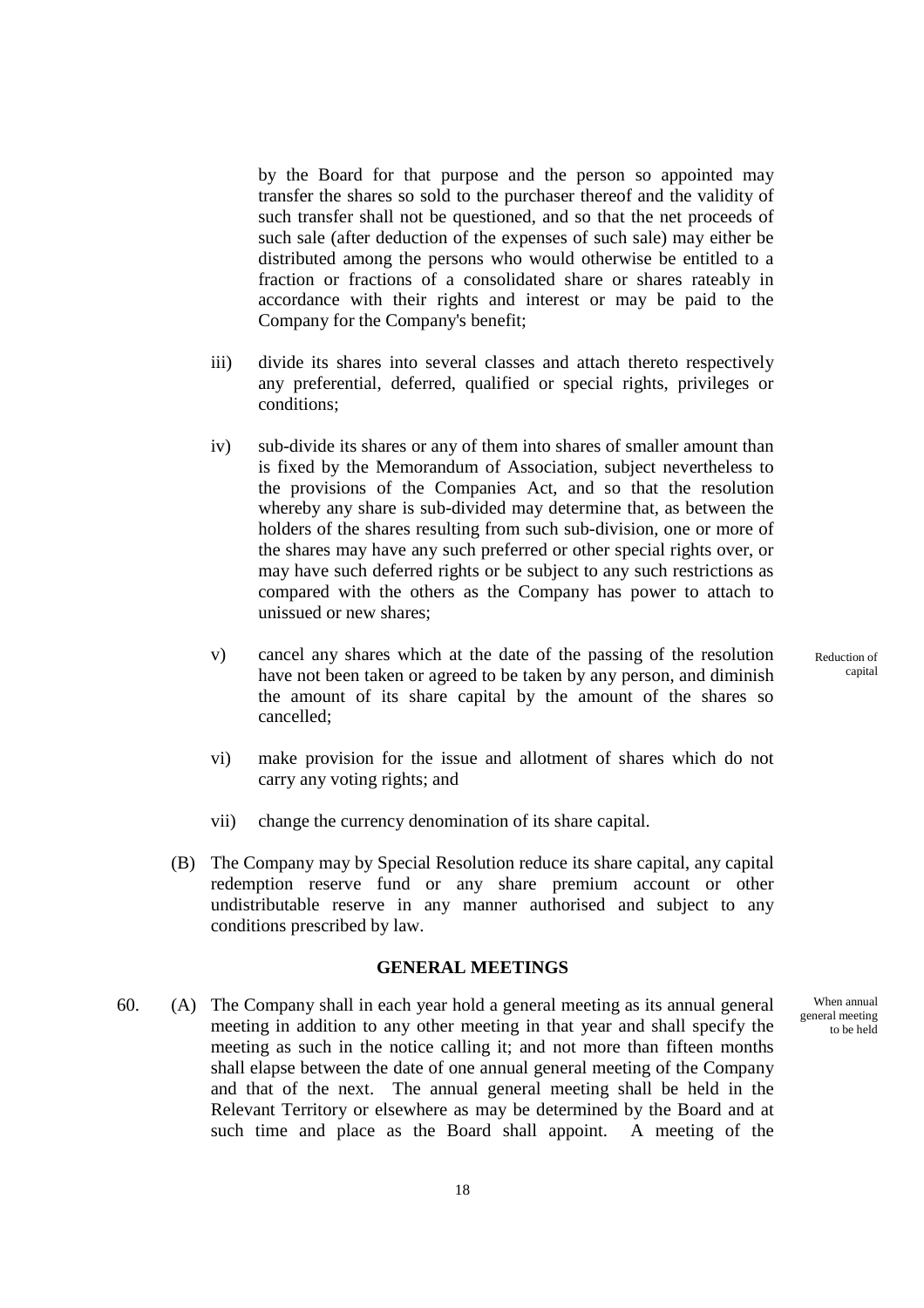shareholders or any class thereof may be held by means of such telephone, electronic or other communication facilities as permit all persons participating in the meeting to communicate with each other simultaneously and instantaneously, and participation in such a meeting shall constitute presence in person at such meeting.

- (B) Save where a general meeting is required by the Companies Act, a resolution in writing signed (in such manner as to indicate, expressly or impliedly, unconditional approval) by or on behalf of all persons for the time being entitled to receive notice of and to attend and vote at general meetings of the Company shall, for the purposes of these Bye-Laws, be treated as an Ordinary Resolution duly passed at a general meeting of the Company and, where relevant, as a Special Resolution so passed. Any such resolution shall be deemed to have been passed at a meeting held on the date on which it was signed by the last shareholder to sign, and where the resolution states a date as being the date of his signature thereof by any shareholder the statement shall be prima facie evidence that it was signed by him on that date. Such a resolution may consist of several documents in the like form, each signed by one or more relevant shareholders.
- 61. All general meetings other than annual general meetings shall be called special general meetings.
- 62. The Board may, whenever it thinks fit, convene a special general meeting, and special general meetings shall also be convened on requisition, as provided by the Companies Act, and, in default, may be convened by the requisitionists.
- 63. An annual general meeting shall be called by notice in writing of not less than twenty-one (21) clear days and not less than twenty (20) clear business days and any special meeting at which the passing of a Special Resolution is to be considered shall be called by notice in writing of not less than twenty-one (21) clear days and not less than ten (10) clear business days. All other special general meetings may be called by notice in writing of not less than fourteen (14) clear days and not less than ten (10) clear business days. The notice shall be exclusive of the day on which it is served or deemed to be served and of the day for which it is given, and shall specify the place, the day and the hour of meeting and, in case of special business, the general nature of that business, and shall be given, in the manner hereinafter mentioned or in such other manner, if any, as may be prescribed by the Company in general meeting, to such persons as are, under these Bye-Laws, entitled to receive such notices from the Company, provided that, subject to the provisions of the Companies Act, a meeting of the Company shall notwithstanding that it is called by shorter notice than that specified in this Bye-Law be deemed to have been duly called if it is so agreed:
	- i) in the case of a meeting called as an annual general meeting, by all the shareholders entitled to attend and vote thereat; and

Written Resolutions of Shareholders

Special general meeting

Convening of special general meeting

> Notice of meetings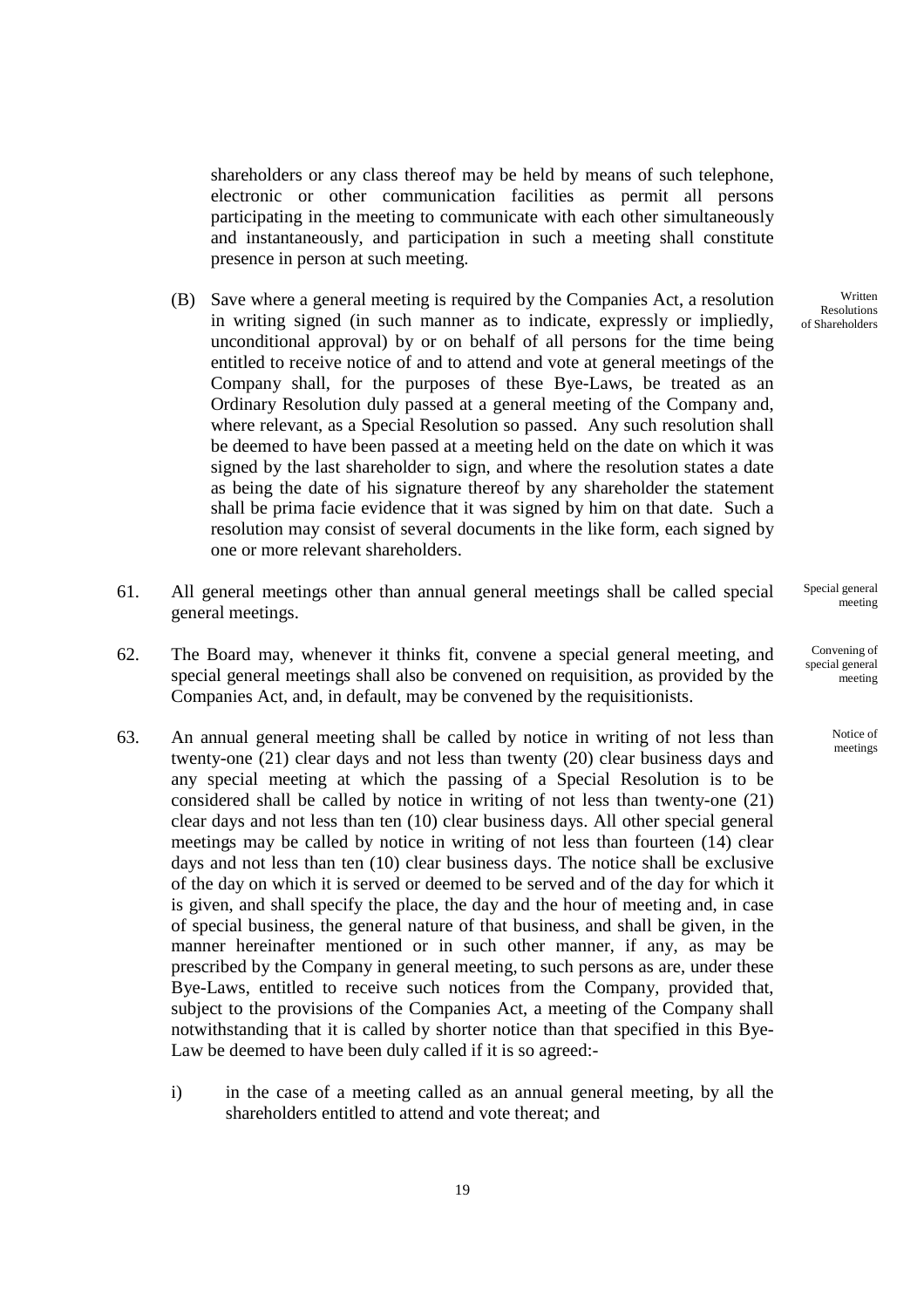- ii) in the case of any other meeting, by a majority in number of the shareholders having the right to attend and vote at the meeting, being a majority together holding not less than ninety-five per cent. (95%) in nominal value of the issued shares giving that right.
- 64. (A) The accidental omission to give any notice to, or the non-receipt of any notice by, any person entitled to receive notice shall not invalidate any resolution passed or any proceedings at any such meeting.
	- (B) In the case where instruments of proxy are sent out with any notice, the accidental omission to send such instrument of proxy to, or the non-receipt of such instrument of proxy by, any person entitled to receive notice of the relevant meeting shall not invalidate any resolution passed or any proceeding at any such meeting.

#### **PROCEEDINGS AT GENERAL MEETINGS**

- 65. All business shall be deemed special that is transacted at a special general meeting, and also all business that is transacted at an annual general meeting with the exception of sanctioning dividends, the reading, considering and adopting of the accounts and balance sheet and the reports of the Directors and Auditors and other documents required to be annexed to the balance sheet, the election of Directors and appointment of Auditors and other officers in the place of those retiring, the fixing of the remuneration of the Auditors, and the voting of ordinary or extra or special remuneration to the Directors.
- 66. For all purposes the quorum for a general meeting shall be two shareholders present in person or by duly authorised corporate representative or by proxy and entitled to vote. No business shall be transacted at any general meeting unless the requisite quorum shall be present at the commencement of the meeting.
- 67. If within fifteen minutes from the time appointed for the meeting a quorum is not present, the meeting, if convened upon the requisition of shareholders, shall be dissolved, but in any other case it shall stand adjourned to the same day in the next week and at such time and place as shall be decided by the Board.
- 68. The Chairman (if any) of the Board or, if he is absent or declines to take the chair at such meeting, the Deputy Chairman (if any) shall take the chair at every general meeting, or, if there be no such Chairman or Deputy Chairman, or, if at any general meeting neither of such Chairman or Deputy Chairman is present within fifteen minutes after the time appointed for holding such meeting, or both such persons decline to take the chair at such meeting, the Directors present shall choose one of their number as Chairman, and if no Director be present or if all the Directors present decline to take the chair or if the Chairman chosen shall retire from the chair, then the shareholders present shall choose one of their number to

Omission to give notice

Special business, business of annual general meeting

Quorum

When if quorum not present meeting to be dissolved and when to be adjourned

Chairman of general meeting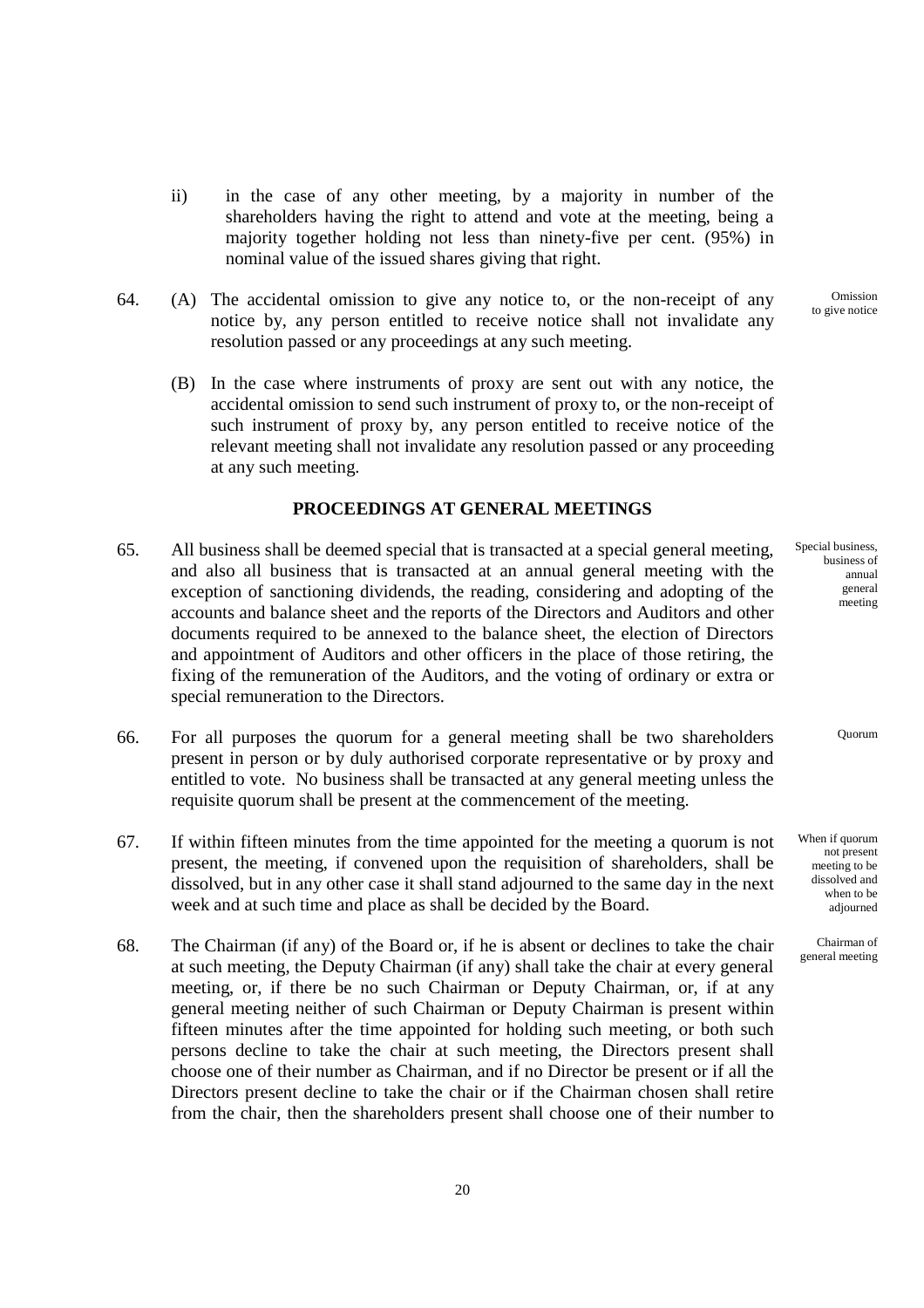be Chairman.

- 69. The Chairman may, with the consent of any general meeting at which a quorum is present, and shall, if so directed by the meeting, adjourn any meeting from time to time and from place to place as the meeting shall determine. Whenever a meeting is adjourned for fourteen days or more, at least seven days' notice, specifying the place, the day and the hour of the adjourned meeting shall be given in the same manner as in the case of an original meeting but it shall not be necessary to specify in such notice the nature of the business to be transacted at the adjourned meeting. Save as aforesaid, no shareholder shall be entitled to any notice of an adjournment or of the business to be transacted at an adjourned meeting. No business shall be transacted at an adjourned meeting other than the business which might have been transacted at the meeting from which the adjournment took place.
- 70. At any general meeting, a resolution put to the vote of a meeting shall be decided by way of a poll save that the Chairman may in good faith, allow a resolution which relates purely to a procedural or administrative matter to be voted on by a show of hands. For purposes of this Bye-law, procedural and administrative matters are those that (i) are not on the agenda of the general meeting or in any supplementary circular that may be issued by the Company to the shareholders; and (ii) relate to the Chairman's duties to maintain the orderly conduct of the meeting and/or allow the business of the meeting to be properly and effectively dealt with, whilst allowing all shareholders a reasonable opportunity to express their views. Where a show of hands is allowed, before or on the declaration of the result of the show of hands, a poll may be demanded by:
	- i) by at least three shareholders present in person or by duly authorised corporate representative or by proxy for the time being entitled to vote at the meeting; or
	- ii) by any shareholder or shareholders present in person or by duly authorised corporate representative or by proxy and representing not less than onetenth of the total voting rights of all the shareholders having the right to vote at the meeting; or
	- iii) by any shareholder or shareholders present in person or by duly authorised corporate representative or by proxy and holding shares in the Company conferring a right to vote at the meeting being shares on which an aggregate sum has been paid up equal to not less than one-tenth of the total sum paid up on all the shares conferring that right.

Where a resolution is voted on by a show if hands, unless a poll is demanded and the demand is not withdrawn, a declaration by the Chairman that a resolution has on a show of hands been carried or carried unanimously, or by a particular majority, or lost, and an entry to that effect in the book containing the minutes of the proceedings of the Company shall be conclusive evidence of the fact without Power to adjourn general meeting, business of adjourned meeting

What is to be evidence of the passing of a resolution where poll not demanded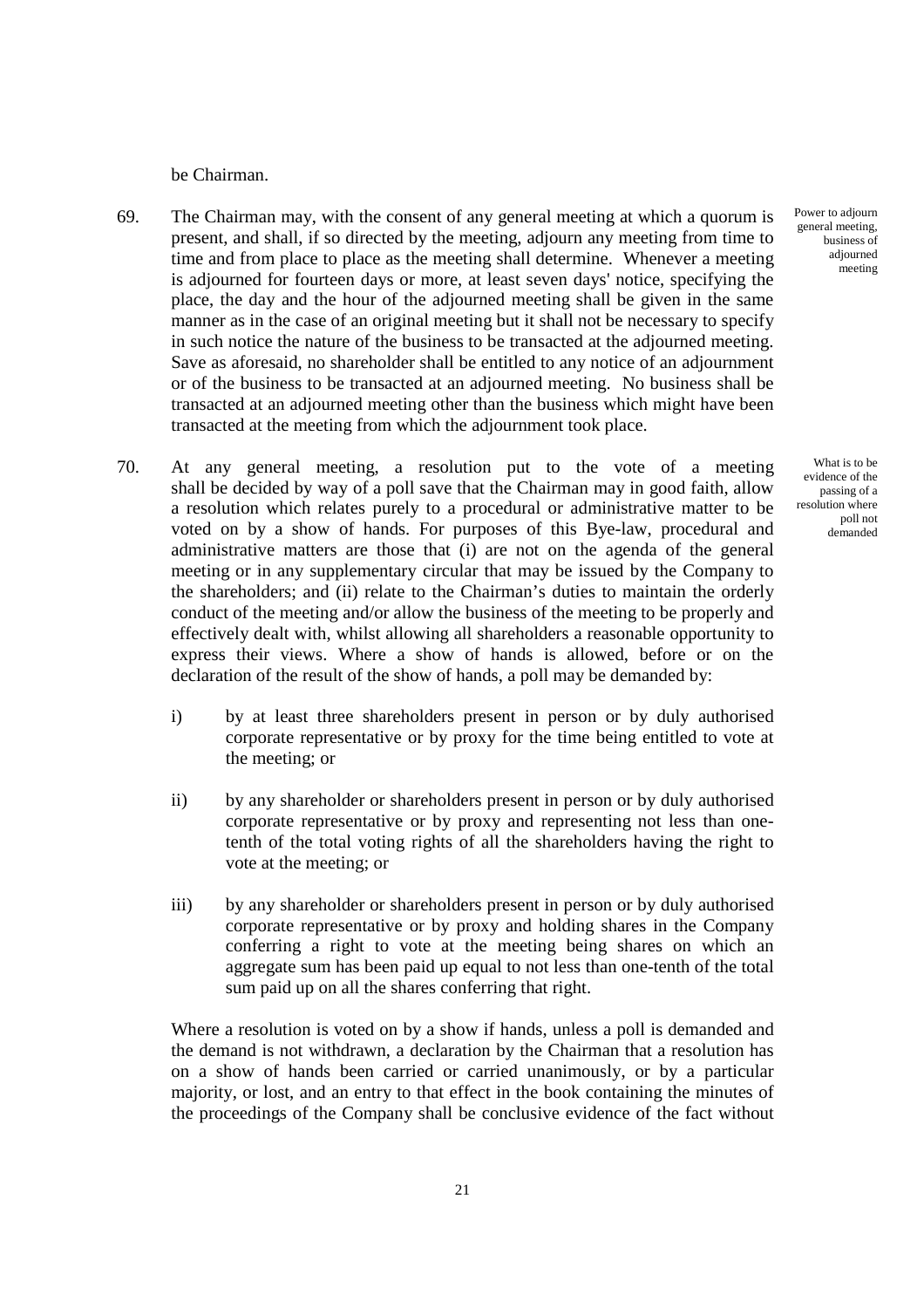proof of the number or proportion of the votes recorded in favour or against such resolution.

- 71. If a poll is required or demanded as aforesaid, it shall (subject as provided in Bye-Law 72) be taken in such manner (including the use of ballot or voting papers or tickets) and at such time and place not being more than thirty days from the date of the meeting or adjourned meeting at which the poll was required or demanded, as the Chairman directs. No notice need be given of a poll not taken immediately. The result of the poll shall be deemed to be the resolution of the meeting at which the poll was required or demanded. The demand for a poll may be withdrawn, with the consent of the Chairman, at any time before the close of the meeting at which the poll was demanded or the taking hands of the poll, whichever is the earlier.
- 72. Any poll required or duly demanded on the election of a Chairman of a meeting or on any question of adjournment shall be taken at the meeting and without adjournment.
- 73. In the case of an equality of votes, whether on a show of hands or on a poll, the Chairman of the meeting at which the show of hands takes place or at which the poll is required or demanded, shall be entitled to a second or casting vote. In case of any dispute as to the admission or rejection of any vote the Chairman shall determine the same, and such determination shall be final and conclusive.
- 74. The demand for a poll shall not prevent the continuance of a meeting for the transaction of any business other than the question on which a poll has been demanded.
- 75. For the purposes of section 106 of the Companies Act, a Special Resolution of the Company, and of any relevant class of shareholders, shall be required to approve any amalgamation agreement as referred to in that section.

## **VOTES OF SHAREHOLDERS**

 76. Subject to any special rights, privileges or restrictions as to voting for the time being attached to any class or classes of shares, at any general meeting on a show of hands every shareholder who is present in person or by a duly authorised corporate representative or by proxy shall have one vote, and on a poll every shareholder present in person or by a duly authorised corporate representative or by proxy, shall have one vote for every share of which he is the holder which is fully paid up or credited as fully paid up (but so that no amount paid up or credited as paid up on a share in advance of calls or instalments shall be treated for the purposes of this Bye-Law as paid up on the share). On a poll a shareholder entitled to more than one vote need not use all his votes or cast his votes in the same way.

In what case poll taken without adjournment

> Chairman to have casting vote

Business may proceed notwithstanding demand for poll

> Approval of amalgamation agreement

Votes of shareholders

Poll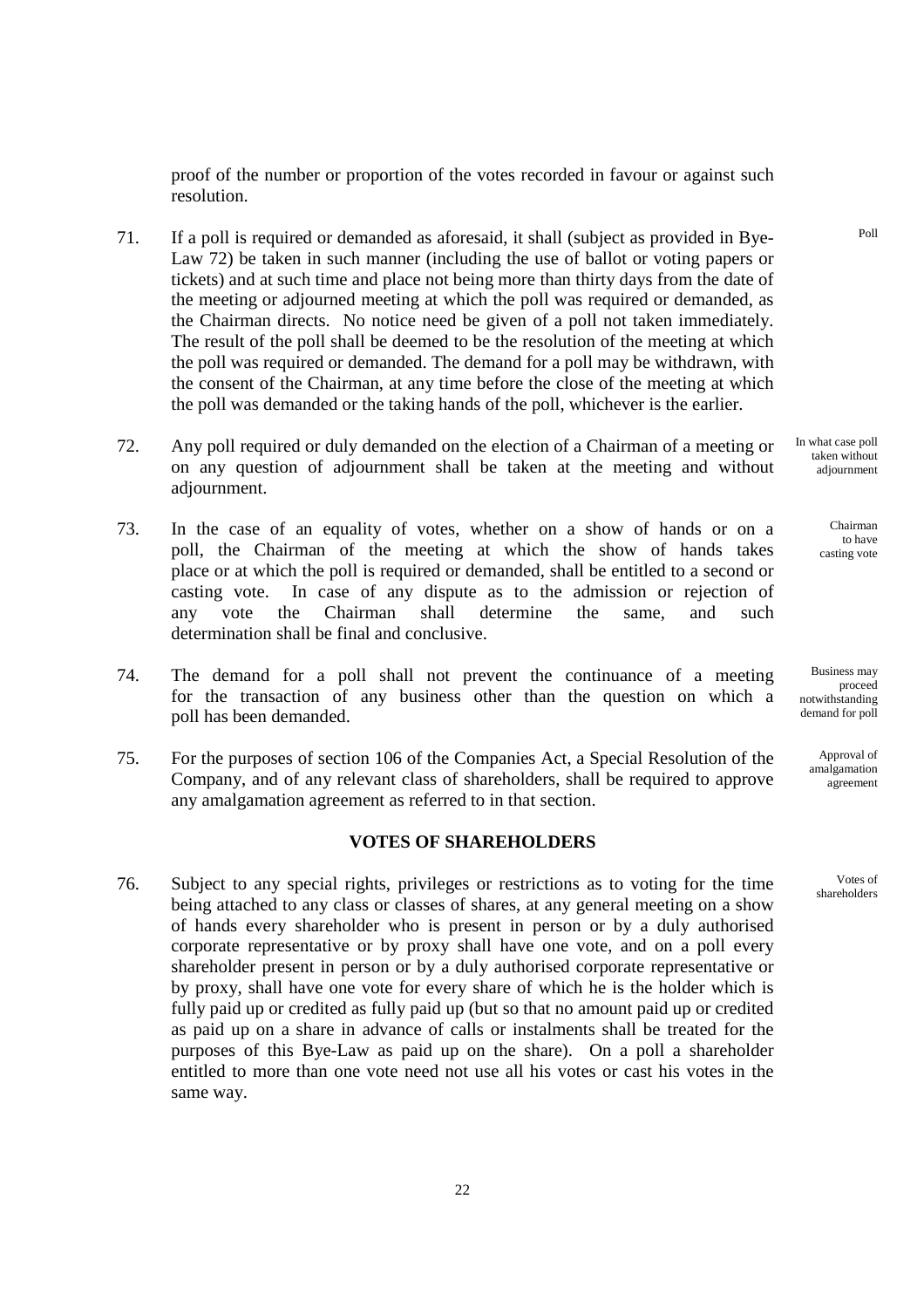- 76A. Where any shareholder is, under the Listing Rules, required to abstain from voting on any particular resolution or restricted to voting only for or only against any particular resolution, any votes cast by or on behalf of such shareholder in contravention of such requirement or restriction shall not be counted.
- 77. Any person entitled under Bye-Law 46 to be registered as the holder of any shares may vote at any general meeting in respect thereof in the same manner as if he were the registered holder of such shares, provided that at least 48 hours before the time of the holding of the meeting or adjourned meeting (as the case may be) at which he proposes to vote, he shall satisfy the Board of his right to be registered as the holder of such shares or the Board shall have previously admitted his right to vote at such meeting in respect thereof.
- 78. Where there are joint registered holders of any share, any one of such persons may vote at any meeting, either personally or by proxy, in respect of such share as if he were solely entitled thereto; but if more than one of such joint holders be present at any meeting personally or by proxy, that one of the said persons so present whose name stands first on the register in respect of such share shall alone be entitled to vote in respect thereof. Several executors or administrators of a deceased shareholder in whose name any share stands shall for the purposes of this Bye-Law be deemed joint holders thereof.
- 79. A shareholder of unsound mind or in respect of whom an order has been made by any court having jurisdiction in lunacy may vote, whether on a show of hands or on a poll, by his committee, receiver, curator bonis or other person in the nature of a committee, receiver or curator bonis appointed by that court, and any such committee, receiver, curator bonis or other person may on a poll vote by proxy. Evidence to the satisfaction of the Board of the authority of the person claiming to exercise the right to vote shall be delivered to such place or one of such places (if any) as is specified in accordance with these Bye-Laws for the deposit of instruments of proxy or, if no place is specified, at the Registration Office.
- 80. (A) Save as expressly provided in these Bye-Laws, no person other than a shareholder duly registered and who shall have paid everything for the time being due from him payable to the Company in respect of his shares shall be entitled to be present or to vote (save as proxy for another shareholder) either personally or by proxy or to be reckoned in a quorum (save as proxy for another shareholder), at any general meeting.
	- (B) No objection shall be raised to the qualification of any voter except at the meeting or adjourned meeting at which the vote objected to is given or tendered, and every vote not disallowed at such meeting shall be valid for all purposes. Any such objection made in due time shall be referred to the Chairman, whose decision shall be final and conclusive.
- 81. Any shareholder of the Company entitled to attend and vote at a meeting of the

Votes in respect of deceased and bankrupt shareholders

Joint holders

Votes of shareholder of unsound mind

Qualification for voting

> **Objections** to votes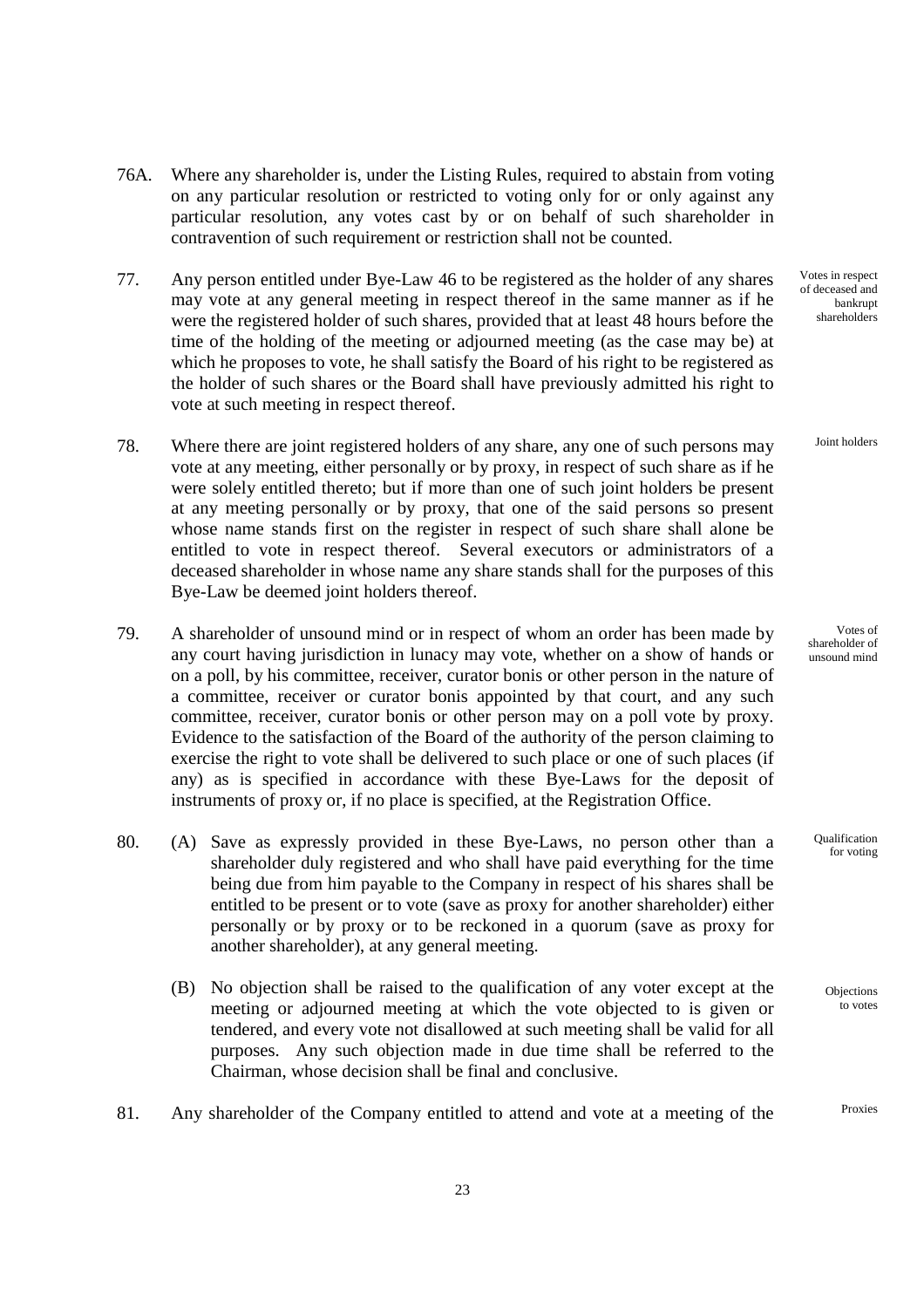Company or a meeting of the holders of any class of shares in the Company shall be entitled to appoint another person as his proxy to attend and vote instead of him. Votes may be given either personally or by duly authorised corporate representative or by proxy. A shareholder who is the holder of two or more shares may appoint more than one proxy to attend on the same occasion. A proxy need not be a shareholder. In addition, a proxy or proxies representing either an individual shareholder or a shareholder which is a corporation, shall be entitled to exercise the same powers on behalf of the shareholder which he or they represent as such shareholder could exercise, including the right to vote individually on a show of hands.

- 82. The instrument appointing a proxy shall be in writing under the hand of the appointor or of his attorney duly authorised in writing, or if the appointor is a corporation, either under seal or under the hand of an officer or attorney duly authorised.
- 83. The instrument appointing a proxy and the power of attorney or other authority, if any, under which it is signed or a notarially certified copy of that power or authority shall be deposited at such place or one of such places (if any) as is specified in the notice of meeting or in the instrument of proxy issued by the Company (or, if no place is specified, at the Registration Office) not less than forty-eight hours before the time for holding the meeting or adjourned meeting or poll (as the case may be) at which the person named in such instrument proposes to vote, and in default the instrument of proxy shall not be treated as valid. No instrument appointing a proxy shall be valid after the expiration of twelve months from the date of its execution, except at an adjourned meeting or on a poll demanded at a meeting or an adjourned meeting in a case where the meeting was originally held within twelve months from such date. Delivery of an instrument appointing a proxy shall not preclude a shareholder from attending and voting in person at the meeting or upon the poll concerned and, in such event, the instrument appointing a proxy shall be deemed to be revoked.
- 84. Every instrument of proxy, whether for a specified meeting or otherwise, shall be in such form as the Board may from time to time approve.
- 85. The instrument appointing a proxy to vote at a general meeting shall: (i) be deemed to confer authority upon the proxy to demand or join in demanding a poll and to vote on any resolution (or amendment thereto) put to the meeting for which it is given as the proxy thinks fit. Provided that any form issued to a shareholder for use by him for appointing a proxy to attend and vote at a special general meeting or at an annual general meeting at which any business is to be transacted shall be such as to enable the shareholder, according to his intentions, to instruct the proxy to vote in favour of or against (or, in default of instructions, to exercise his discretion in respect of) each resolution dealing with any such business; and (ii) unless the contrary is stated therein, be valid as well for any adjournment of the meeting as for the meeting to which it relates.

Instrument appointing proxy to be in writing

Appointment of proxy must be deposited

Form of proxy

Authority under instrument appointing proxy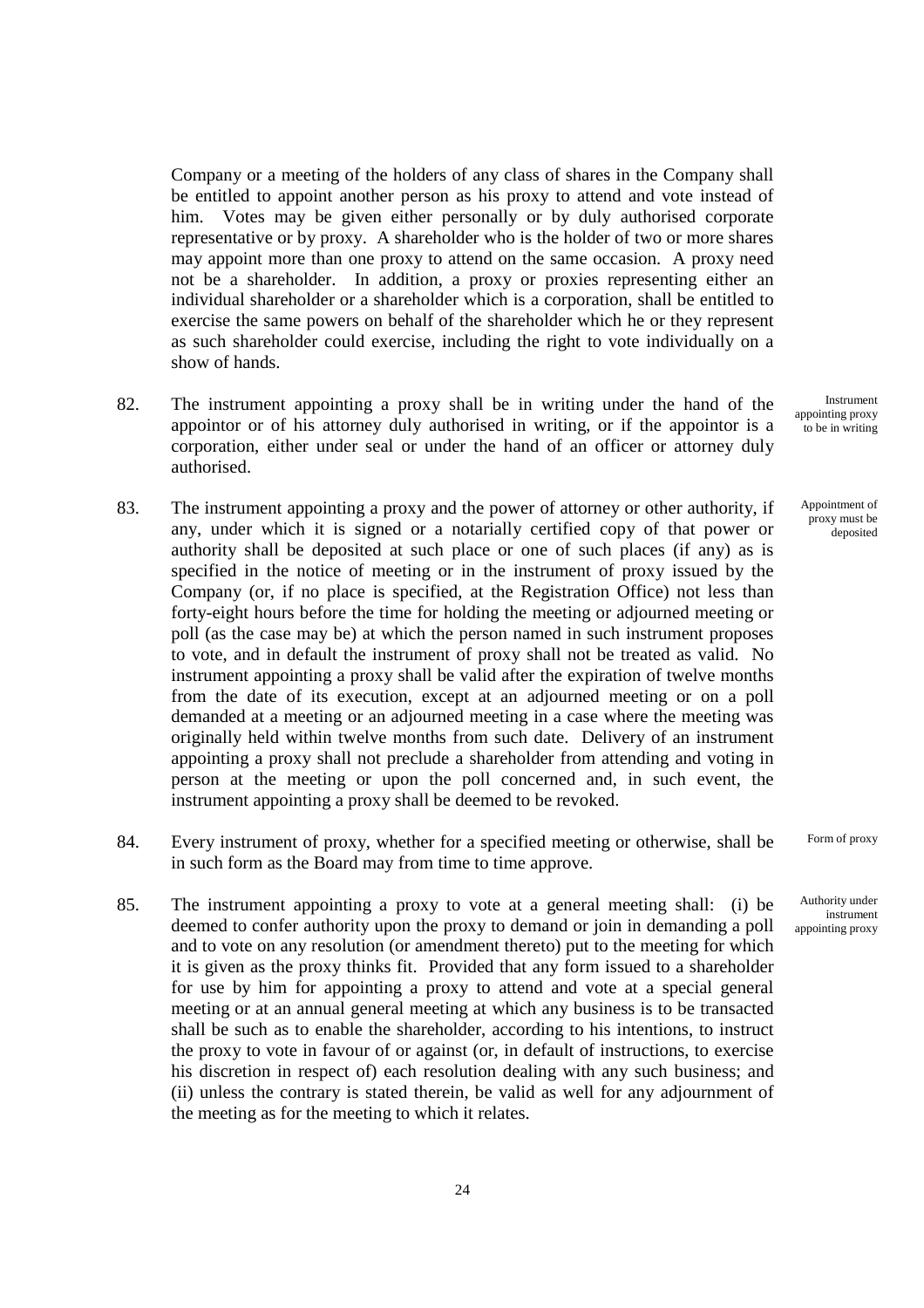- 86. A vote given in accordance with the terms of an instrument of proxy or power of attorney shall be valid notwithstanding the previous death or insanity of the principal or revocation of the proxy or power of attorney or other authority under which the proxy was executed or the transfer of the share in respect of which the proxy is given, provided that no intimation in writing of such death, insanity, revocation or transfer as aforesaid shall have been received by the Company at its Registration Office, or at such other place as is referred to in Bye-Law 83, at least two hours before the commencement of the meeting or adjourned meeting at which the proxy is used.
- 87. (A) Any corporation which is a shareholder of the Company may, by resolution of its directors or other governing body or by power of attorney, authorise such person as it thinks fit to act as its corporate representative at any meeting of the Company or of any class of shareholders of the Company, and the person so authorised shall be entitled to exercise the same powers on behalf of the corporation which he represents as that corporation could exercise if it were an individual shareholder of the Company. References in these Bye-Laws to a shareholder present in person at a meeting shall, unless the context otherwise requires, include a corporation which is a shareholder represented at the meeting by such duly authorised corporate representative or by one or more proxies. Nothing contained in this Bye-law shall prevent a corporation which is a shareholder of the Company from appointing one or more proxies to represent it pursuant to Bye-law 81.
	- (B) If a Clearing House (or its nominee) is a shareholder of the Company, it may appoint such person or persons as it thinks fit to act as its proxy or proxies or as its corporate representative or representatives, to the extent permitted by the Companies Act, at any meeting of the Company or at any meeting of any class of shareholders of the Company provided that, if more than one proxy or, corporate representative is so appointed, the appointment shall specify the number and class of shares in respect of which each such proxy or corporate representative is so appointed. A person so appointed under the provisions of this Bye-law shall be entitled to exercise the same powers on behalf of the Clearing House (or its nominee) which he represents as that Clearing House (or its nominee) could exercise as if it were an individual shareholder including the right to vote individually on a show of hands notwithstanding the provisions of Bye-laws 76 and 81. The number of persons a Clearing House (or its nominee) may appoint to act as its corporate representative or representatives shall not exceed the number of shares held by a Clearing House (or its nominee), being shares in respect of which there is an entitlement to attend and vote at the relevant meeting.

#### **REGISTERED OFFICE**

88. The Registered Office shall be at such place in Bermuda as the Board shall from Registered Office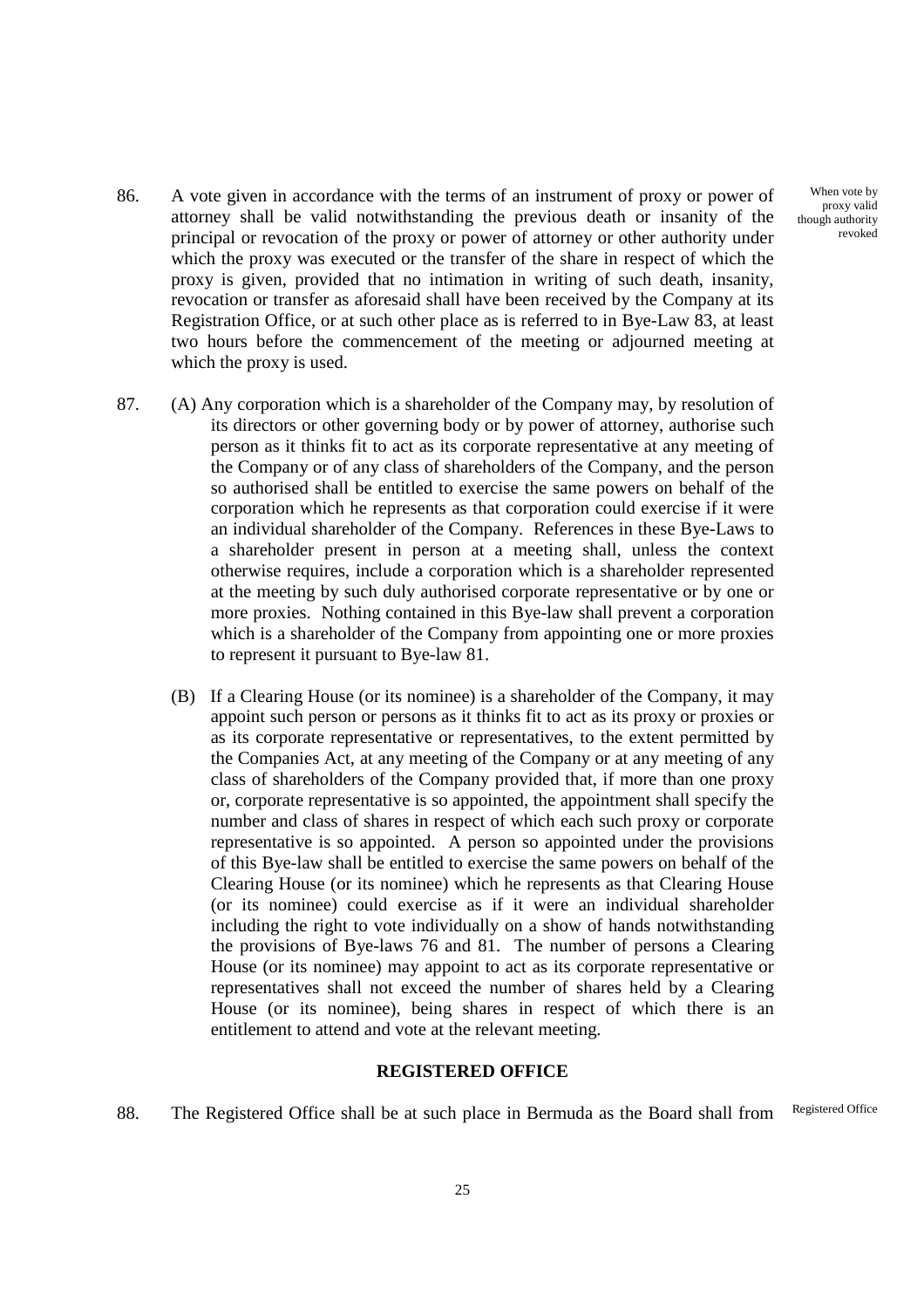time to time appoint.

# **BOARD OF DIRECTORS**

- 89. The number of Directors shall not be less than two. The Company shall keep at the Registered Office a register of its directors and officers in accordance with the Statutes.
- 90. The Company in general meeting may by Ordinary Resolution elect a person or persons qualified to be Directors to act as Directors in the alternative to any of the Directors of the Company or may authorise the Board to appoint such alternate Directors. Any alternate Director may be removed by the Company in general meeting by Ordinary Resolution and, if appointed by the Board, may be removed by the Board and, subject thereto, the office of alternate Director shall continue until the next annual election of Directors in accordance with Bye-Law 99 or, if earlier, the date on which the relevant Director ceases to be a Director. An alternate Director may also be a Director in his own right and may act as alternate to more than one Director.
- 91. (A) A Director may at any time, by notice in writing signed by him delivered to the Registered Office or to the Head Office or at a meeting of the Board, appoint any person (including another Director) to act as alternate Director in his place during his absence and may in like manner at any time determine such appointment. If such person is not another Director such appointment unless previously approved by the Board shall have effect only upon and subject to being so approved. The appointment of an alternate Director shall determine on the happening of any event which, were he a Director, would cause him to vacate such office or if his appointor ceases to be a Director.
	- (B) An alternate Director shall be entitled to contract and be interested in and benefit from contracts or arrangements or transactions and to be repaid expenses and to be indemnified to the same extent mutatis mutandis as if he were a Director, but he shall not be entitled to receive from the Company in respect of his appointment as alternate Director any remuneration except only such part (if any) of the ordinary remuneration otherwise payable to his appointor as such appointor may by notice in writing to the Company from time to time direct.
	- (C) An alternate Director shall, if his appointor so requests, be entitled to receive notices of meetings of the Board or committees of the Board to the same extent as, but in lieu of, the Director appointing him and shall be entitled to such extent to attend and vote as a Director at any such meeting at which the Director appointing him is not personally present and generally at such meeting to exercise and discharge all the functions, powers and duties of his appointor as a Director and for the purposes of the proceedings at such meeting the provisions of these Bye-Laws shall apply as if he were a

Constitution of Board

> Alternate Directors

Rights of alternate **Directors**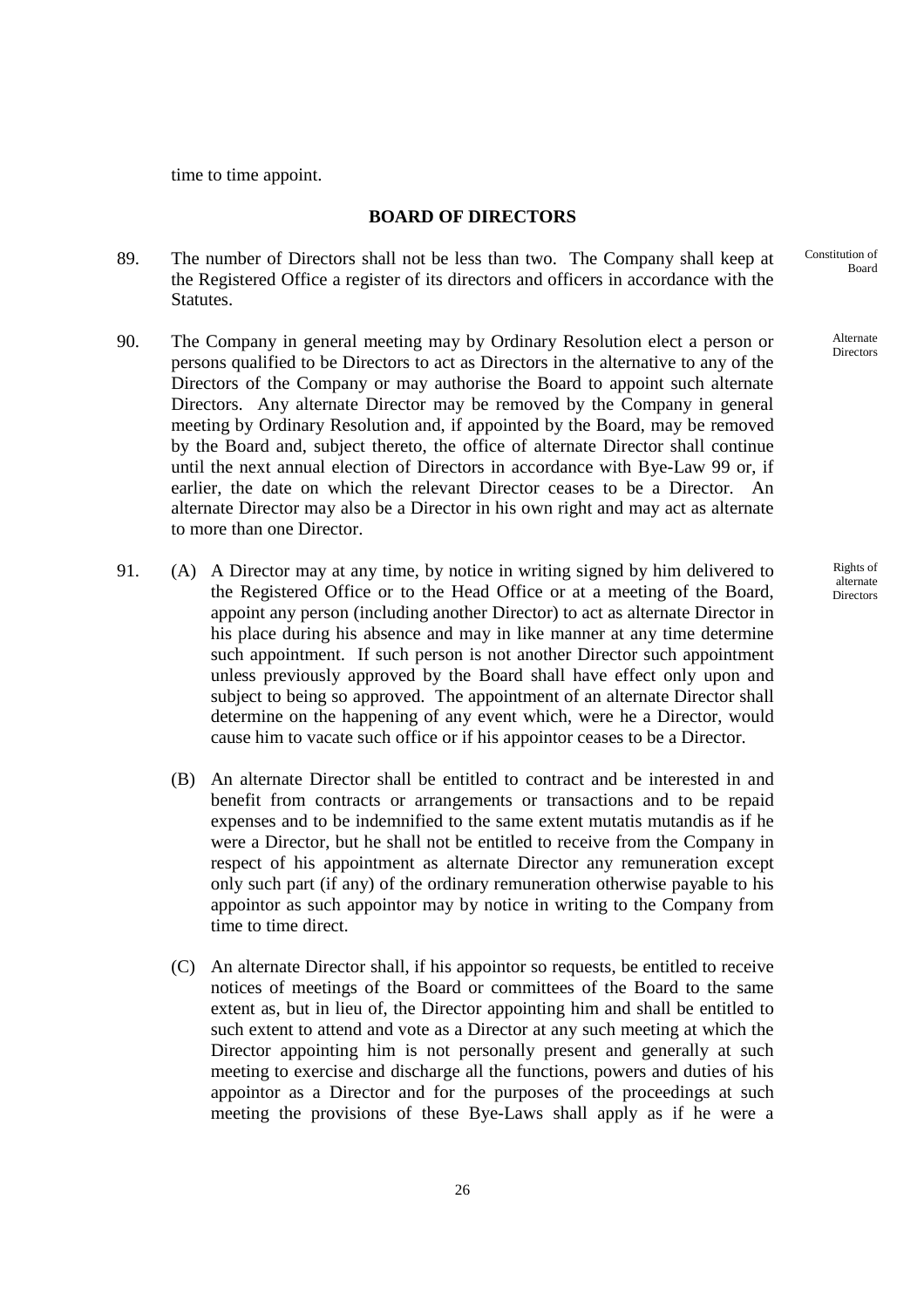Director.

- (D) Every person acting as an alternate Director shall (except as regards power to appoint an alternate Director and remuneration) be subject in all respects to the provisions of these Bye-Laws relating to Directors and shall alone be responsible to the Company for his acts and defaults and shall not be deemed to be the agent of or for the Director appointing him.
- (E) Every person acting as an alternate Director shall have one vote for each Director for whom he acts as alternate (in addition to his own vote if he is also a Director). The signature of an alternate Director to any resolution in writing of the Board or a committee of the Board shall, unless the notice of his appointment provides to the contrary, be as effective as the signature of his appointor.
- (F) No alternate Director shall by virtue of that position be a director for the purposes of the Companies Act, but shall nevertheless be subject to the provisions of the Companies Act in so far as they relate to the duties and obligations of directors (other than the obligations to hold any qualifying share in the Company) when performing the functions of a Director.
- 92. A Director or an alternate Director shall not be required to hold any qualification shares but shall nevertheless be entitled to attend and speak at all general meetings of the Company and all meetings of any class of shareholders of the Company.
- 93. The Directors shall be entitled to receive by way of remuneration for their services as Directors such sum as shall from time to time be determined by the Company in general meeting, such sum (unless otherwise directed by the resolution by which it is voted) to be divided amongst the Directors in such proportions and in such manner as the Board may agree, or failing agreement, equally, except that in such event any Director holding office for less than the whole of the relevant period in respect of which the remuneration is paid shall only rank in such division in proportion to the time during such period for which he has held office. The foregoing provisions shall not apply to a Director who holds any salaried employment or office in the Company except in the case of sums paid in respect of Directors' fees.
- 94. The Directors shall also be entitled to be repaid all travelling, hotel and other expenses reasonably incurred by them respectively in or about the performance of their duties as Directors, including their expenses of travelling to and from board meetings, committee meetings or general meetings or otherwise incurred whilst engaged in the business of the Company or in the discharge of their duties as Directors.
- 95. The Board may grant special remuneration to any Director who, being called upon, shall perform any special or extra services to or at the request of the

Attendance at general meetings

> Directors' remuneration

> > **Directors** expenses

Special remuneration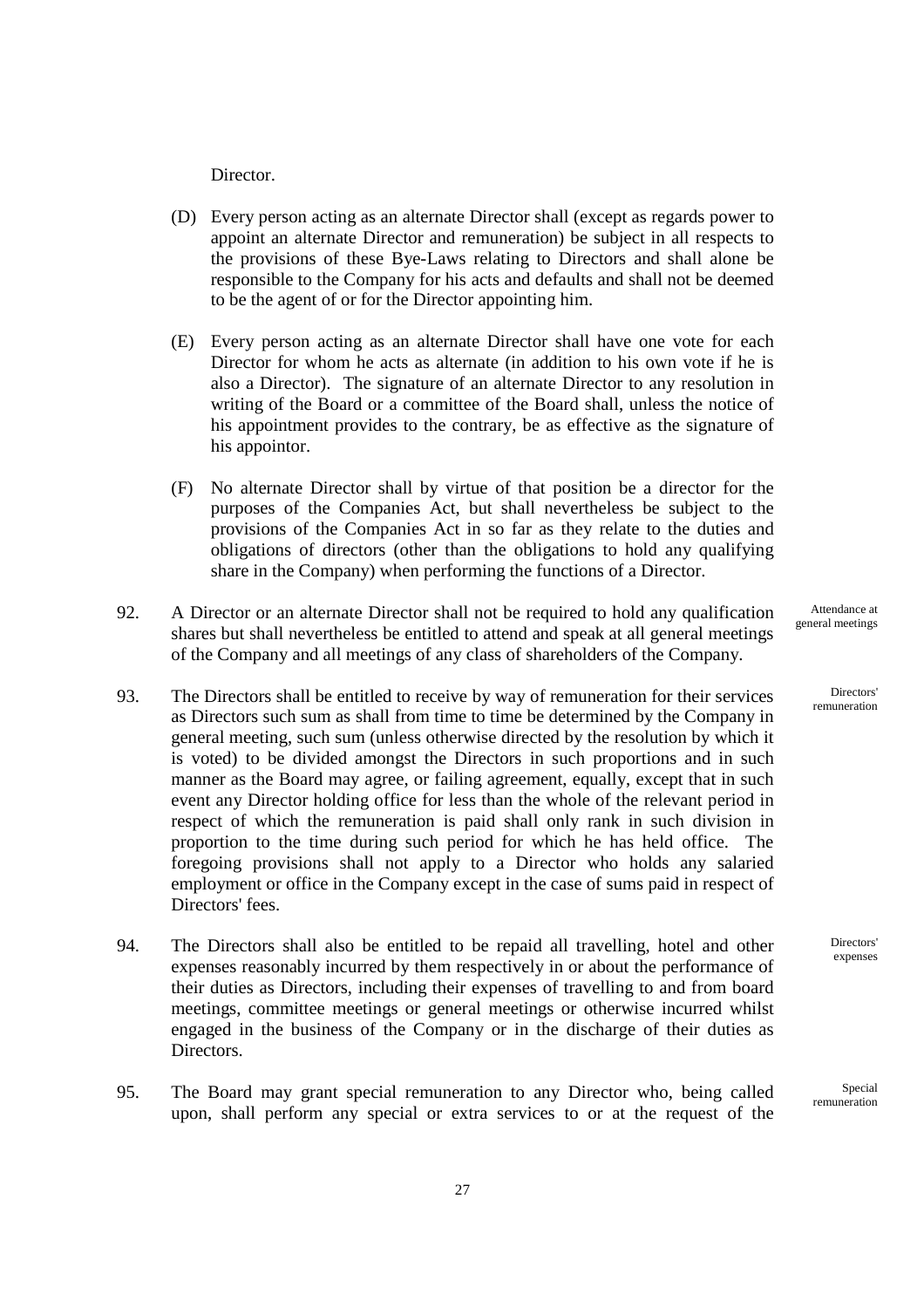Company. Such special remuneration may be made payable to such Director in addition to or in substitution for his ordinary remuneration as a Director, and may be made payable by way of salary, commission or participation in profits or otherwise as the Board may determine.

- 96. (A) Notwithstanding Bye-Laws 93, 94 and 95, the remuneration of a Managing Director, Joint Managing Director, Deputy Managing Director or an Executive Director or a Director appointed to any other office in the management of the Company may from time to time be fixed by the Board and may be by way of salary, commission, or participation in profits or otherwise or by all or any of those modes and with such other benefits (including pension and/or gratuity and/or other benefits on retirement) and allowances as the Board may from time to time decide. Such remuneration shall be in addition to his ordinary remuneration as a Director.
	- (B) Payments to any Director or past Director of any sum by way of compensation for loss of office or as consideration for or in connection with his retirement from office (not being a payment to which the Director is contractually entitled) must be approved by the Company in general meeting.
- 97. (A) A Director shall vacate his office:-
	- (i) if he becomes bankrupt or has a receiving order made against him or suspends payment or compounds with his creditors generally;
	- (ii) if he becomes a lunatic or of unsound mind;
	- (iii) if he absents himself from the meetings of the Board during a continuous period of six months, without special leave of absence from the Board, and his alternate Director (if any) shall not during such period have attended in his stead, and the Board passes a resolution that he has by reason of such absence vacated his office;
	- (iv) if he becomes prohibited by law from acting as a Director;
	- (v) if by notice in writing delivered to the Company at its Registered Office or at the Head Office he resigns his office;
	- (vi) if he shall be removed from office by an Ordinary Resolution of the Company under Bye-Law 104.
	- (B) No Director shall be required to vacate office or be ineligible for re-election or re-appointment as a Director, and no person shall be ineligible for appointment as a Director, by reason only of his having attained any particular age.

Remuneration of Managing Directors, etc.

Payments for compensation for loss of office

> When office of Director to be vacated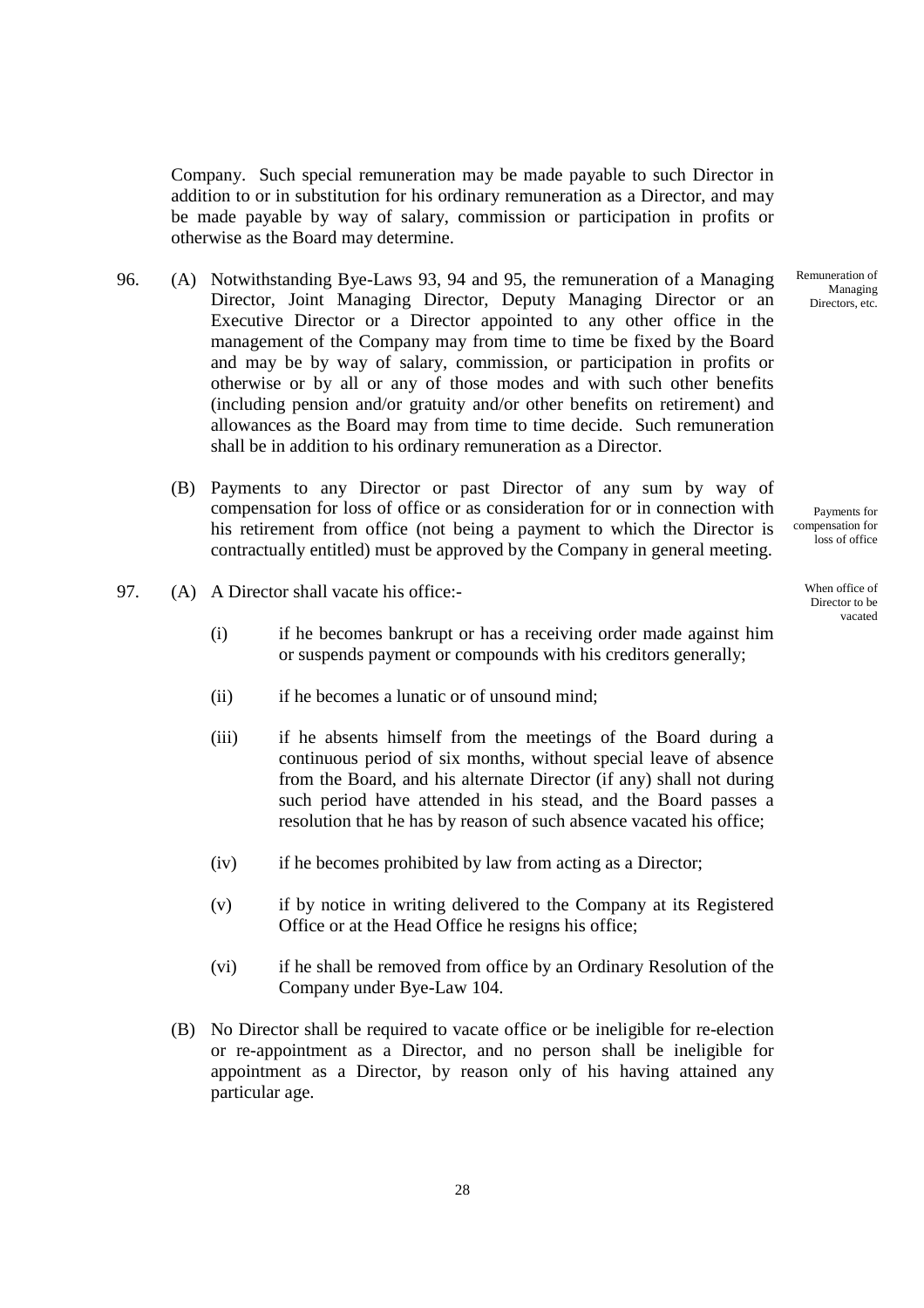- 98. (A) Subject to the Companies Act, a Director may hold any other office or place of profit with the Company (except that of Auditors) in conjunction with his office of Director for such period and upon such terms as the Board may determine, and may be paid such extra remuneration therefor (whether by way of salary, commission, participation in profits or otherwise) as the Board may determine, and such extra remuneration shall be in addition to any remuneration provided for, by or pursuant to any other Bye-Law.
	- (B) A Director may act by himself or his firm in a professional capacity for the Company (otherwise than as Auditors) and he or his firm shall be entitled to remuneration for professional services as if he were not a Director.
	- (C) A Director may be or become a director or other officer of, or otherwise interested in, any company promoted by the Company or any other company in which the Company may be interested, and shall not be liable to account to the Company or the shareholders for any remuneration, profit or other benefit received by him as a director or officer of or from his interest in such other company. The Board may also cause the voting power conferred by the shares in any other company held or owned by the Company to be exercised in such manner in all respects as it thinks fit, including the exercise thereof in favour of any resolution appointing the Directors or any of them to be directors or officers of such other company, or voting or providing for the payment of remuneration to the directors or officers of such other company.
	- (D) A Director shall not vote or be counted in the quorum on any resolution of the Board concerning his own appointment as the holder of any office or place of profit with the Company or any other company in which the Company is interested (including the arrangement or variation of the terms thereof, or the termination thereof).
	- (E) Where arrangements are under consideration concerning the appointment (including the arrangement or variation of the terms thereof, or the termination thereof) of two or more Directors to offices or places of profit with the Company or any other company in which the Company is interested, a separate resolution may be put in relation to each Director and in such case each of the Directors concerned shall be entitled to vote (and be counted in the quorum) in respect of each resolution except that concerning his own appointment (or the arrangement or variation of the terms thereof, or the termination thereof) and except (in the case of an office or place of profit with any such other company as aforesaid) where the other company is a company in which the Director together with any of his associates owns 5 per cent. or more of the issued shares of any class of the equity share capital of such company or of the voting rights of any class of shares of such company;
	- (F) Subject to the Companies Act and to the next paragraph of this Bye-Law, no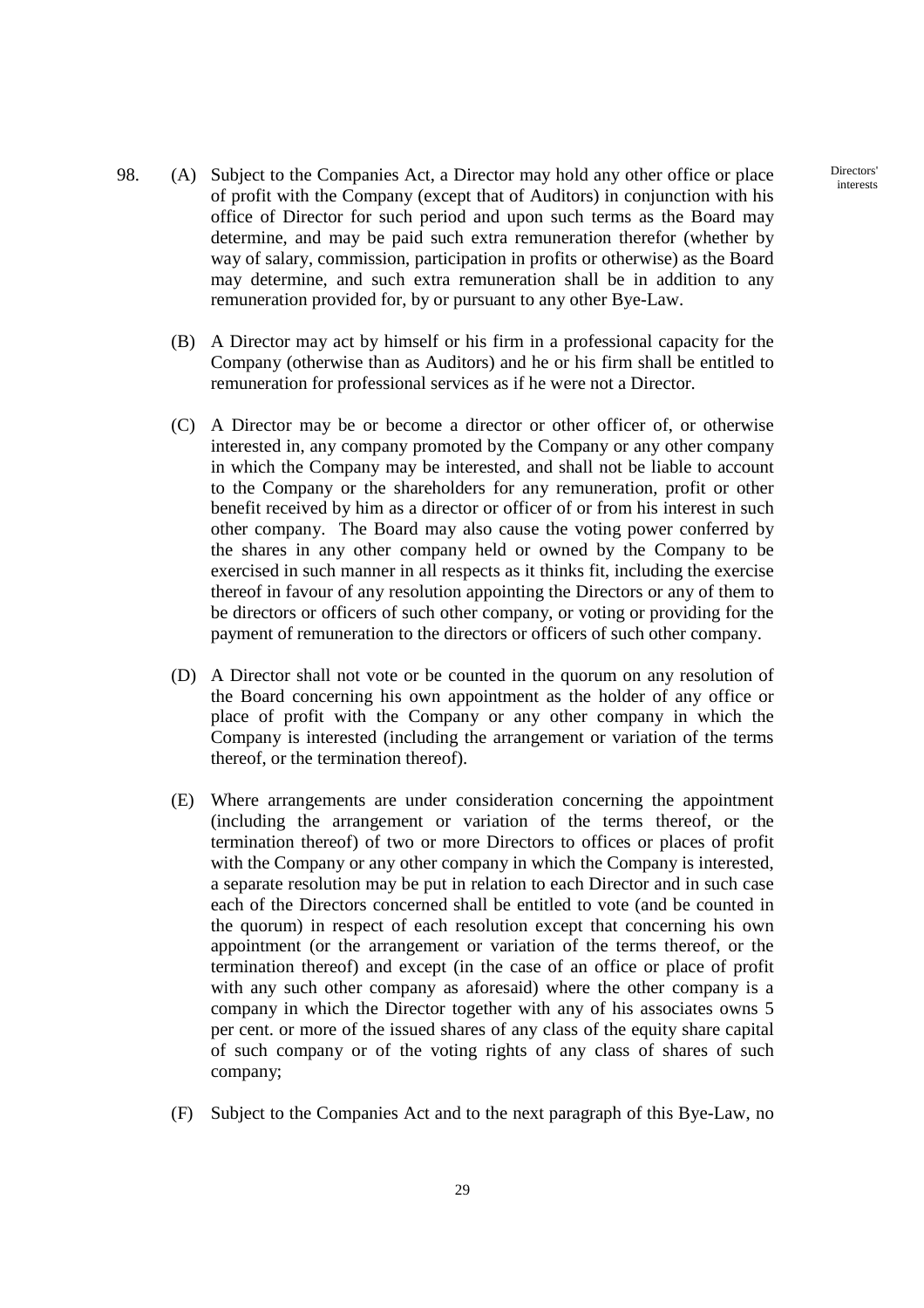Director or proposed or intended Director shall be disqualified by his office from contracting with the Company, either with regard to his tenure of any office or place of profit or as vendor, purchaser or in any other manner whatever, nor shall any such contract or any other contract or arrangement in which any Director is in any way interested be liable to be avoided, nor shall any Director so contracting or being so interested be liable to account to the Company or the shareholders for any remuneration, profit or other benefits realised by any such contract or arrangement, by reason only of such Director holding that office or the fiduciary relationship thereby established.

- (G) A Director who to his knowledge is in any way, whether directly or indirectly, interested in a contract or arrangement or proposed contract or arrangement with the Company shall declare the nature of his interest at the meeting of the Board at which the question of entering into the contract or arrangement is first taken into consideration, if he knows his interest then exists, or in any other case at the first meeting of the Board after he knows that he is or has become so interested. For the purposes of this Bye-Law, a general notice to the Board by a Director to the effect that (a) he is a shareholder of a specified company or firm and is to be regarded as interested in any contract or arrangement which may after the date of the notice be made with that company or firm or (b) he is to be regarded as interested in any contract or arrangement which may after the date of the notice be made with a specified person who is connected with him, shall be deemed to be a sufficient declaration of interest under this Bye-Law in relation to any such contract or arrangement; provided that no such notice shall be effective unless either it is given at a meeting of the Board or the Director takes reasonable steps to secure that it is brought up and read at the next Board meeting after it is given.
- (H) A Director shall not vote (nor shall he be counted in the quorum) on any resolution of the Board in respect of any contract or arrangement or proposal in which he or any of his associate(s) has/have a material interest, and if he shall do so his vote shall not be counted (nor shall he be counted in the quorum for that resolution), but this prohibition shall not apply to any of the following matters namely:-
	- (i) the giving of any security or indemnity either:—
		- (a) to the Director or his associate(s) in respect of money lent or obligations incurred or undertaken by him or any of them at the request of or for the benefit of the Company or any of its subsidiaries; or
		- (b) to a third party in respect of a debt or obligation of the Company or any of its subsidiaries for which the Director or his associate(s) has himself/themselves assumed responsibility in whole or in part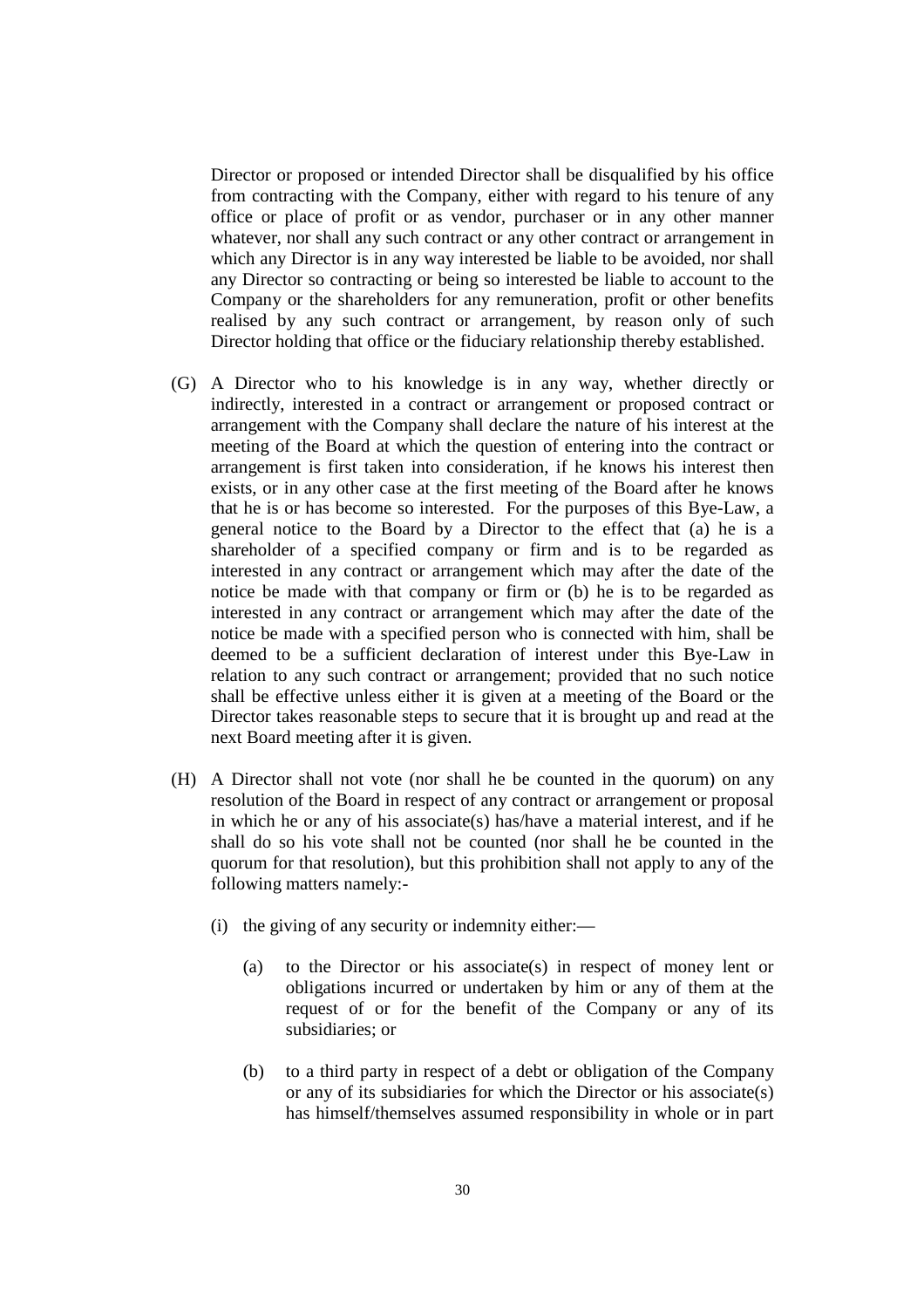and whether alone or jointly under a guarantee or indemnity or by the giving of security;

- (ii) any proposal concerning an offer of shares or debentures or other securities of or by the Company or any other company which the Company may promote or be interested in for subscription or purchase where the Director or his associate(s) is/are or is/are to be interested as a participant in the underwriting or sub-underwriting of the offer;
- (iii) Intentionally Deleted
- (iv) any proposal or arrangement concerning the benefit of employees of the Company or its subsidiaries including:—
	- (a) the adoption, modification or operation of any employees' share scheme or any share incentive or share option scheme under which the Director or his associate(s) may benefit; or
	- (b) the adoption, modification or operation of a pension fund or retirement, death or disability benefits scheme which relates both to Directors, his associates and employees of the Company or any of its subsidiaries and does not provide in respect of any Director or his associate(s), as such any privilege or advantage not generally accorded to the class of persons to which such scheme or fund relates; and
- (v) any contract or arrangement in which the Director or his associate(s) is/are interested in the same manner as other holders of shares or debentures or other securities of the Company by virtue only of his/their interest in shares or debentures or other securities of the Company.
- (I) Intentionally Deleted
- (J) Intentionally Deleted
- (K) If any question shall arise at any meeting of the Board as to the materiality of the interest of a Director (other than the Chairman) or as to the entitlement of any Director (other than such Chairman) to vote or be counted in the quorum and such question is not resolved by his voluntarily agreeing to abstain from voting or not to be counted in the quorum, such question shall be referred to the Chairman and his ruling in relation to such other Director shall be final and conclusive except in a case where the nature or extent of the interest of the Director concerned as known to such Director has not been fairly disclosed to the Board. If any question as aforesaid shall arise in respect of the Chairman such question shall be decided by a resolution of the Board (for which purpose such Chairman shall not be counted in the quorum and shall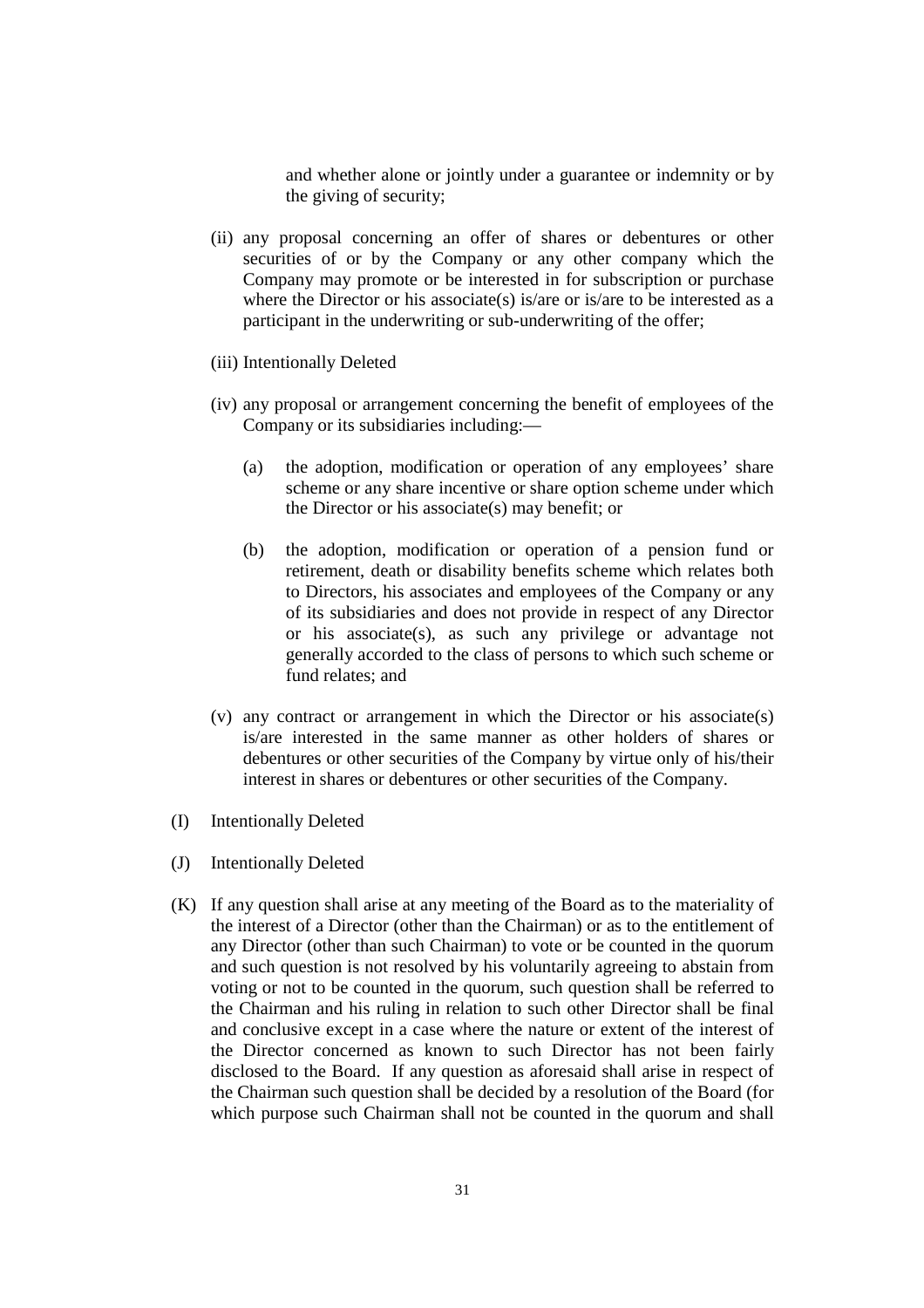not vote thereon) and such resolution shall be final and conclusive except in a case where the nature or extent of the interest of such Chairman as known to him has not been fairly disclosed to the Board.

#### **APPOINTMENT AND RETIREMENT OF DIRECTORS**

- 99. Every Director including those Directors appointed for a specific term, shall be subject to retirement by rotation at the annual general meeting at least once every three years. The Director(s) to retire in every annual general meeting shall be those decided by the Board. The retiring Director(s) shall be eligible for reelection. The Company at any general meeting at which any Directors retire may fill the vacated offices.
- 100. If at any general meeting at which an election of Directors ought to take place the places of the retiring Directors are not filled, the retiring Directors or such of them as have not had their places filled shall be deemed to have been re-elected and shall, if willing, continue in office until the next annual general meeting and so on from year to year until their places are filled, unless:
	- i) it shall be determined at such meeting to reduce the number of Directors; or
	- ii) it is expressly resolved at such meeting not to fill up such vacated offices; or
	- iii) in any such case the resolution for re-election of a Director is put to the meeting and lost; or
	- iv) such Director has given notice in writing to the Company that he is not willing to be re-elected.
- 101. The Company in general meeting shall from time to time fix and may from time to time by Ordinary Resolution increase or reduce the maximum and minimum number of Directors but so that the number of Directors shall never be less than two.
- 102. (A) The Company may from time to time in general meeting by Ordinary Resolution elect any person to be a Director either to fill a casual vacancy or as an addition to the Board. Any Director so appointed shall hold office only until the next following annual general meeting of the Company and shall then be eligible for re-election at the meeting but shall not be taken into account in determining the Directors or the number of directors who are to retire by rotation at such meeting.
	- (B) The Board shall have power from time to time and at any time to appoint any person as a Director either to fill a casual vacancy or as an addition to the Board but so that the number of Directors so appointed shall not exceed the

Rotation and retirement of **Directors** 

Retiring Directors to remain in office until successors appointed

Power of general meeting to increase or reduce number of Directors

> Appointment of Directors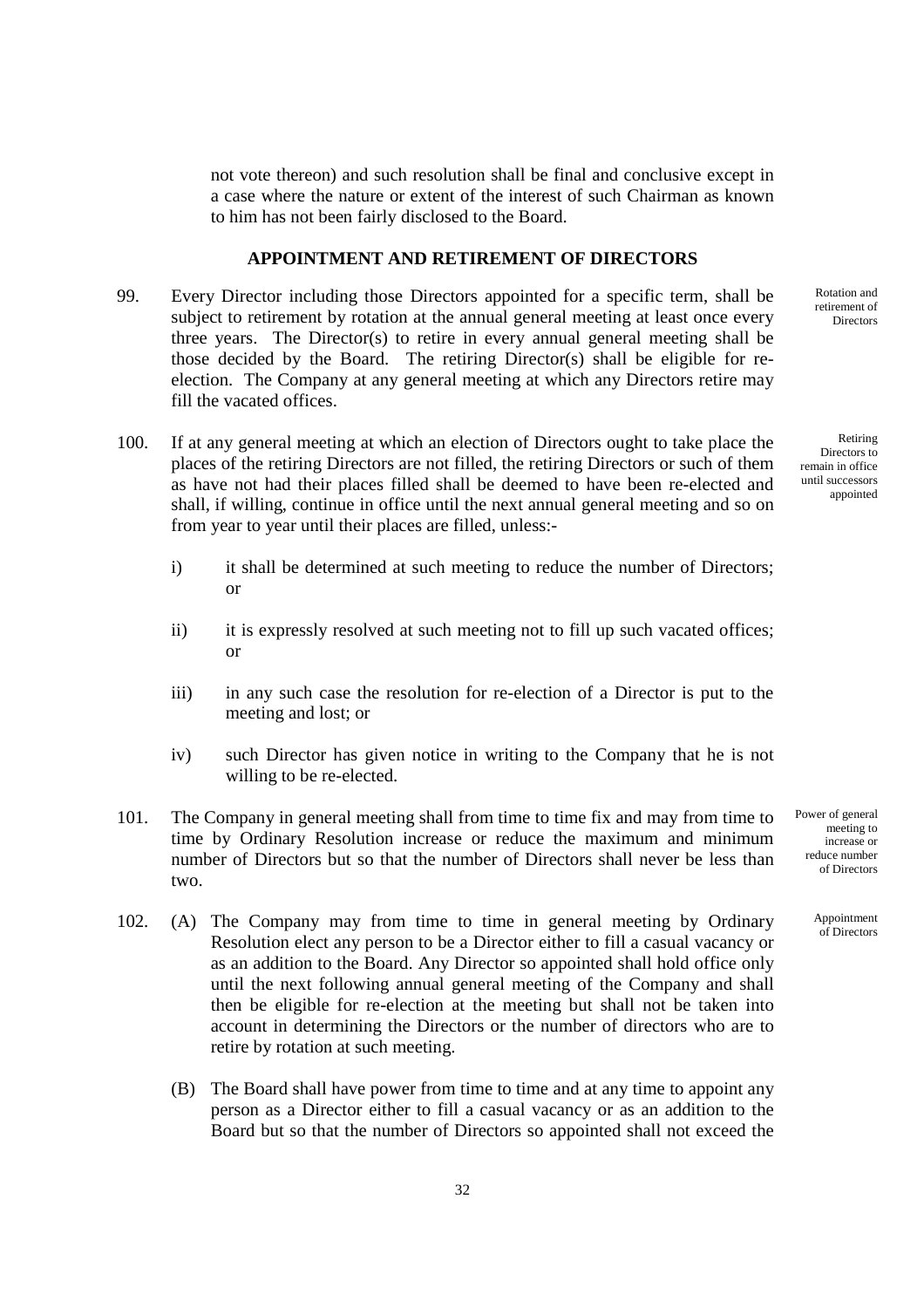maximum number determined from time to time by the shareholders in general meeting. Any Director so appointed shall hold office only until the next following annual general meeting of the Company and shall then be eligible for re-election at the meeting but shall not be taken into account in determining the Directors or the number of Directors who are to retire by rotation at such meeting.

- 103. No person, other than a retiring Director, shall, unless recommended by the Board for election, be eligible for election to the office of Director at any general meeting, unless notice in writing of the intention to propose that person for election as a Director and notice in writing by that person of his willingness to be elected shall have been lodged at the Head Office or at the Registration Office at least seven days before the date of the general meeting. The period for lodgment of the notices required under this Bye-law will commence no earlier than the day after the dispatch of the notice of the general meeting appointed for such election and end no later than 7 days prior to the date of such general meeting.
- 104. The Company may by Ordinary Resolution remove any Director (including a Managing Director or other Executive Director) before the expiration of his period of office notwithstanding anything in these Bye-Laws or in any agreement between the Company and such Director (but without prejudice to any claim which such Director may have for damages for any breach of any contract between him and the Company) and may elect another person in his stead. Any person so elected shall hold office only until the next following annual general meeting of the Company and shall then be eligible for re-election at such meeting, but shall not be taken into account in determining the Directors who are to retire by rotation at such meeting.

## **BORROWING POWERS**

- 105. The Board may from time to time at its discretion exercise all the powers of the Company to raise or borrow or to secure the payment of any sum or sums of money for the purposes of the Company and to mortgage or charge its undertaking, property and uncalled capital or any part thereof.
- 106. The Board may raise or secure the payment or repayment of such sum or sums in such manner and upon such terms and conditions in all respects as it thinks fit and in particular by the issue of debentures, debenture stock, bonds or other securities of the Company, whether outright or as collateral security for any debt, liability or obligation of the Company or of any third party.
- 107. Debentures, debenture stock, bonds and other securities may be made assignable free from any equities between the Company and the person to whom the same may be issued.

108. Any debentures, debenture stock, bonds or other securities may be issued at a Special privileges

Notice of proposed **Director** to be given

Power to remove Director by **Ordinary** Resolution

Power to borrow

Conditions on which money may be borrowed

> Assignment of debentures etc.

of debentures etc.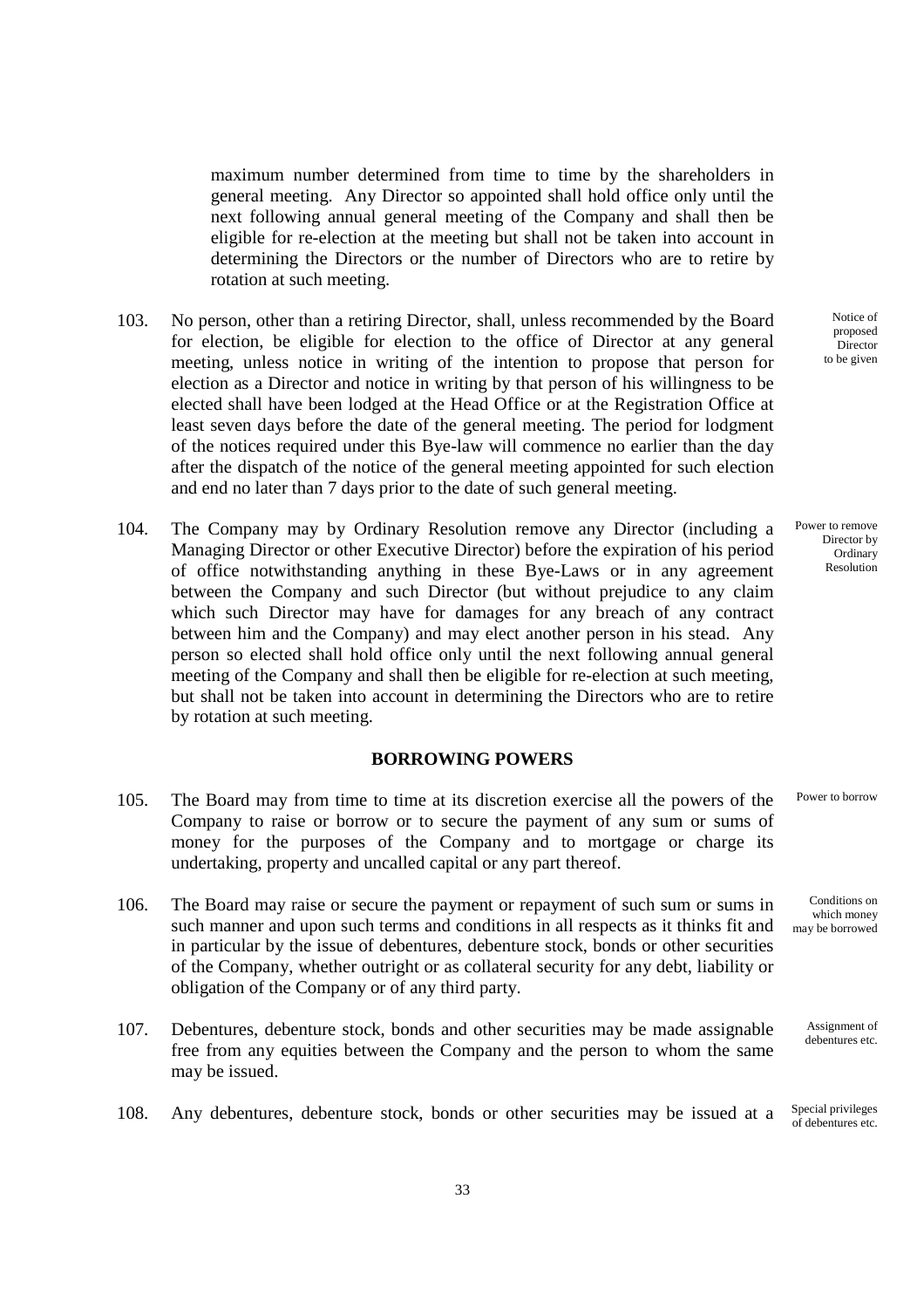discount (other than shares), premium or otherwise and with any special privileges as to redemption, surrender, drawings, allotment of shares, attending and voting at general meetings of the Company, appointment of Directors and otherwise.

- 109. (A) The Board shall cause a proper register to be kept of all mortgages and charges specifically affecting the property of the Company and shall duly comply with such provisions of the Companies Act with regard to the registration of mortgages and charges as may be specified or required.
	- (B) If the Company issues a series of debentures or debenture stock not transferable by delivery, the Board shall cause a proper register to be kept of the holders of such debentures.
- 110. Where any uncalled capital of the Company is charged, all persons taking any subsequent charge thereon shall take the same subject to such prior charge, and shall not be entitled, by notice to the shareholders or otherwise, to obtain priority over such prior charge.

## **MANAGING DIRECTORS, ETC.**

- 111. The Board may from time to time appoint any one or more of its body to the office of Managing Director, Joint Managing Director, Deputy Managing Director or other Executive Director and/or such other office in the management of the business of the Company as it may decide for such period and upon such terms as it thinks fit and upon such terms as to remuneration as it may decide in accordance with Bye-Law 96.
- 112. Every Director appointed to an office under Bye-Law 111 hereof shall, but without prejudice to any claim for damages for breach of any contract of service between himself and the Company, be liable to be dismissed or removed therefrom by the Board.
- 113. A Director appointed to an office under Bye-Law 111 shall be subject to the same provisions as to rotation (save and except for the Managing director and the Chairman), resignation and removal as the other Directors of the Company, and he shall ipso facto and immediately cease to hold such office if he shall cease to hold the office of Director for any cause.
- 114. The Board may from time to time entrust to and confer upon a Managing Director, Joint Managing Director, Deputy Managing Director or Executive Director all or any of the powers of the Board that it may think fit provided that the exercise of all powers by such Director shall be subject to such regulations and restrictions as the Board may from time to time make and impose, and the said powers may at any time be withdrawn, revoked or varied, but no person dealing in good faith and without notice of such withdrawal, revocation or variation shall be affected thereby.

Register of charges to be kept

Mortgage of uncalled capital

Powers to appoint Managing Directors, etc.

> Removal of Managing Director, etc.

Cessation of appointment

Powers may be delegated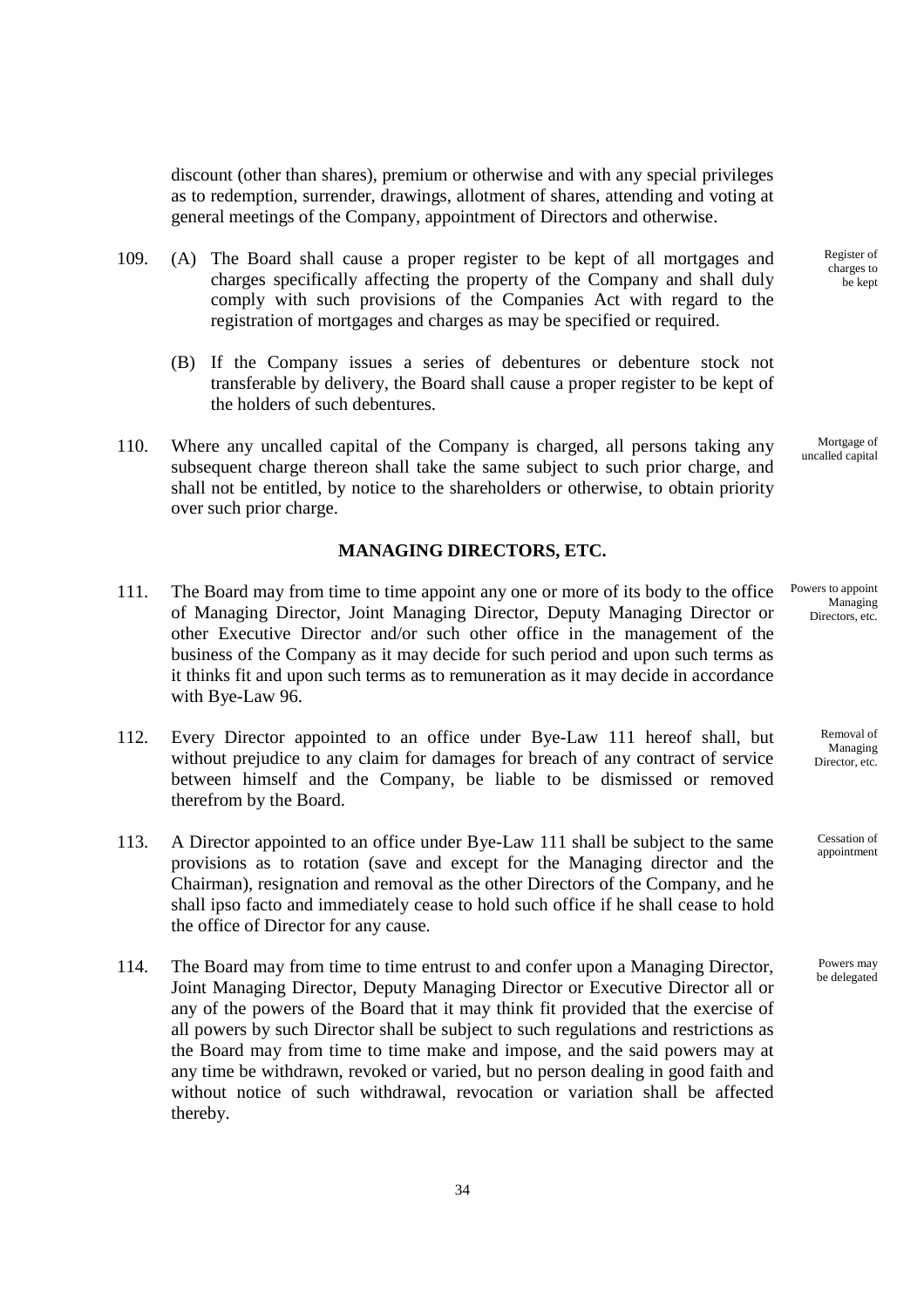### **MANAGEMENT**

- 115. (A) The management of the business of the Company shall be vested in the Board which, in addition to the powers and authorities expressly conferred upon it by these Bye-Laws, may exercise all such powers and do all such acts and things as may be exercised or done or approved by the Company and which are not hereby or by the Statutes expressly directed or required to be exercised or done by the Company in general meeting, but subject nevertheless to the provisions of the Statutes and of these Bye-Laws and to any regulations from time to time made by the Company in general meeting not being inconsistent with such provisions of these Bye-Laws, provided that no regulation so made shall invalidate any prior act of the Board which would have been valid if such regulation had not been made.
	- (B) Without prejudice to the general powers conferred by these Bye-Laws, it is hereby expressly declared that the Board shall have the following powers:
		- i) to give to any person the right or option of requiring at a future date that an allotment shall be made to him of any share at par or at such premium and on such other terms as may be agreed; and
		- ii) to give to any Directors, officers or employees of the Company an interest in any particular business or transaction or participation in the profits thereof or in the general profits of the Company either in addition to or in substitution for a salary or other remuneration.

## **MANAGERS**

- 116. The Board may from time to time appoint a general manager, manager or managers of the business of the Company and may fix his or their remuneration either by way of salary or commission or by conferring the right to participation in the profits of the Company or by a combination of two or more of these modes and pay the working expenses of any of the staff of the general manager, manager or managers who may be employed by him or them upon the business of the Company.
- 117. The appointment of such general manager, manager or managers may be for such period as the Board may decide and the Board may confer upon him or them all or any of the powers of the Board and such title or titles as it may think fit.
- 118. The Board may enter into such agreement or agreements with any such general manager, manager or managers upon such terms and conditions in all respects as the Board may in its absolute discretion think fit, including a power for such general manager, manager or managers to appoint an assistant manager or managers or other employees whatsoever under them for the purpose of carrying

Appointment and remuneration of managers

Tenure of office and powers

> Terms and conditions of appointment

General powers of Company vested in Board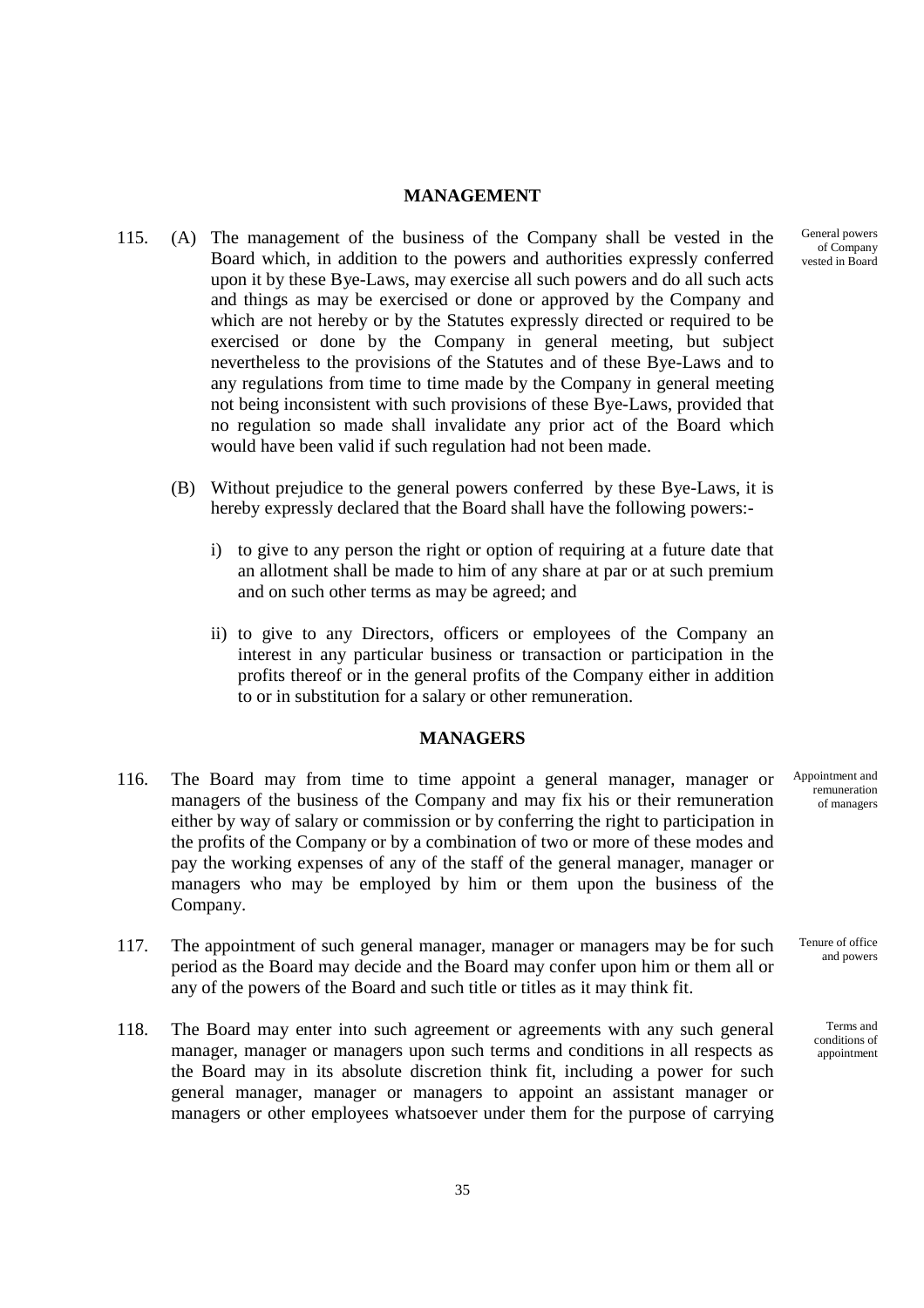on the business of the Company.

# **CHAIRMAN AND OTHER OFFICERS**

 119. The Board shall as soon as practicable following each annual general meeting elect one of its body to the office of Chairman of the Company and another to be the Deputy Chairman of the Company and may from time to time elect or otherwise appoint other officers and determine the period for which each of them is to hold office. The Chairman or, in his absence, the Deputy Chairman shall preside at meetings of the Board, but if no such Chairman or Deputy Chairman be elected or appointed, or if at any meeting the Chairman or Deputy Chairman is not present within five minutes after the time appointed for holding the same, the Directors present shall choose one of their number to be Chairman of such meeting. All the provisions of Bye-Laws 112, 113 and 114 shall mutatis mutandis apply to any Directors elected or otherwise appointed to any office in accordance with the provisions of this Bye-Law.

#### **PROCEEDINGS OF THE DIRECTORS**

- 120. The Board may meet together for the despatch of business, adjourn and otherwise regulate its meetings and proceedings as it thinks fit and may determine the quorum necessary for the transaction of business. Unless otherwise determined two Directors shall be a quorum. For the purpose of this Bye-Law an alternate Director shall be counted in a quorum but, notwithstanding that an alternate Director is also a Director or is an alternate for more than one Director, he shall for quorum purposes count as only one Director. A meeting of the Board or any committee of the Board may be held by means of such telephone, electronic or other communication facilities as permit all persons participating in the meeting to communicate with each other simultaneously and instantaneously, and participation in such a meeting shall constitute presence in person at such meeting.
- 121. A Director may, and the Secretary shall, on the request of a Director, at any time summon a meeting of the Board which may be held in any part of the world provided that no such meeting shall be summoned to be held outside the territory in which the Head Office is for the time being situate without the prior approval of the Directors. Notice thereof shall be given to each Director and alternate Director either in writing or by telephone or by telex or telegram at the address from time to time notified to the Company by such Director or in such other manner as the Board may from time to time determine. A Director absent or intended to be absent from the territory in which the Head Office is for the time being situate may request the Board that notices of Board meetings shall during his absence be sent in writing to him at his last known address or any other address given by him to the Company for this purpose, but such notices need not be given any earlier than notices given to Directors not so absent and in the absence of any such request it shall not be necessary to give notice of a Board meeting to any Director who is for the time being absent from such territory. A Director may waive notice

Chairman, Deputy Chairman and officers

> Meeting of the Board, quorum, etc.

> > Convening of Board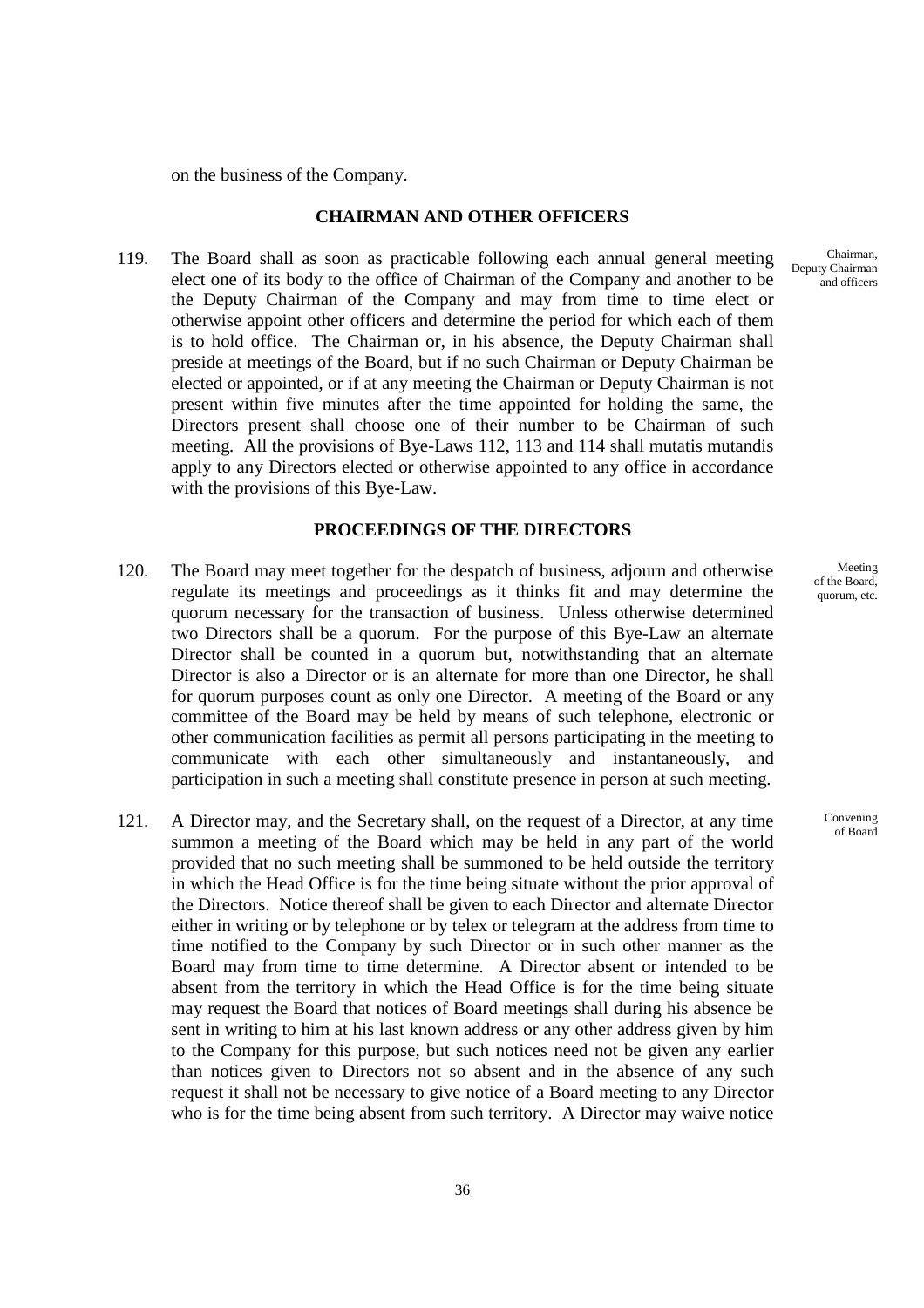of any meeting either prospectively or retrospectively.

- 122. Questions arising at any meeting of the Board shall be decided by a majority of votes, and in case of an equality of votes the Chairman shall have a second or casting vote.
- 123. A meeting of the Board for the time being at which a quorum is present shall be competent to exercise all or any of the authorities, powers and discretions by or under these Bye-Laws for the time being vested in or exercisable by the Board generally.
- 124. The Board may delegate any of its powers to committees consisting of such member or members of its body and such other persons as the Board thinks fit, and it may from time to time revoke such delegation or revoke the appointment of and discharge any such committees either wholly or in part, and either as to persons or purposes, but every committee so formed shall in the exercise of the powers so delegated conform to any regulations that may from time to time be imposed upon it by the Board.
- 125. All acts done by any such committee in conformity with such regulations and in fulfilment of the purposes for which it is appointed, but not otherwise, shall have the like force and effect as if done by the Board, and the Board shall have power, with the consent of the Company in general meeting, to remunerate the members of any special committee, and charge such remuneration to the current expenses of the Company.
- 126. The meetings and proceedings of any such committee consisting of two or more members shall be governed by the provisions herein contained for regulating the meetings and proceedings of the Board so far as the same are applicable thereto and are not replaced by any regulations imposed by the Board pursuant to Bye-Law 124.
- 127. All acts bona fide done by any meeting of the Board or by any such committee or by any person acting as a Director shall, notwithstanding that it shall be afterwards discovered that there was some defect in the appointment of such Director or

How questions to be decided

> Powers of meeting

Power to appoint committee and to delegate

Act of committee to be of same effect as acts of Board

> Proceedings of committee

> > When acts of Board or committee to be valid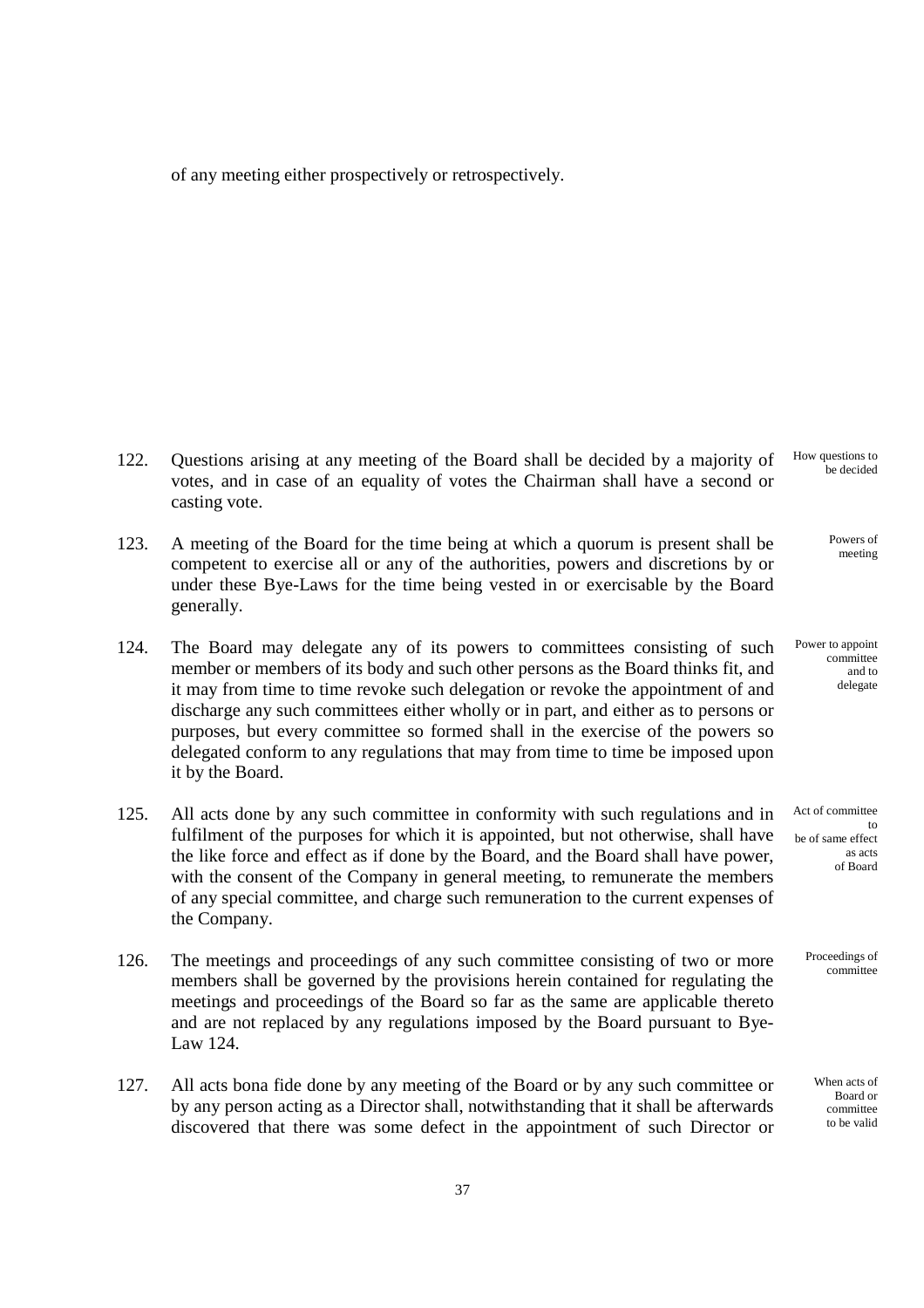persons acting as aforesaid or that they or any of them were disqualified, be as valid as if every such person had been duly appointed and was qualified to be a Director or member of such committee.

- 128. The continuing Directors may act notwithstanding any vacancy in their body but, if and so long as their number is reduced below the number fixed by or pursuant to these Bye-Laws as the necessary quorum of Directors, the continuing Director or Directors may act for the purpose of increasing the number of Directors to that number or of summoning a general meeting of the Company but for no other purpose.
- 129. A resolution in writing signed by all the Directors except such as are absent from the territory in which the Head Office is for the time being situate or temporarily unable to act through ill-health or disability (or their alternate Directors) shall (so long as such a resolution shall be signed by at least two Directors or their alternates and provided that a copy of such resolution has been given or the contents thereof communicated to all the Directors (or their alternates) for the time being entitled to receive notices of Board meetings) be as valid and effectual as if it had been passed at a meeting of the Board duly convened and held. Any such resolutions in writing may consist of several documents in like form each signed by one or more of the Directors or alternate Directors.

## **MINUTES**

- 130. (A) The Board shall cause minutes to be made of:
	- i) all appointments of officers made by the Board;
	- ii) the names of the Directors present at each meeting of the Board and of committees appointed pursuant to Bye-Law 124; and
	- iii) all resolutions and proceedings at all meetings of the Company and of the Board and of such committees.
	- (B) Any such minutes shall be conclusive evidence of any such proceedings if they purport to be signed by the chairman of the meeting at which the proceedings were held or by the chairman of the next succeeding meeting.
	- (C) The Directors shall duly comply with the provisions of the Companies Act in regard to keeping a register of shareholders and to the production and furnishing of copies of or extracts from such register.
	- (D) Any register, index, minute book, book of account or other book required by these presents or the Statutes to be kept by or on behalf of the Company may be kept either by making entries in bound books or by recording them in any other manner which shall include, without prejudice to the generality thereof,

Minutes of proceedings of meetings and **Directors** 

notwithstanding defects

Directors' powers when vacancies exists

> Directors' resolutions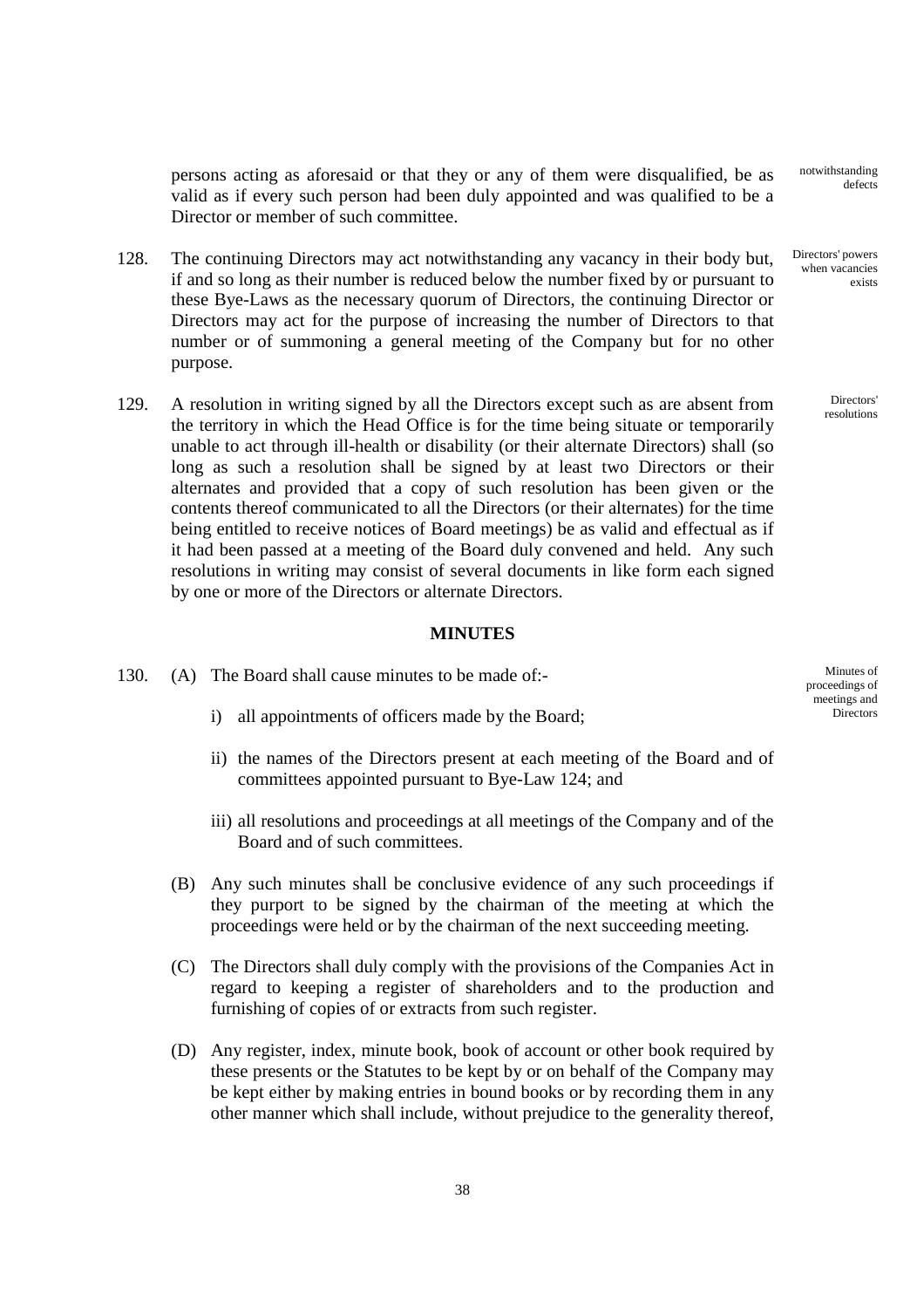recording by means of magnetic tape, microfilm, computer or any other nonmanual system of recording. In any case in which bound books are not used, the Directors shall take adequate precautions for guarding against falsification and for facilitating its discovery.

### **SECRETARY**

- 131. The Secretary shall be appointed by the Board for such term, at such remuneration and upon such conditions as it may think fit, and any Secretary so appointed may be removed by the Board. Anything by the Statutes or these Bye-Laws required or authorised to be done by or to the Secretary, if the office is vacant or there is for any other reason no Secretary capable of acting, may be done by or to any assistant or deputy Secretary, or if there is no assistant or deputy Secretary capable of acting, by or to any officer of the Company authorised generally or specially on behalf of the Board. If the Secretary appointed is a corporation or other body, it may act and sign by the hand of any one or more of its directors or officers duly authorised.
- 132. The duties of the Secretary shall be those prescribed by the Companies Act and these Bye-Laws, together with such other duties as may from time to time be prescribed by the Board.
- 133. A provision of the Statutes or of these Bye-Laws requiring or authorising a thing to be done by or to a Director and the Secretary shall not be satisfied by its being done by or to the same person acting both as Director and as, or in place of, the Secretary.

## **GENERAL MANAGEMENT AND USE OF THE SEAL**

- 134. (A) Subject to the Statutes, the Company shall have one or more Seals as the Directors may determine. The Directors shall provide for the safe custody of each Seal, and no Seal shall be used without the authority of the Directors or a committee authorised by the Directors in that behalf.
	- (B) Every instrument to which a Seal shall be affixed shall be signed autographically by one Director and the Secretary or by two Directors or some other person appointed by the Board for the purpose provided that as regards any certificates for shares or debentures or other securities of the Company the Directors may by resolution determine that such signatures or either of them shall be dispensed with or affixed by some method or system of mechanical signature other than autographic as specified in such resolution or that such certificates need not be signed by any person.
	- (C) The Company may have a Securities Seal for use for sealing certificates for shares or other securities issued by the Company and no signature of any Director, officer or other person and no mechanical reproduction thereof

Appointment of Secretary

Duties of the Secretary

Same person not to act in two capacities at once

Custody of Seal

Use of Seal

Securities Seal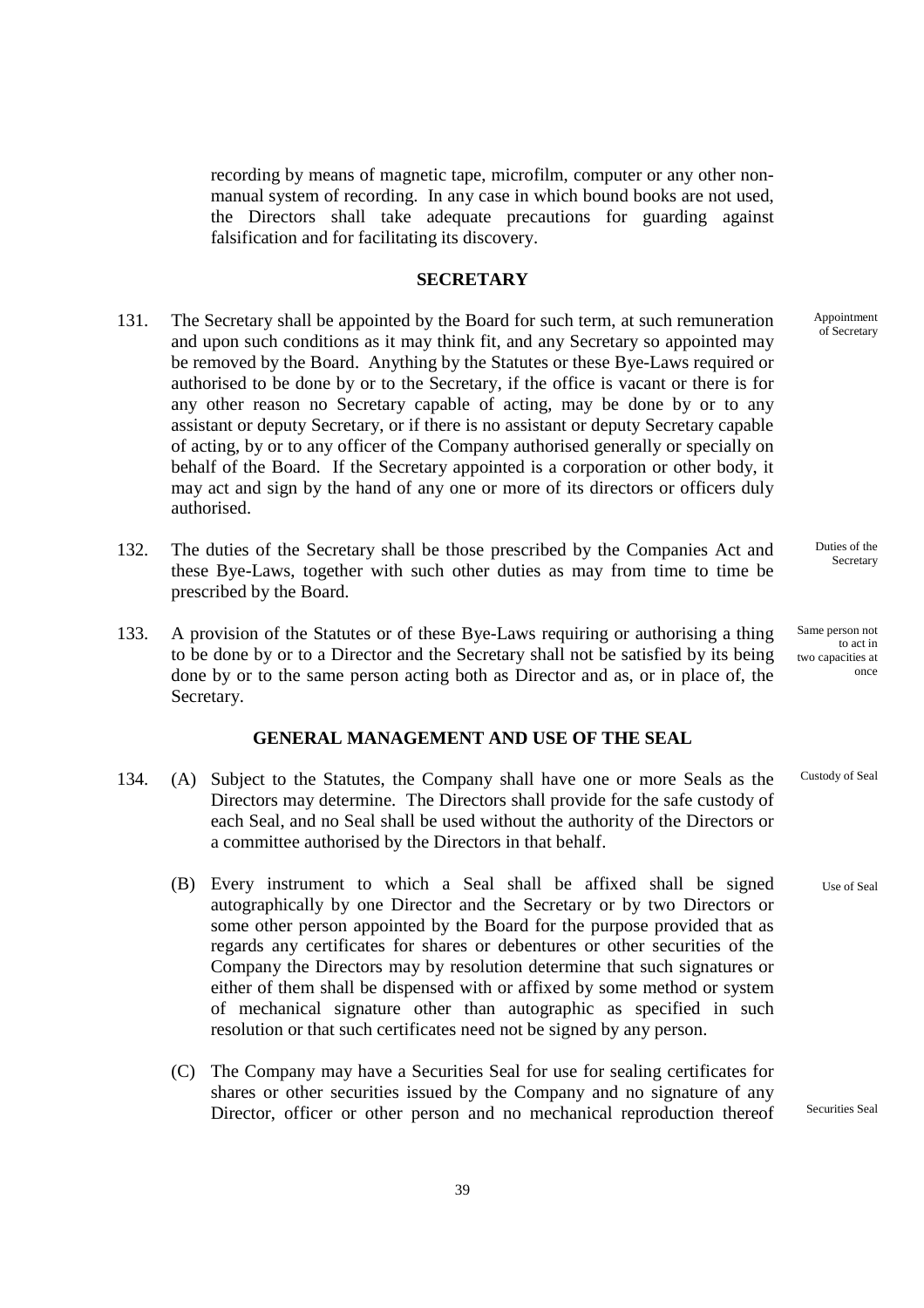shall be required on any such certificates or other document and any such certificates or other document to which such Securities Seal is affixed shall be valid and deemed to have been sealed and executed with the authority of the Board notwithstanding the absence of any such signature or mechanical reproduction as aforesaid.

- 135. All cheques, promissory notes, drafts, bills of exchange and other negotiable instruments, and all receipts for moneys paid to the Company shall be signed, drawn, accepted, endorsed or otherwise executed, as the case may be, in such manner as the Board shall from time to time by resolution determine. The Company's banking accounts shall be kept with such banker or bankers as the Board shall from time to time determine.
- 136. (A) The Board may from time to time and at any time, by power of attorney under the Seal, appoint any company, firm or person or any fluctuating body of persons, whether nominated directly or indirectly by the Board, to be the attorney or attorneys of the Company for such purposes and with such powers, authorities and discretions (not exceeding those vested in or exercisable by the Board under these Bye-Laws) and for such period and subject to such conditions as it may think fit, and any such power of attorney may contain such provisions for the protection and convenience of persons dealing with any such attorney as the Board may think fit, and may also authorise any such attorney to sub-delegate all or any of the powers, authorities and discretions vested in him.
	- (B) The Company may, by writing under its Seal, empower any person, either generally or in respect of any specified matter, as its attorney to execute deeds and instruments on its behalf and to enter into contracts and sign the same on its behalf and every deed signed by such attorney on behalf of the Company and under his seal shall bind the Company and have the same effect as if it were under the Seal.
- 137. The Board may establish any committees, regional or local boards or agencies for managing any of the affairs of the Company, either in the Relevant Territory or elsewhere, and may appoint any persons to be members of such committees, regional or local boards or agencies and may fix their remuneration, and may delegate to any committee, regional or local board or agent any of the powers, authorities and discretions vested in the Board (other than its powers to make calls and forfeit shares), with power to sub-delegate, and may authorise the members of any regional or local board or any of them to fill any vacancies therein and to act notwithstanding any such vacancies, and any such appointment or delegation may be upon such terms and subject to such conditions as the Board may think fit, and the Board may remove any person so appointed and may annul or vary any such delegation, but no person dealing in good faith and without notice of any such annulment or variation shall be affected thereby.

Cheques and banking arrangements

Power to appoint attorney

Execution of deeds by attorney

> Regional or local boards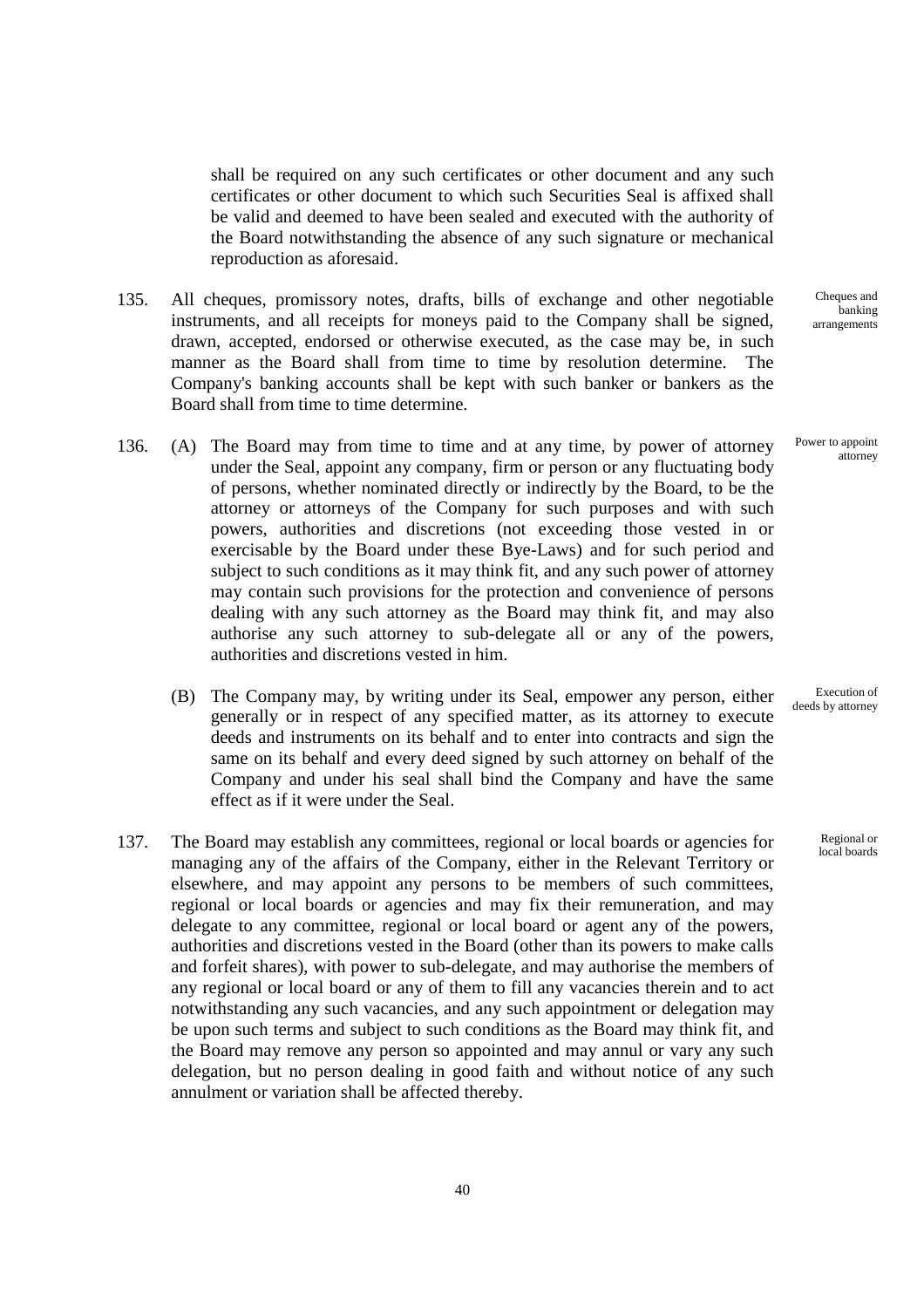138. The Board may establish and maintain or procure the establishment and maintenance of any contributory or non-contributory pension or superannuation funds for the benefit of, or give or procure the giving of donations, gratuities, pensions, allowances or emoluments to, any persons who are or were at any time in the employment or service of the Company, or of any company which is a subsidiary of the Company, or is allied or associated with the Company or with any such subsidiary company, or who are or were at any time directors or officers of the Company or of any such other company as aforesaid and the spouses, widows, widowers, families and dependants of any such persons. The Board may also establish and subsidise or subscribe to any institutions, associations, clubs or funds calculated to be for the benefit of or to advance the interests and well-being of the Company or of any such other company as aforesaid or of any such persons as aforesaid, and may make payments for or towards the insurance of any such persons as aforesaid, and subscribe or guarantee money for charitable or benevolent objects or for any exhibition or for any public, general or useful object. The Board may do any of the matters aforesaid, either alone or in conjunction with any such other company as aforesaid. Any Director holding any such employment or office shall be entitled to participate in and retain for his own benefit any such donation, gratuity, pension, allowance or emolument.

#### **AUTHENTICATION OF DOCUMENTS**

 139. Any Director or the Secretary or other authorised officer of the Company shall have power to authenticate any documents affecting the constitution of the Company and any resolutions passed by the Company or the Directors or any committee, and any books, records, documents and accounts relating to the business of the Company, and to certify copies thereof or extracts therefrom as true copies of extracts; and where any books, records, documents or accounts are elsewhere than at the Registered Office or the Head Office, the local manager or such other officer of the Company having the custody thereof shall be deemed to be the authorised officer of the Company as aforesaid. A document purporting to be a copy of a resolution, or an extract from the minutes of a meeting, of the Company or of the Directors or any local board or committee which is certified as aforesaid shall be conclusive evidence in favour of all persons dealing with the Company upon the faith thereof that such resolution has been duly passed or, as the case may be, that any minute so extracted is a true and accurate record of proceedings at a duly constituted meeting.

#### **CAPITALISATION OF RESERVES**

 140. (A) The Company in general meeting may, upon the recommendation of the Board, resolve to capitalise any part of the Company's reserves (including any contributed surplus account and also including any share premium account or other undistributable reserve, but subject to the provisions of the law with regard to unrealised profits) or undivided profits not required for the payment or provision of the dividend on any shares with a preferential right to dividend, and accordingly that such part be sub-divided amongst the

Power to establish pension funds

> Power to authenticate

> > Power to capitalise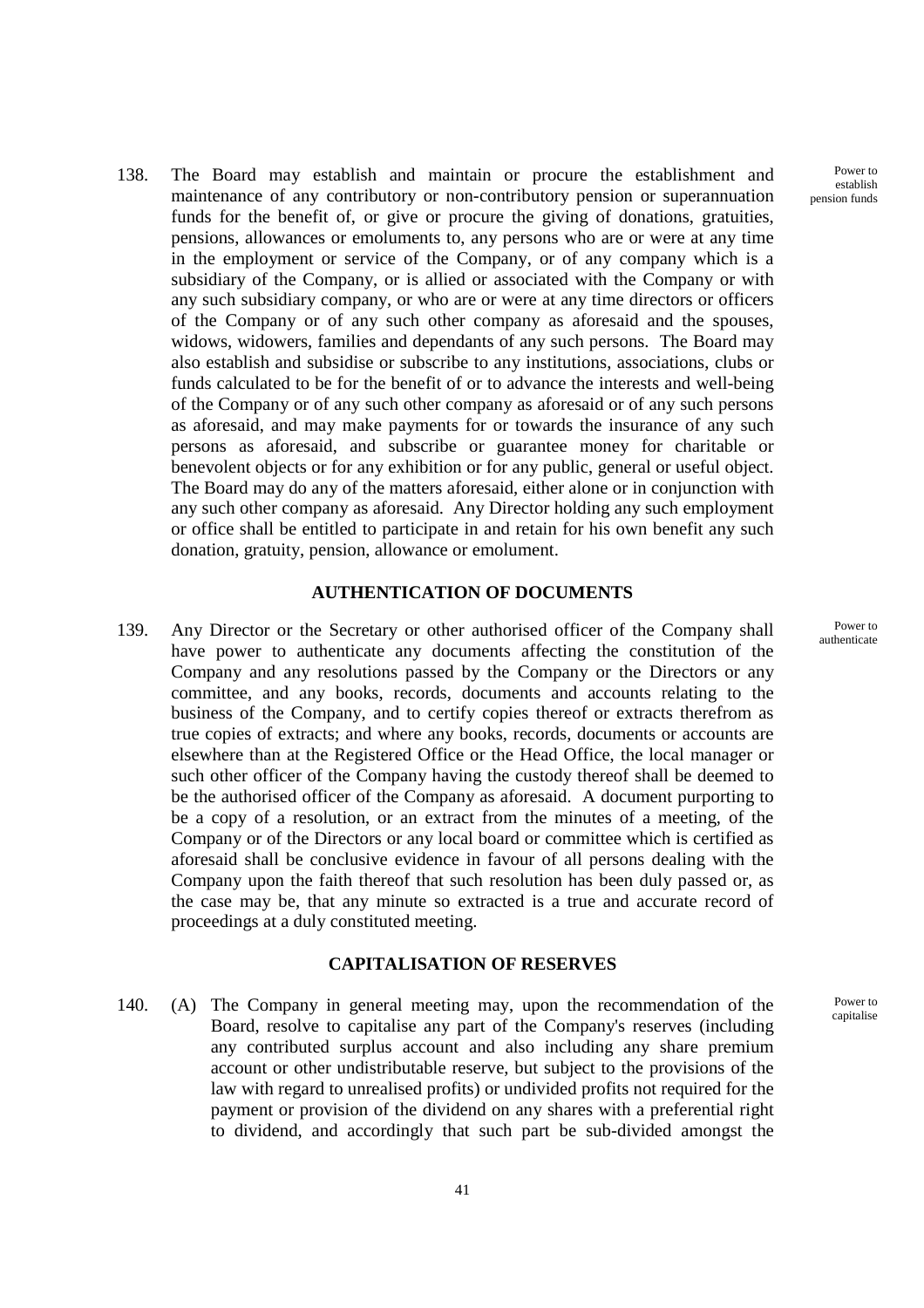shareholders in such proportion as may be approved by the Board, whether pro-rata to all shareholders or otherwise, on condition that the same be not paid in cash but be applied either in or towards paying up any amounts for the time being unpaid on any shares held by such shareholders respectively or paying up in full unissued shares or debentures or other securities of the Company to be allotted and distributed credited as fully paid to and amongst such shareholders in such proportion as may be approved by the Board as aforesaid, or partly in one way and partly in the other provided that for the purpose of this Bye-Law, any amount standing to the credit of any share premium account may only be applied in the paying up of unissued shares to be issued to shareholders of the Company as fully paid and provided further that any sum standing to the credit of the share premium account may only be applied in crediting as fully paid shares of the same class as that from which the relevant share premium was derived.

(B) Whenever such a resolution as aforesaid shall have been passed the Board shall make all appropriations and applications of the reserves or undivided profits resolved to be capitalised thereby, and all allotments and issues of fully paid shares, debentures, or other securities and generally shall do all acts and things required to give effect thereto. For the purpose of giving effect to any resolution under this Bye-Law, the Board may settle any difficulty which may arise in regard to a capitalisation issue as it thinks fit, and in particular may disregard fractional entitlements or round the same up or down and may determine that cash payments shall be made to any shareholders in lieu of fractional entitlements or that fractions of such value as the Board may determine may be disregarded in order to adjust the rights of all parties or that fractional entitlements shall be aggregated and sold and the benefit shall accrue to the Company rather than to the shareholders concerned. The Board may appoint any person to sign on behalf of the persons entitled to share in a capitalisation issue a contract for allotment and such appointment shall be effective and binding upon all concerned, and the contract may provide for the acceptance by such persons of the shares, debentures or other securities to be allotted and distributed to them respectively in satisfaction of their claims in respect of the sum so capitalised.

#### **DIVIDENDS, CONTRIBUTED SURPLUS AND RESERVES**

- 141. The Company in general meeting may declare dividends in any currency but no dividends shall exceed the amount recommended by the Board.
- 142. (A) The Board may subject to Bye-Law 143 from time to time pay to the shareholders such interim dividends as appear to the Board to be justified by the position of the Company and, in particular (but without prejudice to the generality of the foregoing), if at any time the share capital of the Company is divided into different classes, the Board may pay such interim dividends in

Effect of resolution to capitalise

Power to declare dividends

> Board's power to pay interim dividends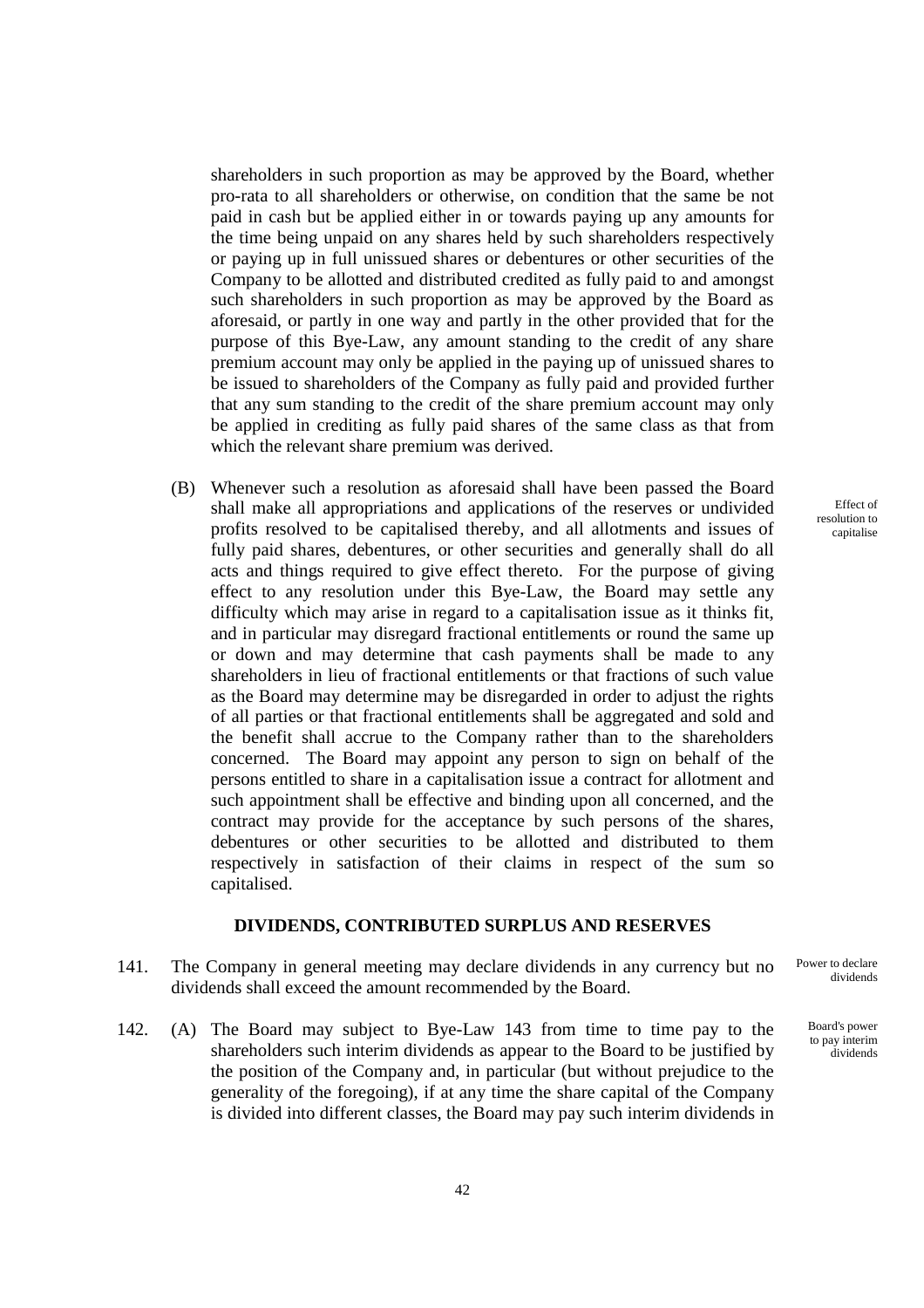respect of those shares in the capital of the Company which confer to the holders thereof deferred or non-preferential rights as well as in respect of those shares which confer on the holders thereof preferential rights with regard to dividend and provided that the Board acts bona fide the Board shall not incur any responsibility to the holders of shares conferring any preference for any damage that they may suffer by reason of the payment of an interim dividend on any shares having deferred or non-preferential rights.

- (B) The Board may also pay half-yearly or at other suitable intervals to be settled by it any dividend which may be payable at a fixed rate if the Board is of the opinion that the profits justify the payment.
- 143. (A) No dividend shall be declared or paid and no distribution of contributed surplus made otherwise than in accordance with the Statutes. No dividend shall be paid otherwise than out of profits available for distribution.
	- (B) Subject to the provisions of the Companies Act (but without prejudice to paragraph (A) of this Bye-Law), where any asset, business or property is bought by the Company as from a past date (whether such date be before or after the incorporation of the Company) the profits and losses thereof as from such date may at the discretion of the Directors in whole or in part be carried to revenue account and treated for all purposes as profits or losses of the Company, and be available for dividend accordingly. Subject as aforesaid, if any shares or securities are purchased cum dividend or interest, such dividend or interest may at the discretion of the Board be treated as revenue, and it shall not be obligatory to capitalise the same or any part thereof.
	- (C) Subject to Bye-Law 143 (D) all dividends and other distributions in respect of shares in the Company shall be stated and discharged, in the case of shares denominated in Hong Kong dollars, in Hong Kong dollars, and in the case of shares denominated in United States dollars, in United States dollars, provided that, in the case of shares denominated in Hong Kong dollars, the Board may determine in the case of any distribution that shareholders may elect to receive the same in United States dollars or any other currency selected by the Board, conversion to be effected at such rate of exchange as the Board may determine.
	- (D) If, in the opinion of the Board, any dividend or other distribution in respect of shares or any other payment to be made by the Company to any shareholder is of such a small amount as to make payment to that shareholder in the relevant currency impracticable or unduly expensive either for the Company or the shareholder then such dividend or other distribution or other payment may, at the discretion of the Board, be paid or made in the currency of the country of the relevant shareholder (as indicated by the address of such shareholder on the register).

Dividend not to be paid out of capital/ Distribution of contributed surplus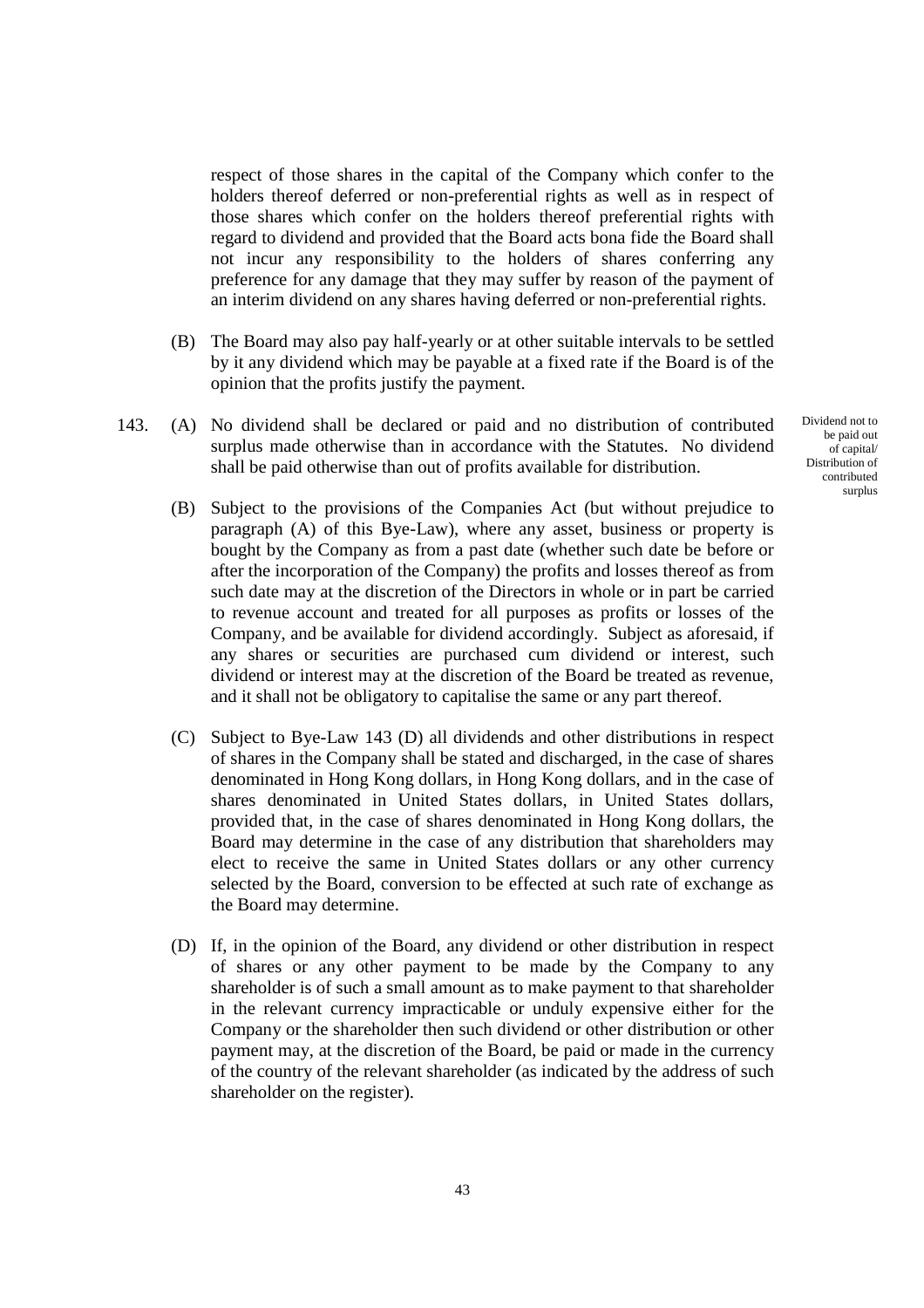- 144. Notice of the declaration of an interim dividend shall be given by advertisement in the Relevant Territory and in such other territory or territories as the Board may determine and in such manner as the Board shall determine.
- 145. No dividend or other moneys payable on or in respect of a share shall bear interest as against the Company.
- 146. Whenever the Board or the Company in general meeting has resolved that a dividend be paid or declared, the Board may further resolve that such dividend be satisfied wholly or in part by the distribution of specific assets of any kind and in particular of paid up shares, debentures or warrants to subscribe for securities of the Company or any other company, or in any one or more of such ways, with or without offering any rights to shareholders to elect to receive such dividend in cash, and where any difficulty arises in regard to the distribution the Board may settle the same as it thinks expedient, and in particular may disregard fractional entitlements or round the same up or down, and may fix the value for distribution of such specific assets, or any part thereof, and may determine that cash payments shall be made to any shareholders upon the footing of the value so fixed in order to adjust the rights of all parties and may determine that fractional entitlements shall be aggregated and sold and the benefit shall accrue to the Company rather than to the shareholders concerned, and may vest any such specific assets in trustees as may seem expedient to the Board and may appoint any person to sign any requisite instruments of transfer and other documents on behalf of the persons entitled to the dividend and such appointment shall be effective. Where requisite, the Board may appoint any person to sign a contract on behalf of the persons entitled to the dividend and such appointment shall be effective. The Board may resolve that no such assets shall be made available or paid to shareholders with registered addresses in any particular territory or territories being a territory or territories where, in the absence of a registration statement or other special formalities, this would or might, in the opinion of the Board, be unlawful or impracticable and in such event the only entitlement of the shareholders aforesaid shall be to receive cash payments as aforesaid. Shareholders affected as a result of the foregoing sentence shall not be or be deemed to be a separate class of shareholders for any purpose whatsoever.
- 147. (A) Whenever the Board or the Company in general meeting has resolved that a dividend be paid or declared on the share capital of the Company, the Board may further resolve:-

Scrip dividends

either

i) that such dividend be satisfied wholly or in part in the form of an allotment of shares credited as fully paid up on the basis that the shares so allotted shall be of the same class or classes as the class or classes already held by the allottee, provided that the shareholders entitled

44

Notice of interim dividend

> No interest on dividend

Dividend in specie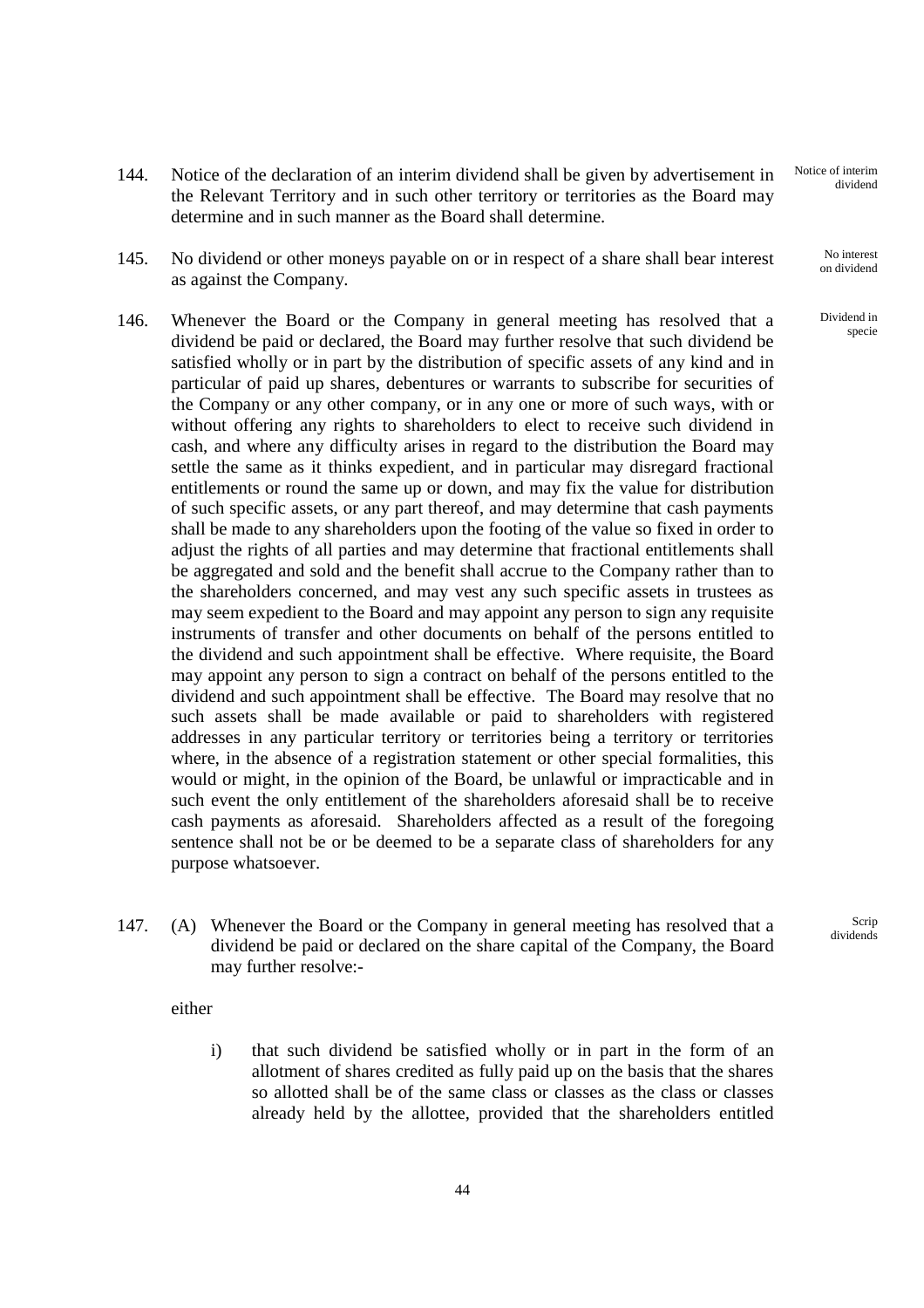thereto will be entitled to elect to receive such dividend (or part thereof) in cash in lieu of such allotment. In such case, the following provisions shall apply:-

- a) the basis of any such allotment shall be determined by the Board;
- b) the Board, after determining the basis of allotment, shall give not less than two weeks' notice in writing to the shareholders of the right of election accorded to them and shall send with such notice forms of election and specify the procedure to be followed and the place at which and the latest date and time by which duly completed forms of election must be lodged in order to be effective;
- c) the right of election may be exercised in respect of the whole or part of that portion of the dividend in respect of which the right of election has been accorded; and
- d) the dividend (or that part of the dividend to be satisfied by the allotment of shares as aforesaid) shall not be payable in cash on shares in respect whereof the cash election has not been duly exercised ("the non-elected shares") and in lieu and in satisfaction thereof shares shall be allotted credited as fully paid up to the holders of the non-elected shares on the basis of allotment determined as aforesaid and for such purpose the Board shall capitalise and apply out of any part of the undivided profits of the Company or any part of any of the Company's reserve accounts (including any special account, contributed surplus account, share premium account and capital redemption reserve fund (if there be any such reserve)) as the Board may determine a sum equal to the aggregate nominal amount of the shares to be allotted on such basis and apply the same in paying up in full the appropriate number of shares for allotment and distribution to and amongst the holders of the non-elected shares on such basis.

or

- ii) that shareholders entitled to such dividend will be entitled to elect to receive an allotment of shares credited as fully paid up in lieu of the whole or such part of the dividend as the Directors may think fit on the basis that the shares so allotted shall be of the same class or classes as the class or classes of shares already held by the allottee. In such case, the following provisions shall apply:
	- a) the basis of any such allotment shall be determined by the Board;
	- b) the Board, after determining the basis of allotment, shall give not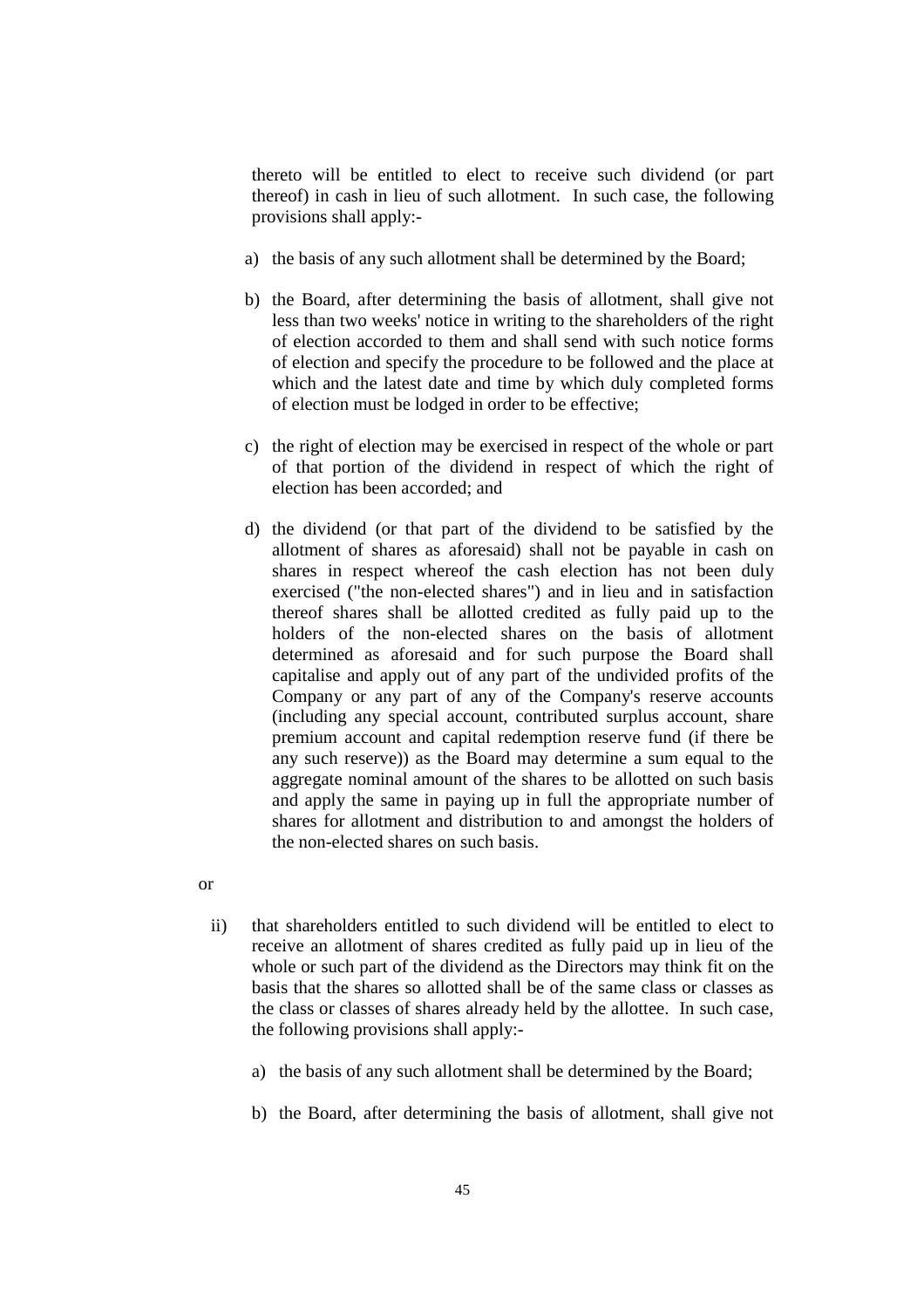less than two weeks' notice in writing to the shareholder of the right of election accorded to them and shall send with such notice forms of election and specify the procedure to be followed and the place at which and the latest date and time by which duly completed forms of election must be lodged in order to be effective;

- c) the right of election may be exercised in respect of the whole or part of that portion of the dividend in respect of which the right of election has been accorded; and
- d) the dividend (or that part of the dividend in respect of which a right of election has been accorded) shall not be payable on shares in respect whereof the share election has been duly exercised ("the elected shares") and in lieu thereof shares shall be allotted credited as fully paid up to the holders of the elected shares on the basis of allotment determined as aforesaid and for such purpose the Board shall capitalise and apply out of any part of the undivided profits of the Company or any part of any of the Company's reserve accounts (including any special account, contributed surplus account, share premium account and capital redemption reserve fund (if there be any such reserve)) as the Board may determine a sum equal to the aggregate nominal amount of the shares to be allotted on such basis and apply the same in paying up in full the appropriate number of shares for allotment and distribution to and amongst the holders of the elected shares on such basis.
- (B) The shares allotted pursuant to the provisions of paragraph (A) of this Bye-Law shall rank pari passu in all respects with the shares then in issue save only as regards participation:
	- i) in the relevant dividend (or the right to receive or to elect to receive an allotment of shares in lieu thereof as aforesaid); or
	- ii) in any other distributions, bonuses or rights paid, made, declared or announced prior to or contemporaneously with the payment or declaration of the relevant dividend;

Unless, contemporaneously with the announcement by the Board of its proposal to apply the provisions of sub-paragraph (i) or (ii) of paragraph (A) of this Bye-Law in relation to the relevant dividend or contemporaneously with its announcement of the distribution, bonus or rights in question, the Board shall specify that the shares to be allotted pursuant to the provisions of paragraph (A) of this Bye-Law shall rank for participation in such distribution, bonus or rights.

(C) The Board may do all acts and things considered necessary or expedient to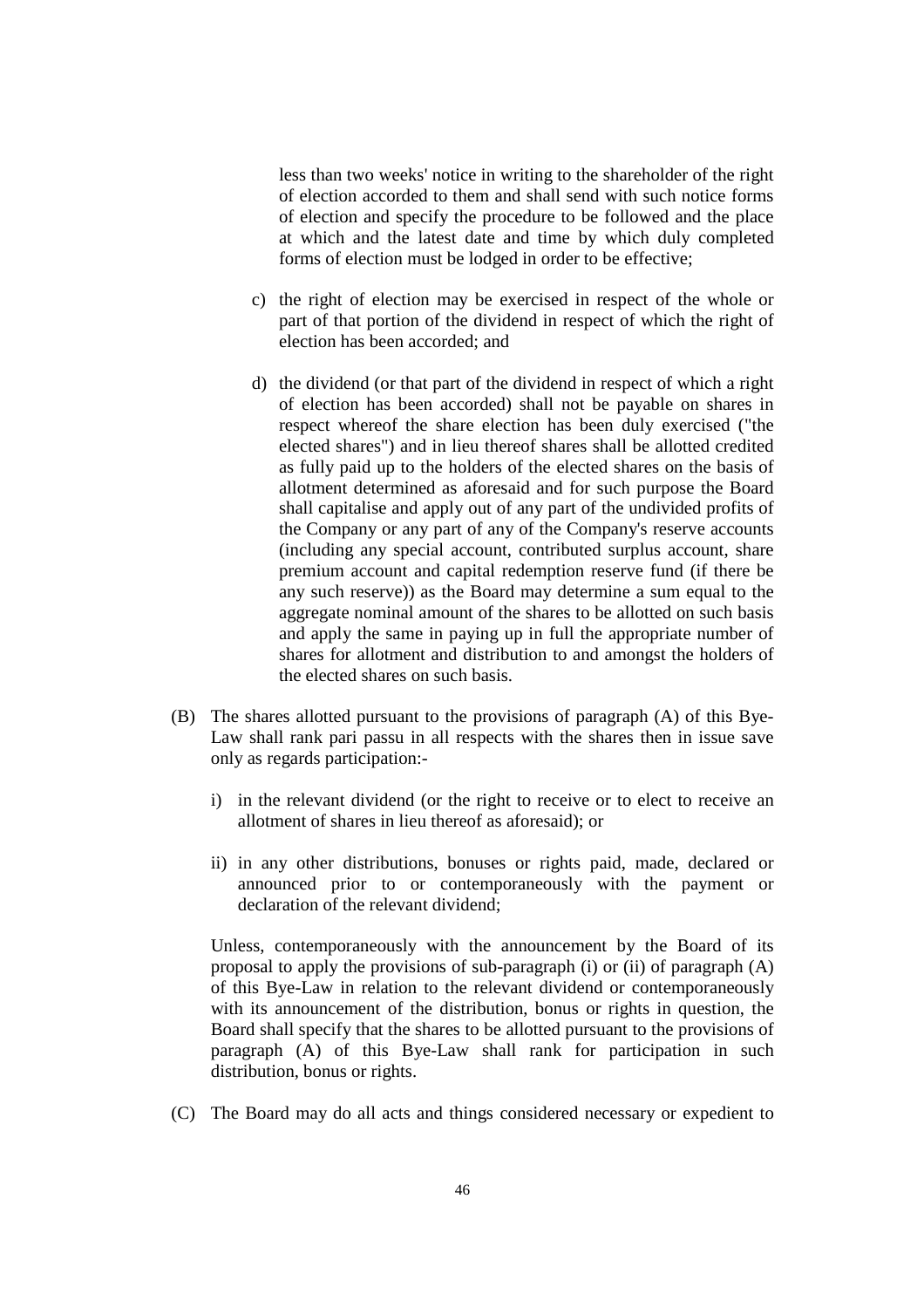give effect to any capitalisation pursuant to the provisions of paragraph (A) of this Bye-Law with full power to the Board to make such provisions as they think fit in the case of shares becoming distributable in fractions (including provisions whereby, in whole or in part, fractional entitlements are aggregated and sold and the net proceeds distributed to those entitled, or are disregarded or rounded up or down or whereby the benefit of fractional entitlements accrues to the Company rather than to the shareholders concerned). The Board may authorise any person to enter into on behalf of all shareholders interested an agreement with the Company providing for such capitalisation and matters incidental thereto and any agreement made pursuant to such authority shall be effective and binding on all concerned.

- (D) The Company may upon the recommendation of the Board by Special Resolution resolve in respect of any one particular dividend of the Company that notwithstanding the provisions of paragraph (A) of this Bye-Law a dividend may be satisfied wholly in the form of an allotment of shares credited as fully paid up without offering any right to shareholders to elect to receive such dividend in cash in lieu of such allotment.
- (E) The Board may on any occasion determine that rights of election and the allotment of shares under paragraph (A) of this Bye-Law shall not be made available or made to any shareholders with registered addresses in any territory where in the absence of a registration statement or other special formalities the circulation of an offer of such rights of election or the allotment of shares would or might be unlawful, and in such event the provisions aforesaid shall be read and construed subject to such determination.
- 148. The Board may, before recommending any dividend, set aside out of the profits of the Company such sums as it thinks fit as a reserve or reserves which shall, at the discretion of the Board, be applicable for meeting claims on or liabilities of the Company or contingencies or for paying off any loan capital or for equalising dividends or for any other purpose to which the profits of the Company may be properly applied, and pending such application may, at the like discretion, either be employed in the business of the Company or be invested in such investments (other than shares of the Company) as the Board may from time to time think fit, and so that it shall not be necessary to keep any investments constituting the reserve or reserves separate or distinct from any other investments of the Company. The Board may also without placing the same to reserve carry forward any profits which it may think prudent not to distribute by way of dividend.
- 149. Unless and to the extent that the rights attached to any shares or the terms of issue thereof otherwise provide, all dividends shall (as regards any shares not fully paid throughout the period in respect of which the dividend is paid) be apportioned and paid pro rata according to the amounts paid or credited as paid up on the shares during any portion or portions of the period in respect of which the dividend is

Reserves

Dividends to be paid in proportion to paid up capital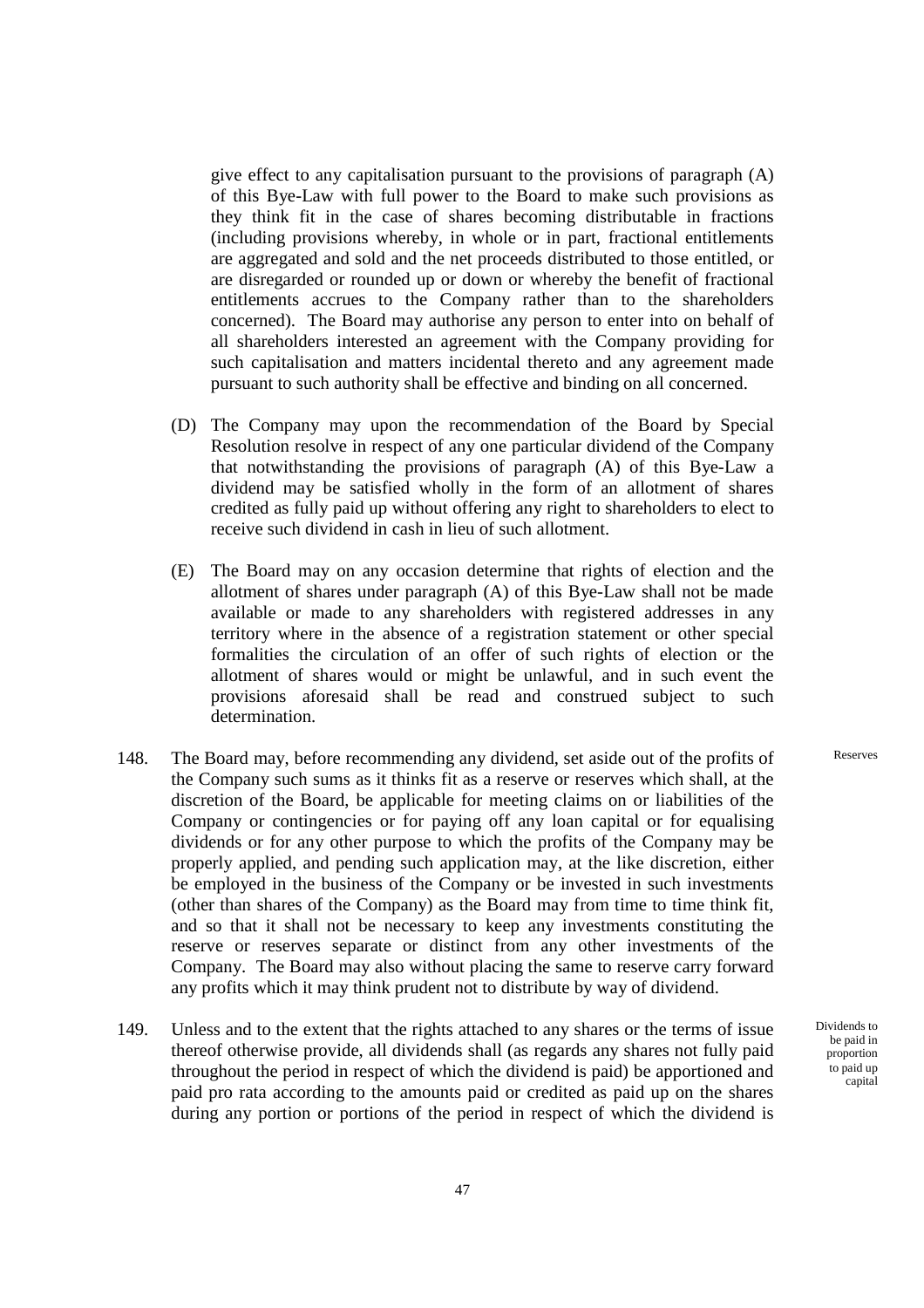paid. For the purposes of this Bye-Law no amount paid on a share in advance of calls shall be treated as paid on the share.

> Retention of dividends etc.

> > Deduction of debts

Receipt for

Payment by post

Unclaimed dividend

holders of share

- 150. (A) The Board may retain any dividends or other moneys payable on or in respect of a share upon which the Company has a lien, and may apply the same in or towards satisfaction of the debts, liabilities or engagements in respect of which the lien exists.
	- (B) The Board may deduct from any dividend or bonus payable to any shareholder all sums of money (if any) presently payable by him to the Company on account of calls, instalments or otherwise.
- 151. Any general meeting sanctioning a dividend may make a call on the shareholders of such amount as the meeting fixes, but so that the call on each shareholder shall not exceed the dividend payable to him, and so that the call shall be made payable at the same time as the dividend, and the dividend may, if so arranged between the Company and the shareholder, be set off against the call. Dividend and call together
- 152. A transfer of shares shall not pass the right to any dividend or bonus declared thereon before the registration of the transfer. Effect of transfer
- 153. If two or more persons are registered as joint holders of any share, any one of such persons may give effectual receipts for any dividends, interim dividends or bonuses and other moneys payable in respect of such shares. dividends by joint
- 154. Unless otherwise directed by the Board, any dividend or bonus may be paid by cheque or warrant sent through the post to the registered address of the shareholder entitled, or, in case of joint holders, to the registered address of that one whose name stands first in the register in respect of the joint holding or to such person and to such address as the holder or joint holders may in writing direct. Every cheque or warrant so sent shall be made payable to the order of the person to whom it is sent, and the payment of any such cheque or warrant shall operate as a good discharge to the Company in respect of the dividend and/or bonus represented thereby, notwithstanding that it may subsequently appear that the same has been stolen or that any endorsement thereon has been forged.
- 155. All dividends or bonuses unclaimed for one year after having been declared may be invested or otherwise made use of by the Board for the benefit of the Company until claimed and the Company shall not be constituted a trustee in respect thereof. All dividends or bonuses unclaimed for six years after having been declared may be forfeited by the Board and shall revert to the Company.
- 156. Any resolution declaring a dividend on shares of any class, whether a resolution of the Company in general meeting or a resolution of the Directors, may specify that the same shall be payable or made to the persons registered as the holder of such shares at the close of business on a particular date, notwithstanding that it may be Record dates

48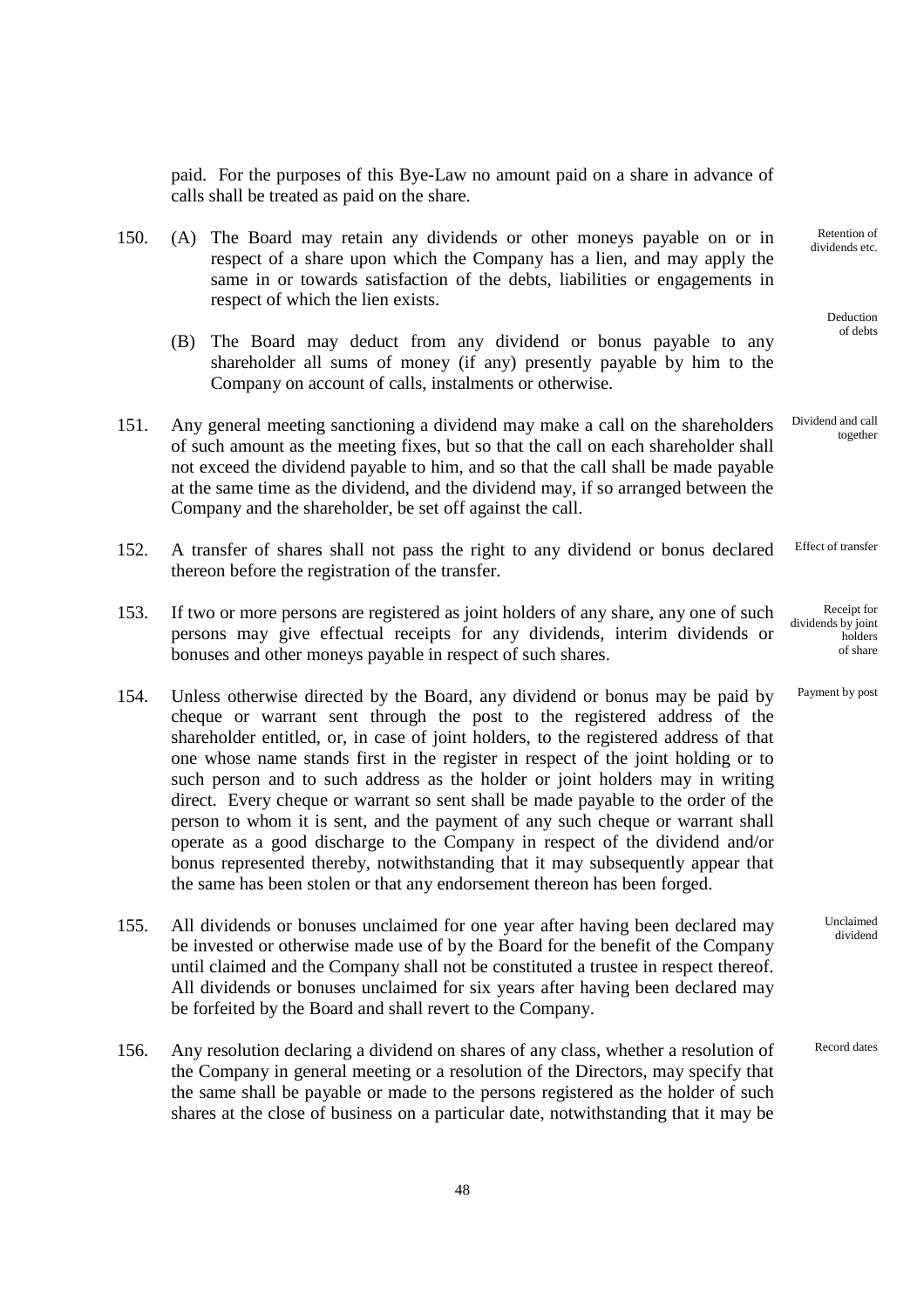a date prior to that on which the resolution is passed, and thereupon the dividend or other distribution shall be payable or made to them in accordance with their respective holdings so registered, but without prejudice to the rights inter se in respect of such dividend or other distribution between the transferors and transferees of any such shares. The provisions of this Bye-Law shall mutatis mutandis apply to bonuses, capitalisation issues, distributions of realised capital profits or offers or grants made by the Company to the shareholders.

## **DISTRIBUTION OF REALISED CAPITAL PROFITS**

 157. The Company in general meeting may at any time and from time to time resolve that any surplus moneys in the hands of the Company representing capital profits arising from moneys received or recovered in respect of or arising from the realisation of any capital assets of the Company or any investments representing the same and not required for the payment or provision of any fixed preferential dividend instead of being applied in the purchase of any other capital assets or for other capital purposes be distributed amongst the ordinary shareholders on the footing that they receive the same as capital and in the shares and proportions in which they would have been entitled to receive the same if it had been distributed by way of dividend, provided that no such profits as aforesaid shall be so distributed unless there shall remain in the hands of the Company a sufficiency of other assets to answer in full the whole of the liabilities and paid-up share capital of the Company for the time being.

#### **ANNUAL RETURNS**

 158. The Board shall make or cause to be made such annual or other returns or filings as may be required to be made in accordance with the Statutes. Annual Returns

#### **ACCOUNTS**

- 159. The Board shall cause true accounts to be kept of the sums of money received and expended by the Company, and the matters in respect of which such receipts and expenditure take place; and of the property, assets, credits and liabilities of the Company and of all other matters required by the Statutes or necessary to give a true and fair view of the state of the Company's affairs and to show and explain its transactions.
- 160. The books of account shall be kept at the Head Office or at such other place or places as the Board thinks fit and shall always be open to the inspection of the Directors provided that such records as are required by the Statutes shall also be kept at the Registered Office.
- 161. No shareholder (not being a Director) or other person shall have any right of inspecting any account or book or document of the Company except as conferred by the Statutes or ordered by a court of competent jurisdiction or authorised by the

Distribution of realised capital profits

> Accounts to be kept

Where accounts to be kept

> Inspection by shareholders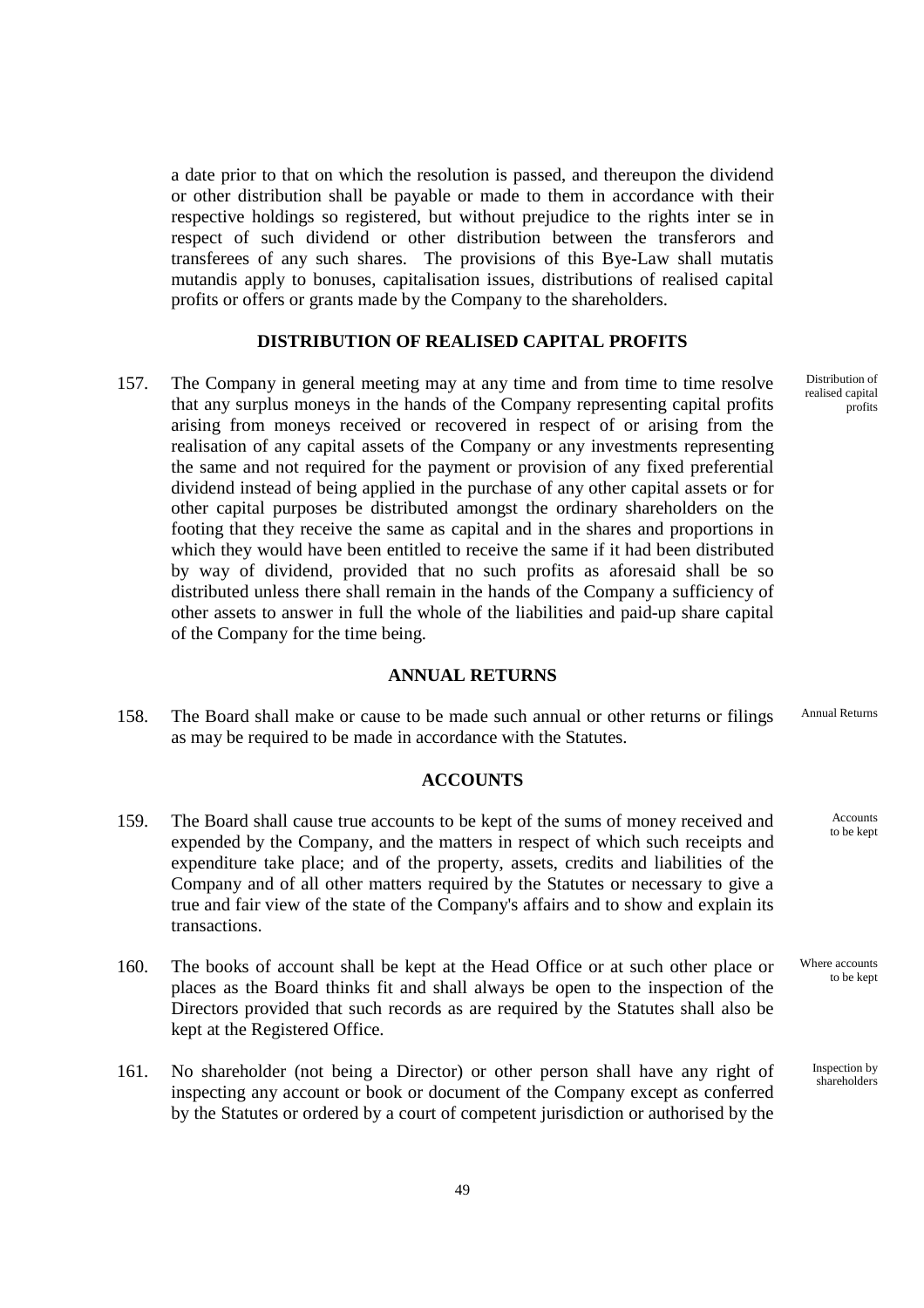Board or the Company in general meeting.

- 162. (A) The Board shall from time to time cause to be prepared and laid before the Company at its annual general meeting such profit and loss accounts, balance sheets, group accounts (if any) and reports as are required by the Statutes.
	- (B) Subject to paragraph (C) below, every balance sheet of the Company shall be signed on behalf of the Board by two of the Directors and a copy of every balance sheet (including every document required by law to be comprised therein or annexed thereto) and profit and loss account which is to be laid before the Company at its annual general meeting, together with a copy of the Directors' report and a copy of the Auditors' report, shall not less than twenty-one days before the date of the meeting be sent to every shareholder of, and every holder of debentures of, the Company and every other person entitled to receive notices of general meetings of the Company under the provisions of the Companies Act or these Bye-Laws, provided that this Bye-Law shall not require a copy of those documents to be sent to any person of whose address the Company is not aware or to more than one of the joint holders of any shares or debentures, but any shareholder or holder of debentures to whom a copy of those documents has not been sent shall be entitled to receive a copy free of charge on application at the Head Office or the Registration Office. If all or any of the shares or debentures of the Company shall for the time being be (with the consent of the Company) listed or dealt in on any stock exchange, there shall be forwarded to the appropriate officer of such stock exchange such number of copies of such documents as may for the time being be required under its regulations or practice.
	- (C) The Company may send summarized financial statements to shareholders of the Company who have, in accordance with the Statutes and any applicable rules prescribed by The Stock Exchange of Hong Kong Limited, consented and elected to receive summarized financial statements instead of the full financial statements. The summarized financial statements must be accompanied by an auditor's report and notice informing the shareholder how to notify the Company that he elects to receive the full financial statements. The summarized financial statements, notice and auditor's report must be sent not less than twenty-one days before the general meeting to those shareholders that consented and elected to receive the summarized financial statements.
	- (D) Subject to Section 88 of the Companies Act, the Company shall send the full financial statements to a shareholder within seven days of receipt of the shareholder's election to receive the full financial statements.

### **AUDITORS**

Annual report of Directors and balance sheet to be sent to shareholders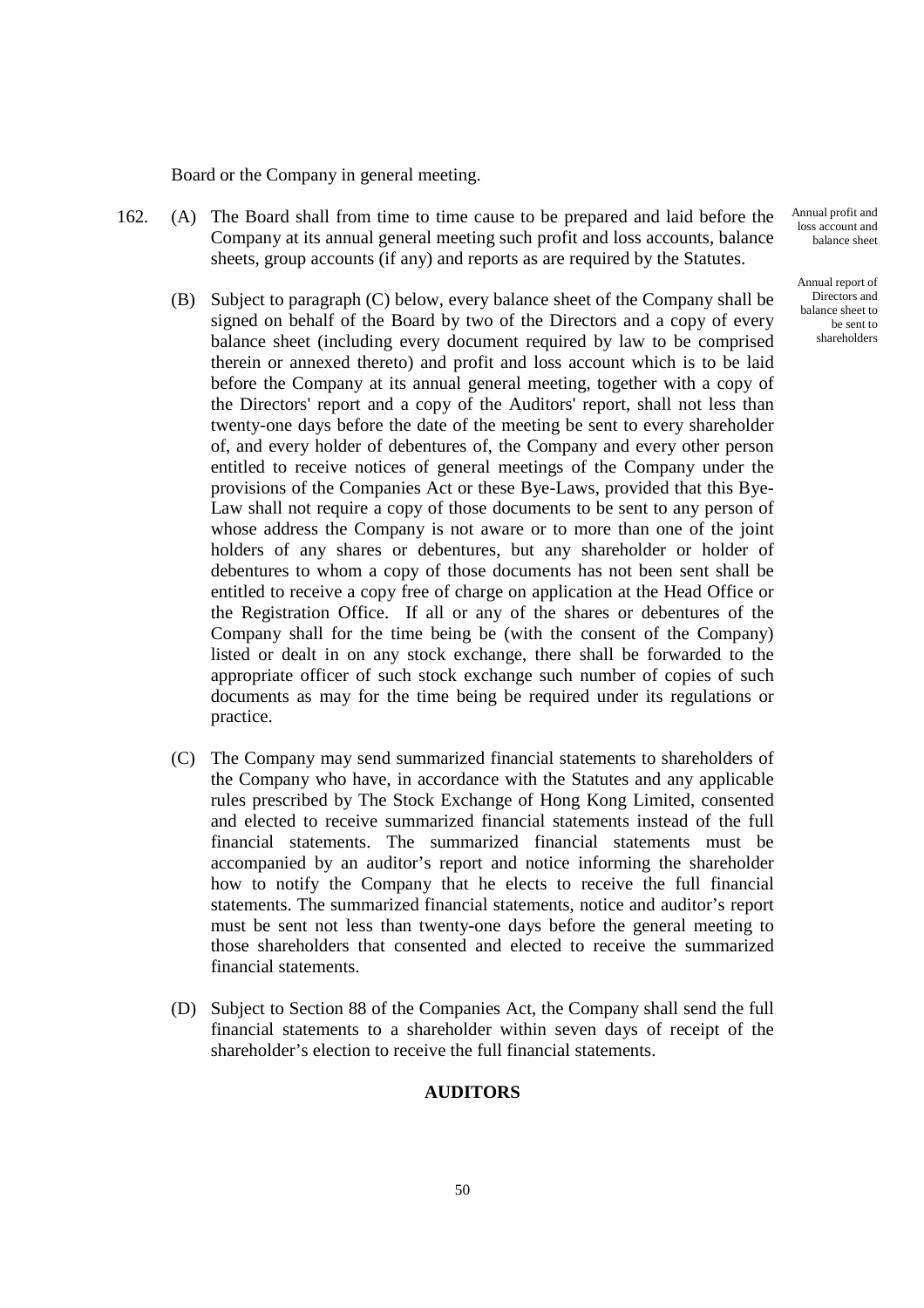163. (A) Auditors shall be appointed and the terms and tenure of such appointment and their duties at all times regulated in accordance with the provisions of the Companies Act.

- (B) The Company shall at each annual general meeting appoint one or more firms of auditors to hold office until the conclusion of the next annual general meeting, but if an appointment is not made, the Auditors in office shall continue in office until a successor is appointed. A Director, officer or employee of the Company or of any of its subsidiaries or a partner, officer or employee of any such Director, officer or employee shall not be capable of being appointed Auditors of the Company. The Board may fill any casual vacancy in the office of Auditors, but while any such vacancy continues the surviving or continuing Auditors (if any) may act. Subject as otherwise provided by the Companies Act, the remuneration of the Auditors shall be fixed by or on the authority of the Company in the annual general meeting except that in any particular year the Company in general meeting may delegate the fixing of such remuneration to the Board and the remuneration of any Auditors appointed to fill any casual vacancy may be fixed by the Directors.
- 164. The Auditors shall have a right of access at all times to the books and accounts and vouchers of the Company and shall be entitled to require from the Directors and officers of the Company such information as may be necessary for the performance of his or their duties, and the Auditors shall make a report to the shareholders on the accounts examined by them and on every balance sheet, consolidated balance sheet and consolidated profit and loss account intended to be laid before the Company in the annual general meeting during their tenure of office as required by the Statutes.
- 165. A person other than the retiring Auditors shall not be capable of being appointed Auditors at an annual general meeting unless notice of an intention to nominate that person to the office of Auditors has been given to the Company not less than fourteen days before the annual general meeting, and the Company shall send a copy of any such notice to the retiring Auditors and shall give notice thereof to the shareholders not less than seven days before the annual general meeting provided that the above requirements may be waived by notice in writing by the retiring Auditors to the Secretary provided that if after a notice of the intention to nominate Auditors has been so given an annual general meeting is called for a date fourteen days or less after that notice has been given, the notice, though not given within the time required by this Bye-Law, shall be deemed to have been properly given for the purposes thereof, and the notice to be sent or given by the Company may instead of being sent or given within the time required by this provision be sent or given at the same time as the notice of the annual general meeting.
- 166. Subject to the provisions of the Companies Act, all acts done by any person acting as Auditors shall, as regards all persons dealing in good faith with the Company,

Auditors to have right of access to books and accounts

Appointment of **anditors** other than retiring auditors

> Defect of appointment

Appointment of Auditors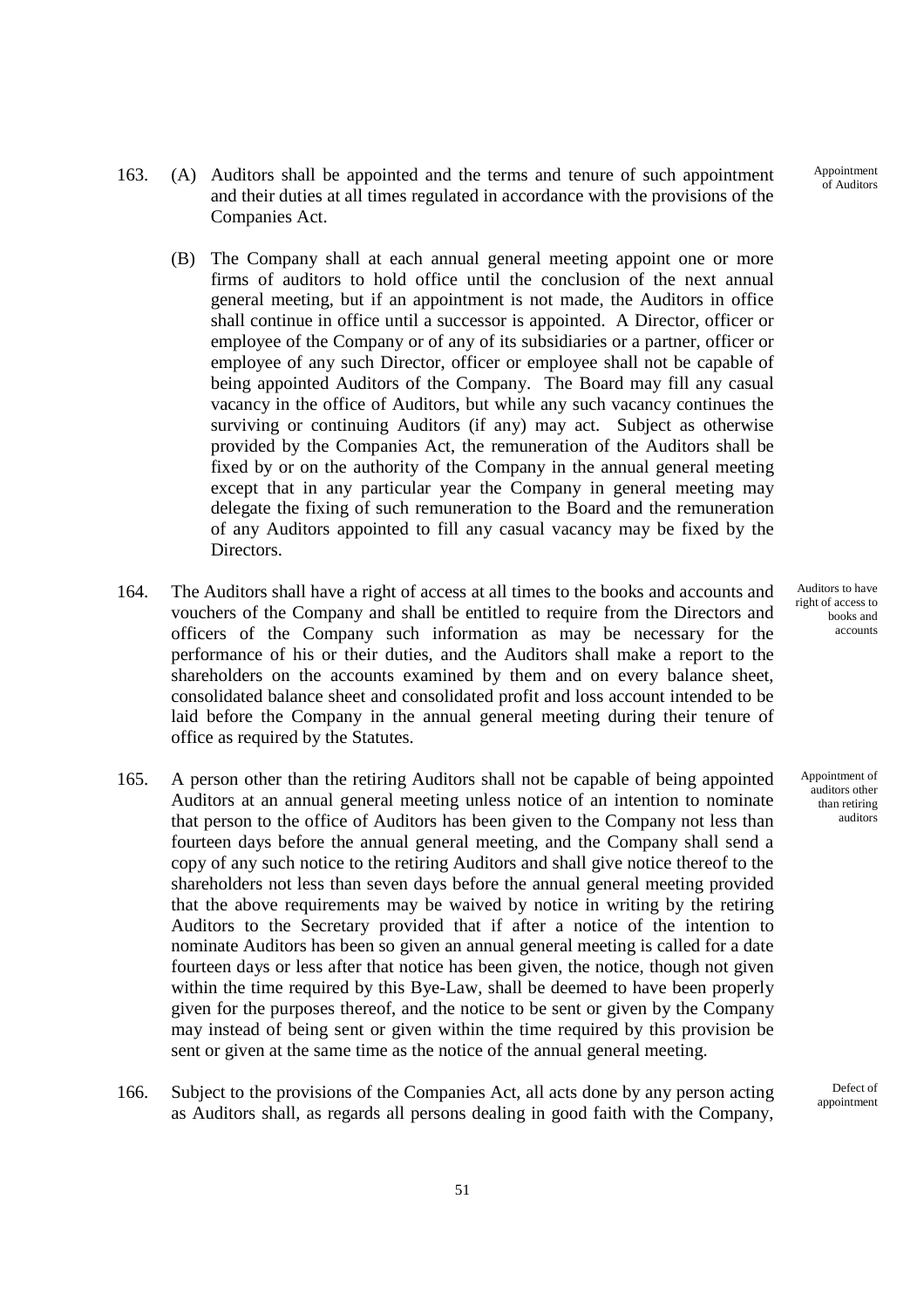be valid, notwithstanding that there was some defect in their appointment or that they were at the time of their appointment not qualified for appointment or subsequently became disqualified.

#### **NOTICES**

- 167. (A) (1) Except where otherwise expressly stated, any notice or document to be given to or by any person pursuant to these Bye-laws shall be in writing or, to the extent permitted by the Statutes and any applicable rules prescribed by The Stock Exchange of Hong Kong Limited from time to time and subject to this Bye-law, contained in an electronic communication. A notice calling a meeting of the Directors need not be in writing. Service of notices
	- (2) Any notice in respect of any document (including a share certificate) may be served on or delivered to any shareholder of the Company either personally or by sending it through the post in a prepaid envelope or wrapper addressed to such shareholder at his registered address as appearing in the register or by leaving it at that address addressed to the shareholder or by any other means authorised in writing by the shareholder concerned or by publishing it by way of advertisement in at least one English language newspaper and one Chinese language newspaper circulating generally in the Hong Kong SAR. In case of joint holders whose name stands first in the register and notice so given shall be sufficient notice to all the joint holders. Without limiting the generality of the foregoing but subject to the Statutes and any rules prescribed by The Stock Exchange of Hong Kong Limited from time to time, a notice or document may be served or delivered by the Company to any shareholder by electronic means to such address as may from time to time be authorised by the shareholder concerned or by publishing it on a computer network and notifying the shareholder concerned, in such manner as he may from time to time authorize, that it has been so published.
	- (3) Any such notice or document may be served or delivered by the Company by reference to the register as it stands at any time not more than fifteen days before the date of service or delivery. No change in the register after that time shall invalidate that service or delivery. Where any notice or document is served or delivered to any person in respect of a share in accordance with these Bye-laws, no person deriving any title or interest in that share shall be entitled to any further service or delivery of that notice or document.
- (B) (1) Any notice or document required to be sent to or served upon the Company, or upon any officer of the Company, may be sent or served by leaving the same or sending it through the post in a prepaid envelope or wrapper addressed to the Company or to such officer at the Head Office or Registered Office.
	- (2) The Board may from time to time specify the form and manner in which a notice may be given to the Company by electronic means, including one or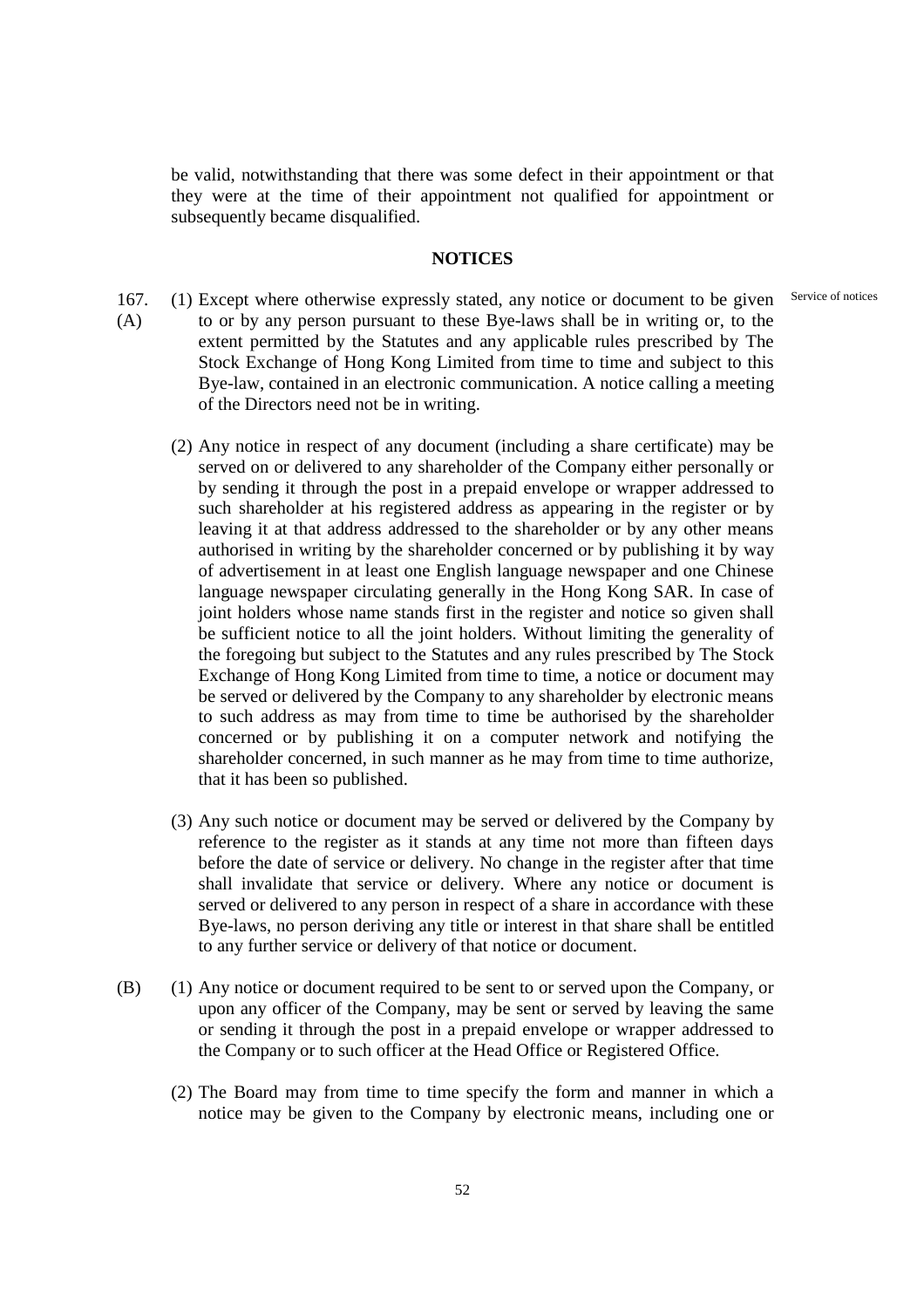more addresses for the receipt of an electronic communication, and may prescribe such procedures as they think fit for verifying the authenticity or integrity of any such electronic communication. Any notice may be given to the Company by electronic means only if it is given in accordance with the requirements specified by the Board.

 168. Any shareholder whose registered address is outside the Relevant Territory may notify the Company in writing of an address in the Relevant Territory which for the purpose of service of notice shall be deemed to be his registered address. Where the registered address of the shareholder is outside the Relevant Territory, notice, if given through the post, shall be sent by prepaid airmail letter.

Shareholders out of the Relevant Territory

When notice by post deemed to be served

169.

Any notice or other document, if sent by mail, postage prepaid, shall be deemed to have been served or delivered on the day following that on which the letter, envelope, or wrapper containing the same is put into the post. In proving such service it shall be sufficient to prove that the letter, envelope or wrapper containing the notice or document was properly addressed and put into the post as prepaid mail. Any notice or document not sent by post but left by the Company at the address of a shareholder noted on the register shall be deemed to have been served or delivered on the day it was so left. Any notice or document, if sent by electronic means (including through any relevant system), shall be deemed to be have been given on the day following that on which the electronic communication was sent by or on behalf of the Company. Any notice or document served or delivered by the Company by any other means authorised in writing by the shareholder concerned shall be deemed to have been served when the Company has carried out the action it has been authorised to take for that purpose. Any notice or other document published by way of advertisement in the Newspapers or in an appointed newspaper or posted on a computer network shall be deemed to have been served or delivered on the day it was so published or posted.

- 170. A notice may be given by the Company to the person entitled to a share in consequence of the death, mental disorder or bankruptcy of a shareholder by sending it through the post in a prepaid envelope or wrapper addressed to him by name, or by the title of representative of the deceased, or trustee of the bankrupt, or by any like description, at the address, if any, supplied for the purpose by the person claiming to be so entitled, or (until such an address has been so supplied) by giving the notice in any manner in which the same might have been given if the death, mental disorder or bankruptcy had not occurred.
- 171. Any person who by operation of law, transfer or other means whatsoever shall become entitled to any share shall be bound by every notice in respect of such share which prior to his name and address being entered on the register shall have been duly given to the person from whom he derives his title to such share.
- 172. Any notice or document delivered or sent by post to, or left at the registered Notice valid

Service of notice to persons entitled on death, mental disorder or bankruptcy

Transferee to be bound by prior notices

though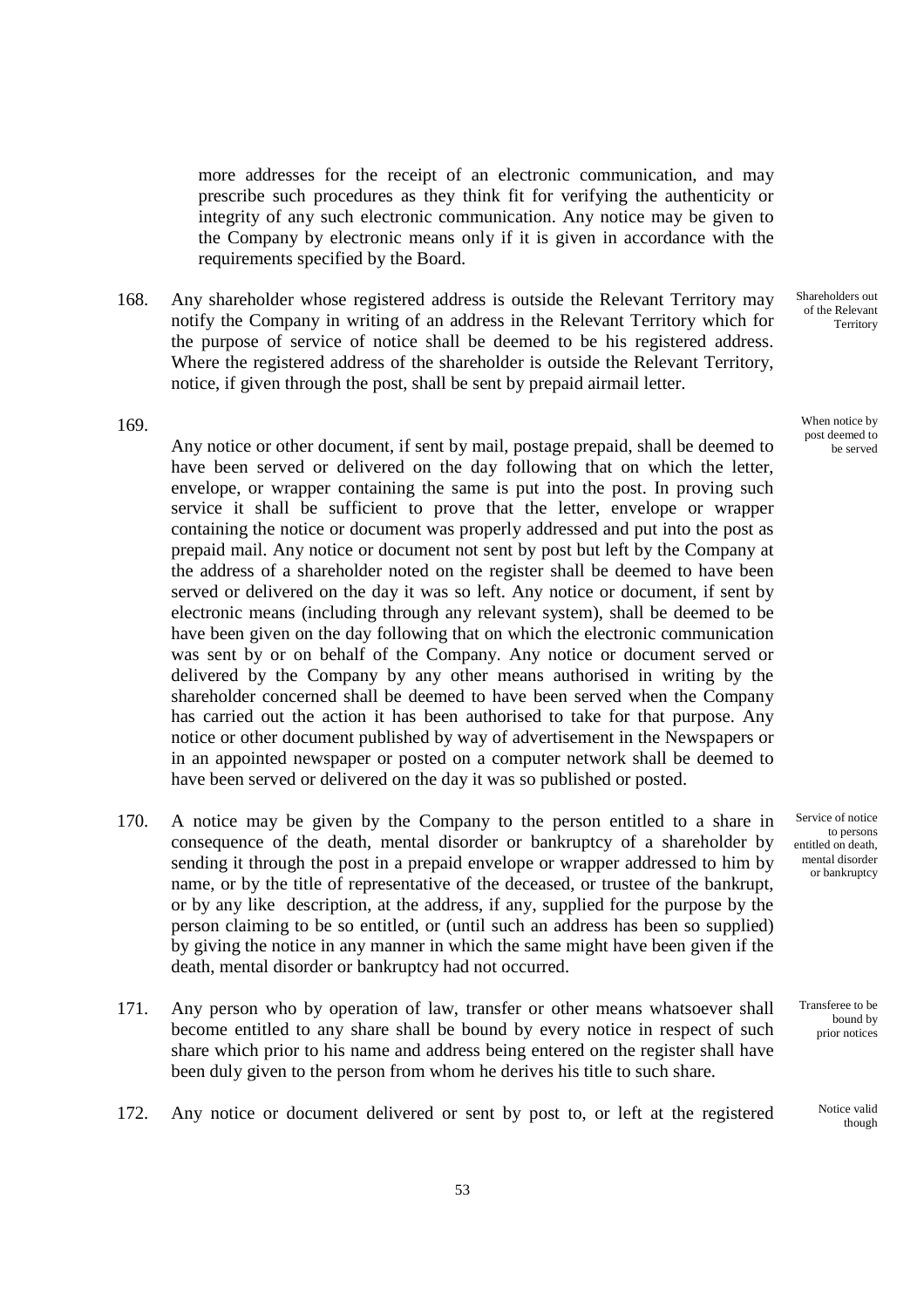address of, any shareholder in pursuance of these presents, shall notwithstanding that such shareholder be then deceased or bankrupt and whether or not the Company has notice of his death or bankruptcy, be deemed to have been duly served in respect of any registered shares whether held solely or jointly with other persons by such shareholder until some other person be registered in his stead as the holder or joint holder thereof, and such service shall for all purposes of these presents be deemed a sufficient service of such notice or document on his personal representatives and all persons (if any) jointly interested with him in any such shares.

173. The signature to any notice to be given by the Company may be written or printed. How notice to be

#### **INFORMATION**

 174. No shareholder (not being a Director) shall be entitled to require discovery of or any information respecting any detail of the Company's trading or any matter which is or may be in the nature of a trade secret, mystery of trade or secret process which may relate to the conduct of the business of the Company which in the opinion of the Board it will be inexpedient in the interests of the shareholders of the Company to communicate to the public.

## **WINDING UP**

- 175. A resolution that the Company be wound up by the Court or be wound up voluntarily shall be a Special Resolution.
- 176. If the Company shall be wound up, the surplus assets remaining after payment to all creditors shall be divided among the shareholders in proportion to the capital paid up on the shares held by them respectively, and if such surplus assets shall be insufficient to repay the whole of the paid up capital, they shall be distributed subject to the rights of any shares which may be issued on special terms and conditions, so that, as nearly as may be, the losses shall be borne by the shareholders in proportion to the capital paid up on the shares held by them respectively.
- 177. If the Company shall be wound up (whether the liquidation is voluntary or ordered by the Court) the liquidator may, with the sanction of a Special Resolution, divide among the shareholders in specie or kind the whole or any part of the assets of the Company whether the assets shall consist of property of one kind or shall consist of properties of different kinds and the liquidator may, for such purpose, set such value as he deems fair upon any one or more class or classes of property to be divided as aforesaid and may determine how such division shall be carried out as between the shareholders or different classes of shareholders and the shareholders within each class. The liquidator may, with the like sanction, vest any part of the assets in trustees upon such trusts for the benefit of shareholders as the liquidator, with the like sanction, shall think fit, but so that no shareholder shall be compelled

shareholder deceased, bankrupt

signed

Shareholders not entitled to information

> Modes of winding up

Distribution of assets in winding up

> Assets may be distributed in specie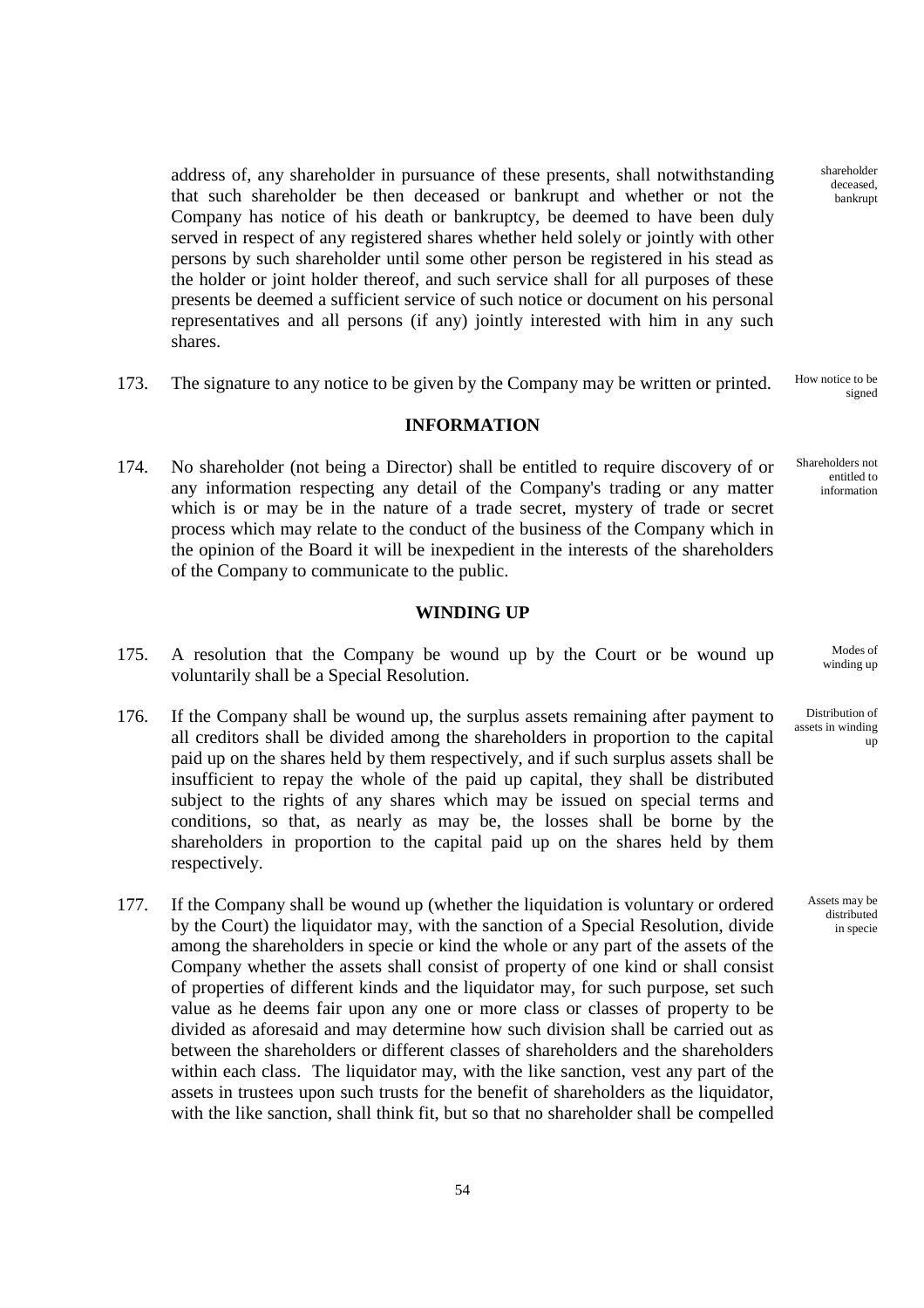to accept any shares or other assets upon which there is a liability.

## **INDEMNITY**

 178. Save and except so far as the provisions of this Bye-Law shall be avoided by any provisions of the Statutes, the Directors, Managing Directors, alternate Directors, Auditors, Secretary and other officers for the time being of the Company and the trustees (if any) for the time being acting in relation to any of the affairs of the Company, and their respective executors or administrators, shall be indemnified and secured harmless out of the assets of the Company from and against all actions, costs, charges, losses, damages and expenses which they or any of them, their or any of their executors or administrators, shall or may incur or sustain by reason of any act done, concurred in or omitted in or about the execution of their duty or supposed duty in their respective offices or trusts, except such (if any) as they shall incur or sustain through their own wilful neglect or default, fraud and dishonesty respectively, and none of them shall be answerable for the acts, receipts, neglects or defaults of any other of them, or for joining in any receipt for the sake of conformity, or for any bankers or other persons with whom any moneys or effects of the Company shall be lodged or deposited for safe custody, or for the insufficiency or deficiency of any security upon which any moneys of the Company shall be placed out or invested, or for any other loss, misfortune or damage which may happen in the execution of their respective offices or trusts, or in relation thereto, except as the same shall happen by or through their own wilful neglect or default, fraud and dishonesty respectively.

## **UNTRACEABLE SHAREHOLDERS**

- 179. Without prejudice to the rights of the Company under Bye-Law 155 and the provisions of Bye-Law 180, the Company may cease sending such cheques for dividend entitlements or dividend warrants by post if such cheques or warrants have been left uncashed on two consecutive occasions. However, the Company may exercise the power to cease sending cheques for dividend entitlements or dividend warrants after the first occasion on which such a cheque or warrant is returned undelivered.
- 180. The Company shall have the power to sell, in such manner as the Board thinks fit, any shares of a shareholder who is untraceable, but no such sale shall be made unless:
	- i) all cheques or warrants, being not less than three in total number, for any sum payable in cash to the holder of such shares in respect of them sent during the relevant period in the manner authorised by the Bye-Laws of the Company have remained uncashed;
	- ii) so far as it is aware at the end of the relevant period, the Company has not at any time during the relevant period received any indication of the

Company cease sending dividend warrants etc.

Company may sell shares of untraceable shareholders

Indemnity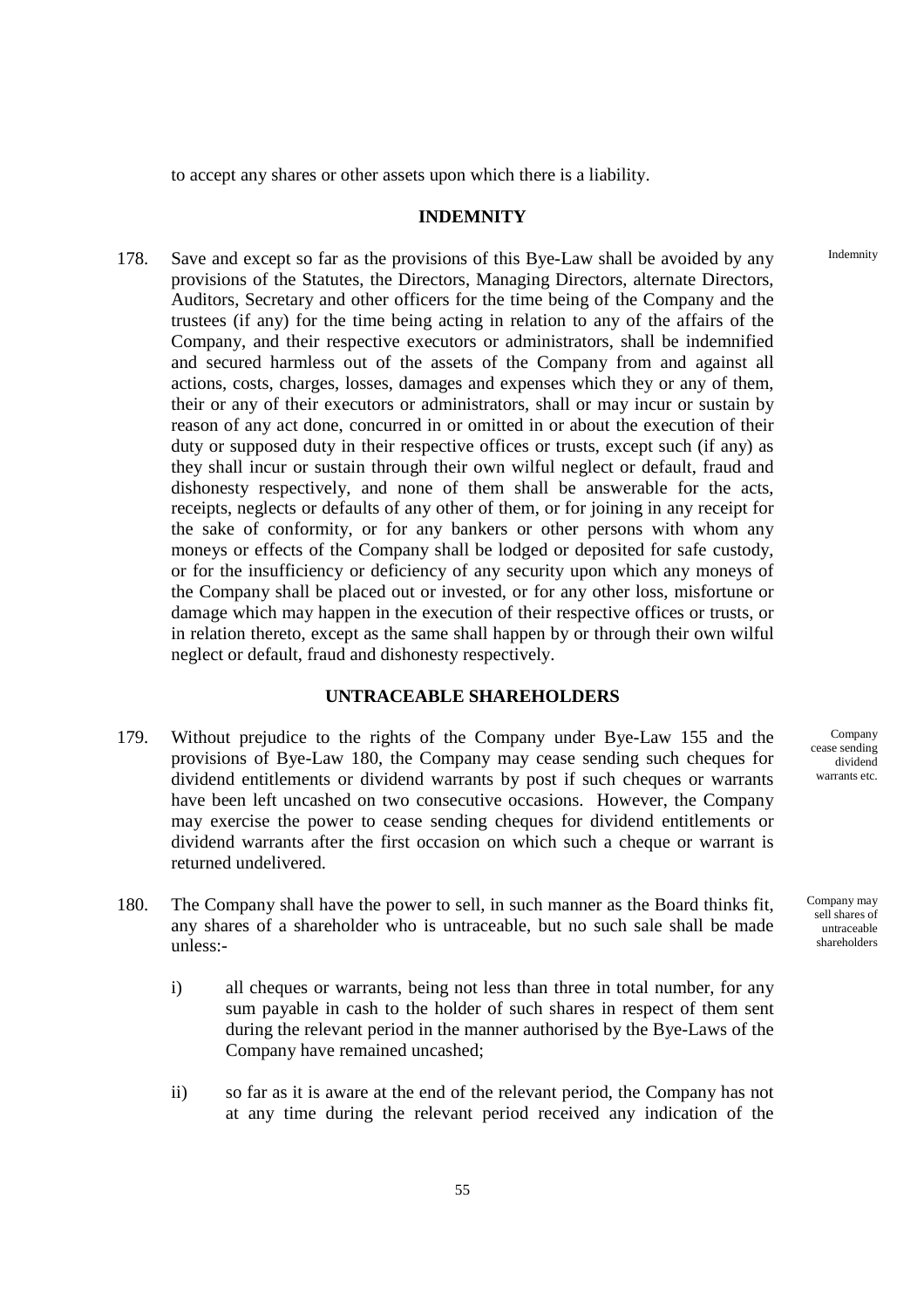existence of the shareholder who is the holder of such shares or of a person entitled to such shares by death, bankruptcy or operation of law;

- iii) the Company has caused an advertisement to be inserted in the Newspapers of its intention to sell such shares and a period of three months has elapsed since the date of such advertisement; and
- iv) the Company has notified the stock exchange in the Relevant Territory of its intention to effect such sale.

For the purpose of the foregoing, "relevant period" means the period commencing twelve years before the date of publication of the advertisement referred to in paragraph (iii) of this Bye-Law and ending at the expiry of the period referred to in that paragraph.

To give effect to any such sale the Board may authorise any person to transfer the said shares and the instrument of transfer signed or otherwise executed by or on behalf of such person shall be as effective as if it had been executed by the registered holder or the person entitled by transmission to such shares, and the purchaser shall not be bound to see to the application of the purchase money nor shall his title to the shares be affected by any irregularity or invalidity in the proceedings relating to the sale. The net proceeds of the sale will belong to the Company and upon receipt by the Company of such proceeds it shall become indebted to the former shareholder for an amount equal to such net proceeds. No trusts shall be created in respect of such debt and no interest shall be payable in respect of it and the Company shall not be required to account for any money earned from the net proceeds which may be employed in the business of the Company or as it thinks fit. Any sale under this Bye-Law shall be valid and effective notwithstanding that the shareholder holding the shares sold is dead, bankrupt or otherwise under any legal disability or incapacity.

## **DESTRUCTION OF DOCUMENTS**

- 181. Subject to the Companies Act, the Company may destroy:
	- a) any share certificate which has been cancelled at any time after the expiry of one year from the date of such cancellation;
	- b) any dividend mandate or any variation or cancellation thereof or any notification of change of name or address at any time after the expiry of two years from the date on which such mandate, variation, cancellation or notification was recorded by the Company;
	- c) any instrument of transfer of shares which has been registered at any time after the expiry of six years from the date of registration; and

Destruction of documents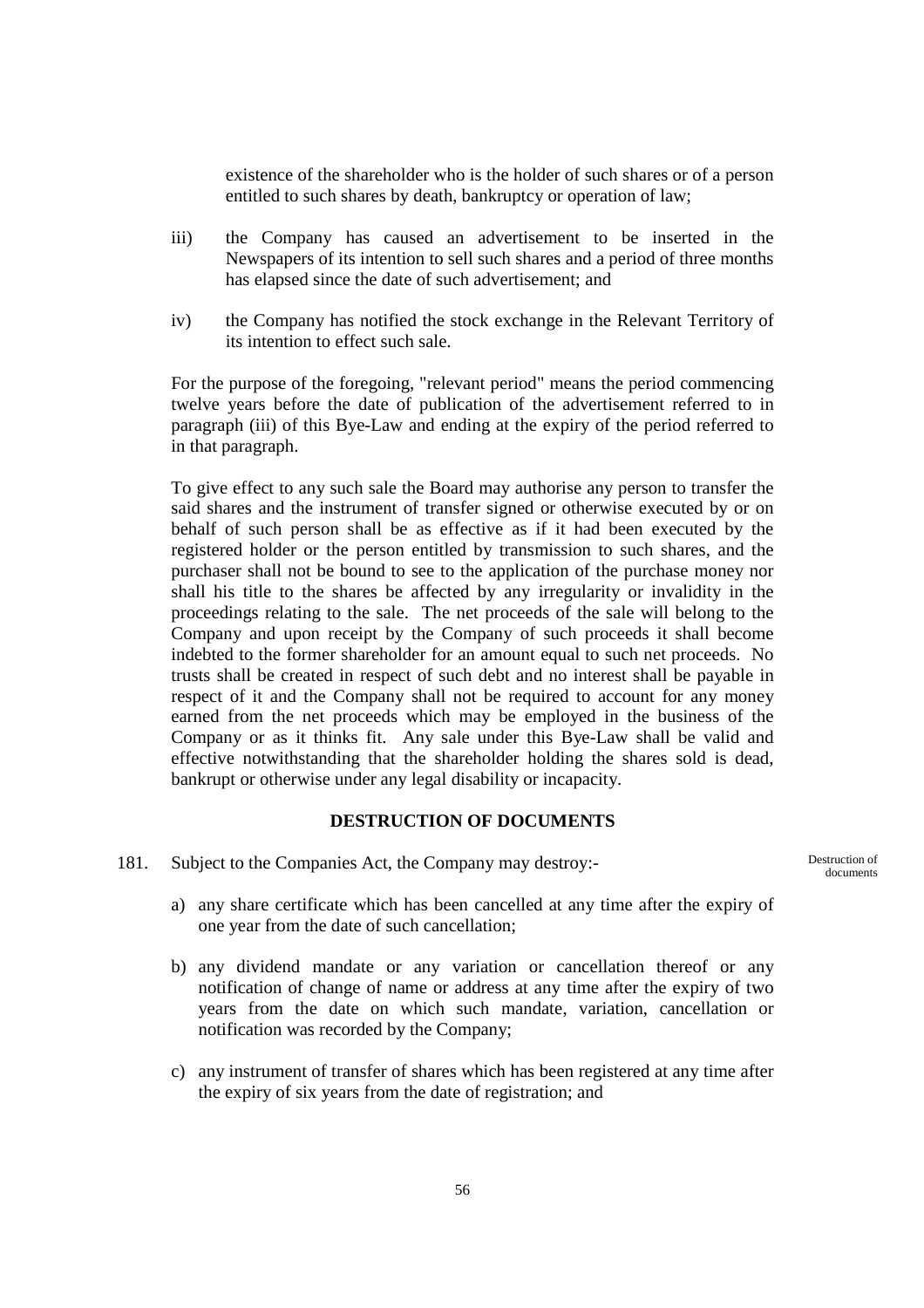d) any other document, on the basis of which any entry in the register is made, at any time after the expiry of six years from the date on which an entry in the register was first made in respect of it;

and it shall conclusively be presumed in favour of the Company that every share certificate so destroyed was a valid certificate duly and properly cancelled and that every instrument of transfer so destroyed was a valid and effective instrument duly and properly registered and that every other document destroyed hereunder was a valid and effective document in accordance with the recorded particulars thereof in the books or records of the Company. Provided always that:-

- i) the foregoing provisions of this Bye-Law shall apply only to the destruction of a document in good faith and without express notice to the Company that the preservation of such document was relevant to a claim;
- ii) nothing contained in this Bye-Law shall be construed as imposing upon the Company any liability in respect of the destruction of any such document earlier than as aforesaid or in any case where the conditions of proviso (i) above are not fulfilled; and
- iii) references in this Bye-Law to the destruction of any document include reference to its disposal in any manner.

## **RESIDENT REPRESENTATIVE**

 182. Pursuant to the provisions of the Statutes, the Board shall, for so long as the Company does not have a quorum of Directors ordinarily resident in Bermuda, appoint a Resident Representative as defined in the Statutes, to act on its behalf in Bermuda and to maintain all such records as may be required by the Statutes to be maintained in Bermuda and to make all necessary filings with the Ministry of Finance and Registrar of Companies in Bermuda as may be required by the Statutes and to fix his or their or its remuneration either by way of salary or fee for the period of the Resident Representative's service to the Company.

# **MAINTENANCE OF RECORDS**

- 183. The Company shall keep at the office of its Resident Representative, in accordance with the provisions of the Statutes, the following:
	- i) minutes of all proceedings of general meetings of the Company;
	- ii) all financial statements required to be prepared by the Company under the Companies Act together with the Auditors' report thereon;

Resident Representative

Maintenance of records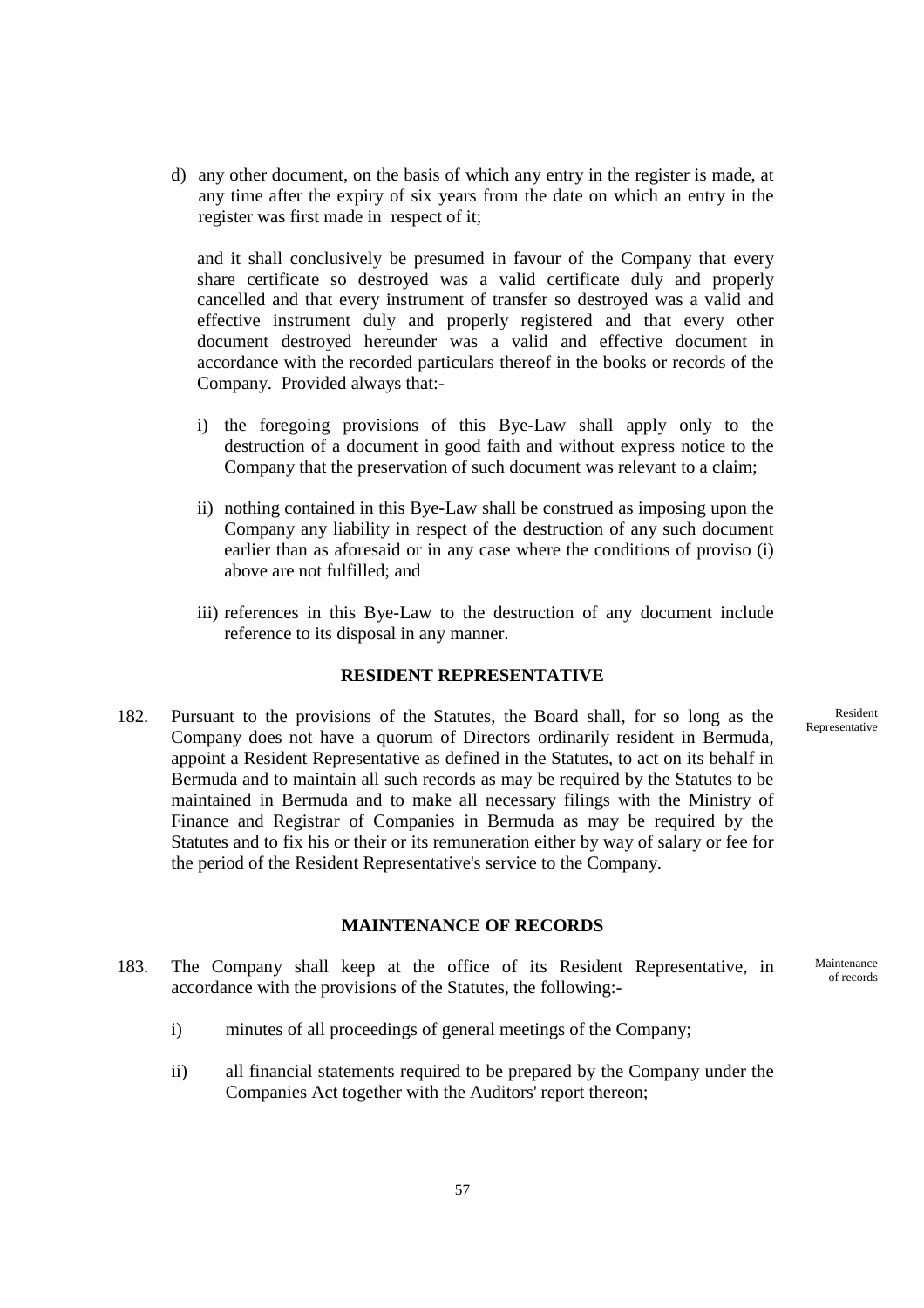- iii) all records of account required by Section 83 of the Companies Act to be kept in Bermuda; and
- iv) all such documents as may be required in order to provide evidence of the continued listing of the Company on an appointed stock exchange within the meaning of the Companies Act.

#### **SUBSCRIPTION RIGHT RESERVE**

- 184. (A) Subject to the Statutes if, so long as any of the rights attaching to any warrants issued by the Company to subscribe for shares of the Company shall remain exercisable, the Company does any act or engages in any transaction which, as a result of any adjustments to the subscription price in accordance with the provisions applicable under the terms and conditions of the warrants, would reduce the subscription price to below the par value of a share, then the following provisions shall apply:
	- i) as from the date of such act or transaction the Company shall establish and thereafter (subject as provided in this Bye-Law) maintain in accordance with the provisions of this Bye-Law a reserve (the "Subscription Right Reserve") the amount of which shall at no time be less than the sum which for the time being would be required to be capitalised and applied in paying up in full the nominal amount of the additional shares required to be issued and allotted credited as fully paid pursuant to sub-paragraph (iii) below on the exercise in full of all the subscription rights outstanding and shall apply the Subscription Right Reserve in paying up in full such difference in respect of such additional shares as and when the same are allotted;
	- ii) the Subscription Right Reserve shall not be used for any purpose other than that specified above unless all other reserves of the Company (other than the share premium account and capital redemption reserve fund) have been used and will only be used to make good losses of the Company if and so far as is required by law;
	- iii) upon the exercise of all or any of the subscription rights represented by any warrant, the relevant subscription rights shall be exercisable in respect of a nominal amount of shares equal to the amount in cash which the holder of such warrant is required to pay on exercise of the subscription rights represented thereby (or, as the case may be the relevant portion thereof in the event of a partial exercise of the subscription rights) and, in addition, there shall be allotted in respect of such subscription rights to the exercising warrantholder, credited as fully paid, such additional nominal amount of shares as is equal to the difference between:-

Subscription right reserve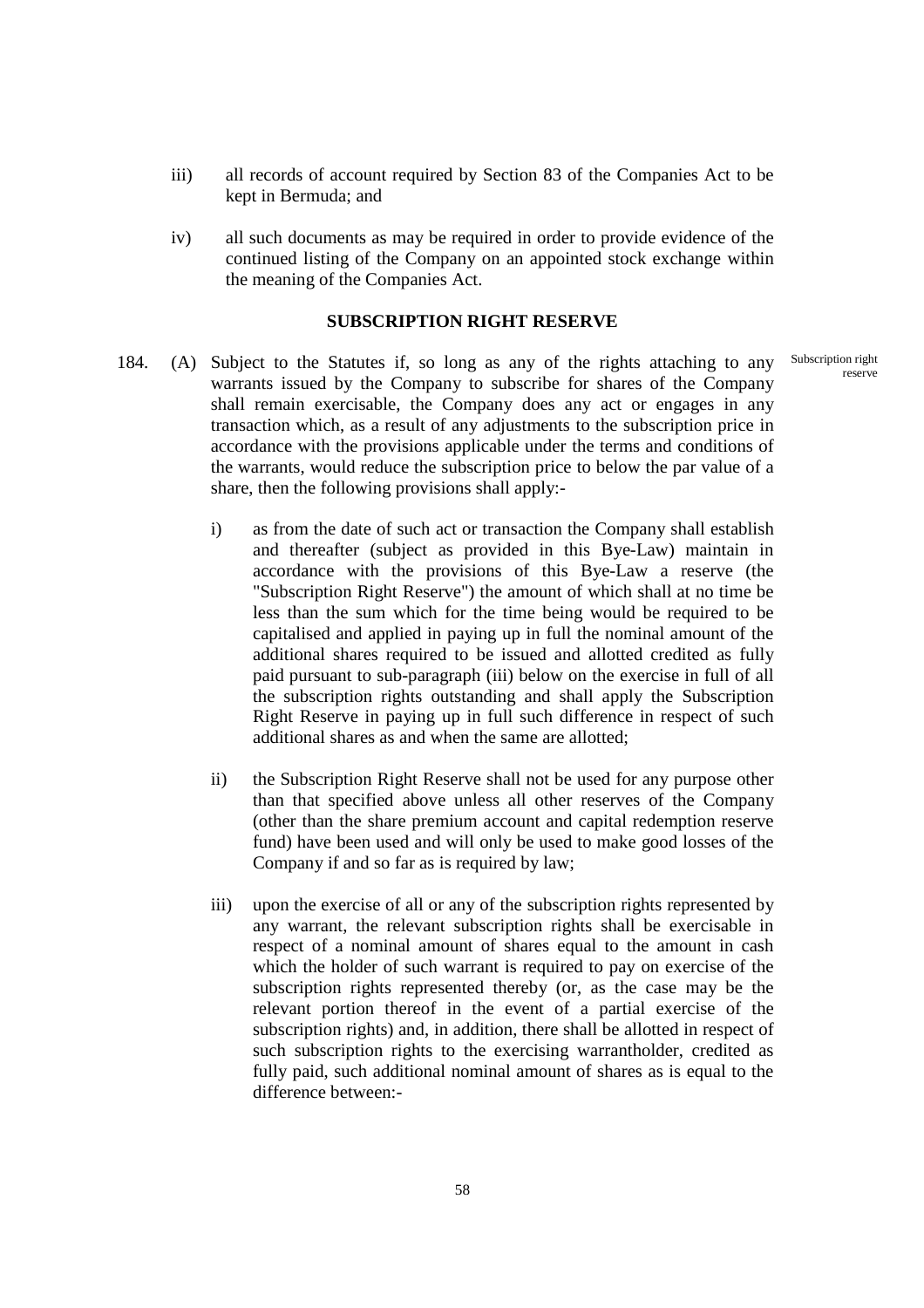- a) the said amount in cash which the holder of such warrant is required to pay on exercise of the subscription rights represented thereby (or, as the case may be, the relevant portion thereof in the event of a partial exercise of the subscription rights); and
- b) the nominal amount of shares in respect of which such subscription rights would have been exercisable having regard to the provisions of the conditions of the warrants, had it been possible for such subscription rights to represent the right to subscribe for shares at less than par;

and immediately upon such exercise so much of the sum standing to the credit of the Subscription Right Reserve as is required to pay up in full such additional nominal amount of shares shall be capitalised and applied in paying up in full such additional nominal amount of shares which shall forthwith be allotted credited as fully paid to the exercising warrantholder; and

- iv) if upon the exercise of the subscription rights represented by any warrant the amount standing to the credit of the Subscription Right Reserve is not sufficient to pay up in full such additional nominal amount of shares equal to such difference as aforesaid to which the exercising warrantholder is entitled, the Board shall apply any profits or reserves then or thereafter becoming available (including, to the extent permitted by law, contributed surplus account, share premium account and capital redemption reserve fund) for such purpose until such additional nominal amount of shares is paid up and allotted as aforesaid and until then no dividend or other distribution shall be paid or made on the fully paid shares of the Company then in issue. Pending such payment up and allotment, the exercising warrantholder shall be issued by the Company with a certificate evidencing his right to the allotment of such additional nominal amount of shares. The rights represented by any such certificate shall be in registered form and shall be transferable in whole or in part in units of one share in the like manner as the shares for the time being are transferable, and the Company shall make such arrangements in relation to the maintenance of a register therefor and other matters in relation thereto as the Board may think fit and adequate particulars thereof shall be made known to each relevant exercising warrantholder upon the issue of such certificate.
- (B) Shares allotted pursuant to the provisions of this Bye-Law shall rank pari passu in all respects with the other shares allotted on the relevant exercise of the subscription rights represented by the warrant concerned. Notwithstanding anything contained in paragraph (A) of this Bye-Law, no fraction of any share shall be allotted on exercise of the subscription rights.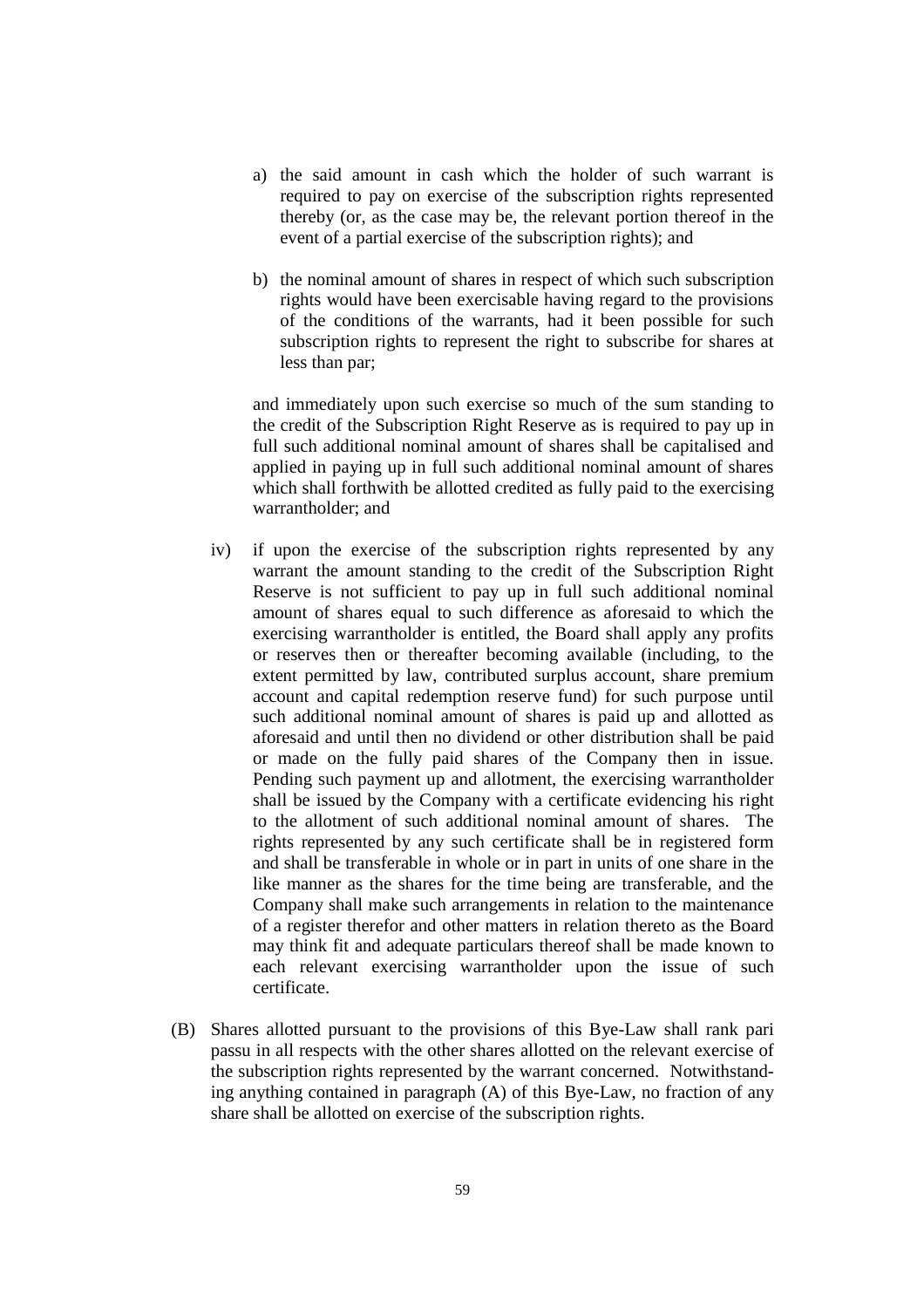- (C) The provisions of this Bye-Law as to the establishment and maintenance of the Subscription Right Reserve shall not be altered or added to in any way which would vary or abrogate, or which would have the effect of varying or abrogating, the provisions for the benefit of any warrantholder or class of warrantholders under this Bye-Law without the sanction of a Special Resolution of such warrantholders or class of warrantholders.
- (D) A certificate or report by the Auditors for the time being of the Company as to whether or not the Subscription Right Reserve is required to be established and maintained and if so the amount thereof so required to be established and maintained, as to the purposes for which the Subscription Right Reserve has been used, as to the extent to which it has been used to make good losses of the Company, as to the additional nominal amount of shares required to be allotted to exercising warrantholders credited as fully paid, and as to any other matter concerning the Subscription Right Reserve shall (in the absence of manifest error) be conclusive and binding upon the Company and all warrantholders and shareholders.

## **RECORD DATES**

 185. Notwithstanding any other provision of these Bye-Laws the Company or the Board may fix any date as the record date for any dividend, distribution, allotment or issue and such record date may be on or at any time before or after any date on which such dividend, distribution, allotment or issue is declared, paid or made.

## **STOCK**

- 186. The following provisions shall have effect at any time and from time to time that they are not prohibited or inconsistent with the Statutes:
	- (1) The Company may by Ordinary Resolution convert any paid up shares into stock, and may from time to time by like resolution reconvert any stock into paid up shares of any denomination.
	- (2) The holders of stock may transfer the same or any part thereof in the same manner, and subject to the same regulations as and subject to which the shares from which the stock arose might prior to conversion have been transferred or as near thereto as circumstances admit, but the Directors may from time to time, if they think fit, fix the minimum amount of stock transferable and restrict or forbid the transfer of fractions of that minimum, but so that such minimum shall not exceed the nominal amount of the shares from which the stock arose. No warrants to bearer shall be issued in respect of any stock.
	- (3) The holders of stock shall, according to the amount of the stock held by them, have the same rights, privileges and advantages as regards dividends,